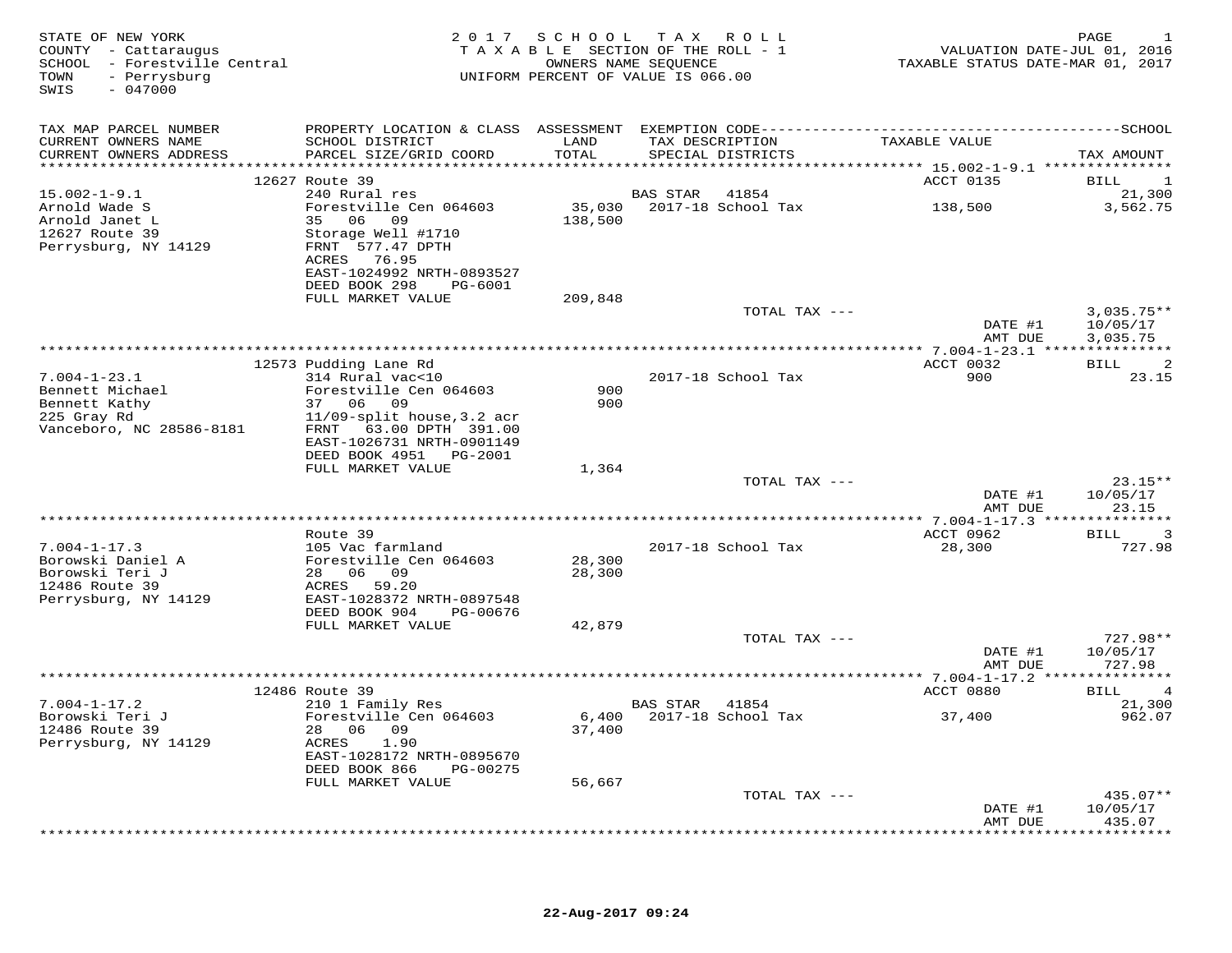| STATE OF NEW YORK<br>COUNTY - Cattaraugus<br>SCHOOL - Forestville Central<br>- Perrysburg<br>TOWN<br>SWIS<br>$-047000$ | 2 0 1 7                                                                                                                | SCHOOL            | TAX ROLL<br>TAXABLE SECTION OF THE ROLL - 1<br>OWNERS NAME SEOUENCE<br>UNIFORM PERCENT OF VALUE IS 066.00 | TAXABLE STATUS DATE-MAR 01, 2017          | PAGE<br>VALUATION DATE-JUL 01, 2016  |
|------------------------------------------------------------------------------------------------------------------------|------------------------------------------------------------------------------------------------------------------------|-------------------|-----------------------------------------------------------------------------------------------------------|-------------------------------------------|--------------------------------------|
| TAX MAP PARCEL NUMBER<br>CURRENT OWNERS NAME<br>CURRENT OWNERS ADDRESS<br>************************                     | SCHOOL DISTRICT<br>PARCEL SIZE/GRID COORD                                                                              | LAND<br>TOTAL     | TAX DESCRIPTION<br>SPECIAL DISTRICTS                                                                      | TAXABLE VALUE                             | TAX AMOUNT                           |
|                                                                                                                        | 10400 Edwards Corners Rd                                                                                               |                   |                                                                                                           | ACCT 0128                                 | <b>BILL</b><br>5                     |
| $15.002 - 1 - 11.1$                                                                                                    | 270 Mfg housing                                                                                                        |                   | 41854<br>BAS STAR                                                                                         |                                           | 21,300                               |
| Bova Timothy<br>Bova Stacey<br>10400 Edwards Corners Rd<br>Perrysburg, NY 14129                                        | Forestville Cen 064603<br>27<br>06 09<br>3.25<br>ACRES<br>EAST-1027577 NRTH-0894450<br>DEED BOOK 1515<br>PG-8001       | 8,400<br>42,800   | 2017-18 School Tax                                                                                        | 42,800                                    | 1,100.98                             |
|                                                                                                                        | FULL MARKET VALUE                                                                                                      | 64,848            |                                                                                                           |                                           |                                      |
|                                                                                                                        |                                                                                                                        |                   | TOTAL TAX ---                                                                                             | DATE #1<br>AMT DUE                        | 573.98**<br>10/05/17<br>573.98       |
|                                                                                                                        |                                                                                                                        |                   |                                                                                                           |                                           |                                      |
| $7.004 - 1 - 42$                                                                                                       | 12902 Route 39<br>240 Rural res                                                                                        |                   | 2017-18 School Tax                                                                                        | ACCT 0495<br>77,600                       | 6<br>BILL<br>1,996.17                |
| Buscaglia Robert W<br>Buscaglia Valerie S                                                                              | Forestville Cen 064603<br>44 06 09                                                                                     | 13,700<br>77,600  |                                                                                                           |                                           |                                      |
| 12902 Route 39<br>S. Dayton, NY 14138                                                                                  | Pond<br>Stg Wells #949,1009,1732<br>ACRES<br>13.97 BANK<br>017<br>EAST-1020704 NRTH-0896687<br>DEED BOOK 11083 PG-6001 |                   |                                                                                                           |                                           |                                      |
|                                                                                                                        | FULL MARKET VALUE                                                                                                      | 117,576           |                                                                                                           |                                           |                                      |
|                                                                                                                        |                                                                                                                        |                   | TOTAL TAX ---                                                                                             | DATE #1<br>AMT DUE                        | $1,996.17**$<br>10/05/17<br>1,996.17 |
|                                                                                                                        |                                                                                                                        |                   |                                                                                                           | ************ 15.002-1-14.2 ************** |                                      |
| $15.002 - 1 - 14.2$                                                                                                    | 12457 Route 39<br>210 1 Family Res                                                                                     |                   | 41854<br>BAS STAR                                                                                         | ACCT 1012                                 | 7<br>BILL<br>21,300                  |
| Butcher Ricky D<br>Butcher Martha M<br>12457 Route 39<br>Perrysburg, NY 14129                                          | Forestville Cen 064603<br>27 06 09<br>1.85<br>ACRES<br>EAST-1028477 NRTH-0895257                                       | 6,300<br>72,100   | 2017-18 School Tax                                                                                        | 72,100                                    | 1,854.69                             |
|                                                                                                                        | DEED BOOK 00934 PG-00578<br>FULL MARKET VALUE                                                                          | 109,242           |                                                                                                           |                                           |                                      |
|                                                                                                                        |                                                                                                                        |                   | TOTAL TAX ---                                                                                             | DATE #1                                   | $1,327.69**$<br>10/05/17             |
|                                                                                                                        |                                                                                                                        |                   |                                                                                                           | AMT DUE                                   | 1,327.69                             |
|                                                                                                                        | 10338 Edwards Corners Rd                                                                                               |                   |                                                                                                           | ACCT 0758                                 | BILL<br>8                            |
| $15.002 - 1 - 13$                                                                                                      | 240 Rural res                                                                                                          |                   | <b>BAS STAR</b><br>41854                                                                                  |                                           | 21,300                               |
| Czarnota Ronald A<br>Czarnota Barbara<br>10338 Edwards Cr Rd                                                           | Forestville Cen 064603<br>06<br>09<br>27<br>ACRES<br>65.12                                                             | 49,620<br>139,320 | 2017-18 School Tax                                                                                        | 139,320                                   | 3,583.84                             |
| Perrysburg, NY 14129                                                                                                   | EAST-1027804 NRTH-0892969                                                                                              |                   |                                                                                                           |                                           |                                      |
|                                                                                                                        | FULL MARKET VALUE                                                                                                      | 211,091           | TOTAL TAX ---                                                                                             | DATE #1                                   | $3,056.84**$<br>10/05/17             |
|                                                                                                                        |                                                                                                                        |                   |                                                                                                           | AMT DUE                                   | 3,056.84<br>***********              |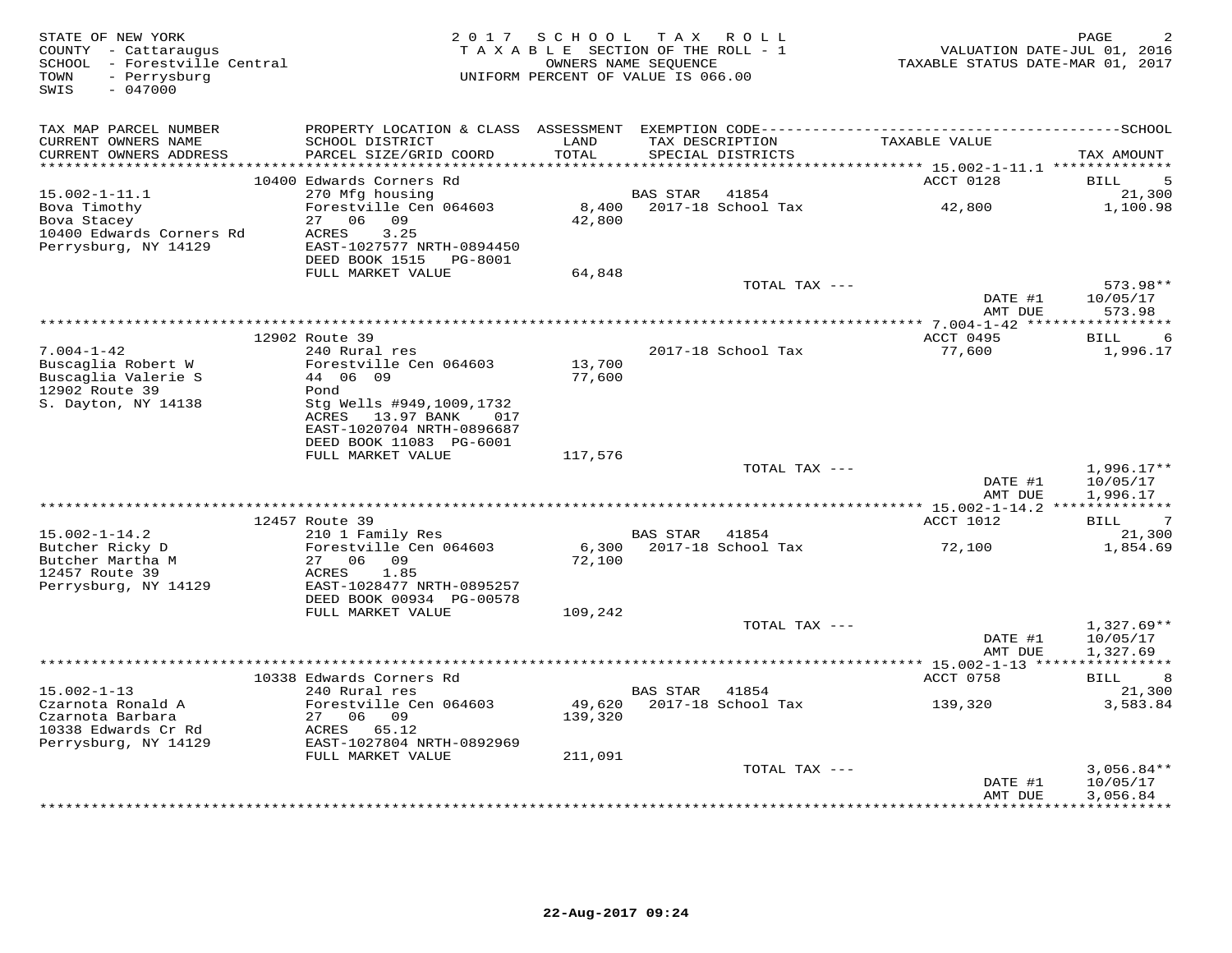| STATE OF NEW YORK<br>COUNTY - Cattaraugus<br>SCHOOL - Forestville Central<br>- Perrysburg<br>TOWN<br>$-047000$<br>SWIS | 2 0 1 7                                                                                                                                                                                                     | SCHOOL                     | TAX ROLL<br>TAXABLE SECTION OF THE ROLL - 1<br>OWNERS NAME SEQUENCE<br>UNIFORM PERCENT OF VALUE IS 066.00 | VALUATION DATE-JUL 01, 2016<br>TAXABLE STATUS DATE-MAR 01, 2017 | PAGE                                        |
|------------------------------------------------------------------------------------------------------------------------|-------------------------------------------------------------------------------------------------------------------------------------------------------------------------------------------------------------|----------------------------|-----------------------------------------------------------------------------------------------------------|-----------------------------------------------------------------|---------------------------------------------|
| TAX MAP PARCEL NUMBER<br>CURRENT OWNERS NAME<br>CURRENT OWNERS ADDRESS                                                 | PROPERTY LOCATION & CLASS ASSESSMENT<br>SCHOOL DISTRICT<br>PARCEL SIZE/GRID COORD                                                                                                                           | LAND<br>TOTAL<br>******    | TAX DESCRIPTION<br>SPECIAL DISTRICTS                                                                      | TAXABLE VALUE                                                   | TAX AMOUNT                                  |
| $7.004 - 1 - 48.5$<br>Dailey Sandra K<br>10784 County Line Rd<br>Forestville, NY 14062                                 | 10784 County Line Rd<br>210 1 Family Res<br>Forestville Cen 064603<br>$3/10$ -split from $1-48.3$<br>2.00 BANK<br>ACRES<br>055<br>EAST-1019670 NRTH-0900575<br>DEED BOOK 25929 PG-4002<br>FULL MARKET VALUE | 6,500<br>81,700<br>123,788 | 2017-18 School Tax                                                                                        | ******** 7.004-1-48.5 ***************<br>ACCT 1240<br>81,700    | BILL<br>2,101.63                            |
|                                                                                                                        |                                                                                                                                                                                                             |                            | TOTAL TAX ---                                                                                             | DATE #1<br>AMT DUE                                              | $2,101.63**$<br>10/05/17<br>2,101.63        |
|                                                                                                                        |                                                                                                                                                                                                             |                            |                                                                                                           |                                                                 |                                             |
| $7.004 - 1 - 40.2$                                                                                                     | 12816 Route 39<br>210 1 Family Res                                                                                                                                                                          |                            | BAS STAR<br>41854                                                                                         | ACCT 0837                                                       | 10<br>BILL<br>21,300                        |
| Davis Eber J<br>Davis Bonita L<br>12806 Route 39<br>South Dayton, NY 14138                                             | Forestville Cen 064603<br>44 06 09<br>ACRES 11.60<br>EAST-1022037 NRTH-0896416<br>DEED BOOK 869<br>PG-00714                                                                                                 | 7,100<br>47,200            | 2017-18 School Tax                                                                                        | 47,200                                                          | 1,214.16                                    |
|                                                                                                                        | FULL MARKET VALUE                                                                                                                                                                                           | 71,515                     | TOTAL TAX ---                                                                                             | DATE #1<br>AMT DUE                                              | $687.16**$<br>10/05/17<br>687.16            |
|                                                                                                                        | ********************<br>12596 Route 39                                                                                                                                                                      |                            |                                                                                                           | ACCT 0513                                                       | 11<br>BILL                                  |
| $7.004 - 1 - 29.1$<br>Dubaj George<br>Dubaj Deborah<br>48 Seneca St<br>Gowanda, NY 14070                               | 312 Vac w/imprv<br>Forestville Cen 064603<br>36 06 09<br>1 Gas Well<br>$8/12$ -splt house, 1.90 ac o<br><b>ACRES</b><br>2.75<br>EAST-1025896 NRTH-0895831<br>DEED BOOK 26394 PG-6001                        | 7,600<br>8,600             | 2017-18 School Tax                                                                                        | 8,600                                                           | 221.22                                      |
|                                                                                                                        | FULL MARKET VALUE                                                                                                                                                                                           | 13,030                     | TOTAL TAX ---                                                                                             | DATE #1                                                         | 221.22**<br>10/05/17                        |
|                                                                                                                        |                                                                                                                                                                                                             |                            |                                                                                                           | AMT DUE                                                         | 221.22                                      |
|                                                                                                                        | 12905 Route 39                                                                                                                                                                                              |                            |                                                                                                           | ACCT 1231                                                       | 12<br>BILL                                  |
| $15.002 - 1 - 4.2$<br>Duliba Ronald<br>12905 Route 39<br>South Dayton, NY 14138                                        | 210 1 Family Res<br>Forestville Cen 064603<br>$8/09$ -split from $1-4$<br>ACRES<br>1.75<br>EAST-1020525 NRTH-0895496<br>DEED BOOK 12656 PG-4001                                                             | 5,500<br>66,500            | BAS STAR<br>41854<br>2017-18 School Tax                                                                   | 66,500                                                          | 21,300<br>1,710.63                          |
|                                                                                                                        | FULL MARKET VALUE                                                                                                                                                                                           | 100,758                    | TOTAL TAX ---                                                                                             |                                                                 | $1,183.63**$                                |
|                                                                                                                        |                                                                                                                                                                                                             |                            |                                                                                                           | DATE #1<br>AMT DUE<br>* * * * * * * * *                         | 10/05/17<br>1,183.63<br>* * * * * * * * * * |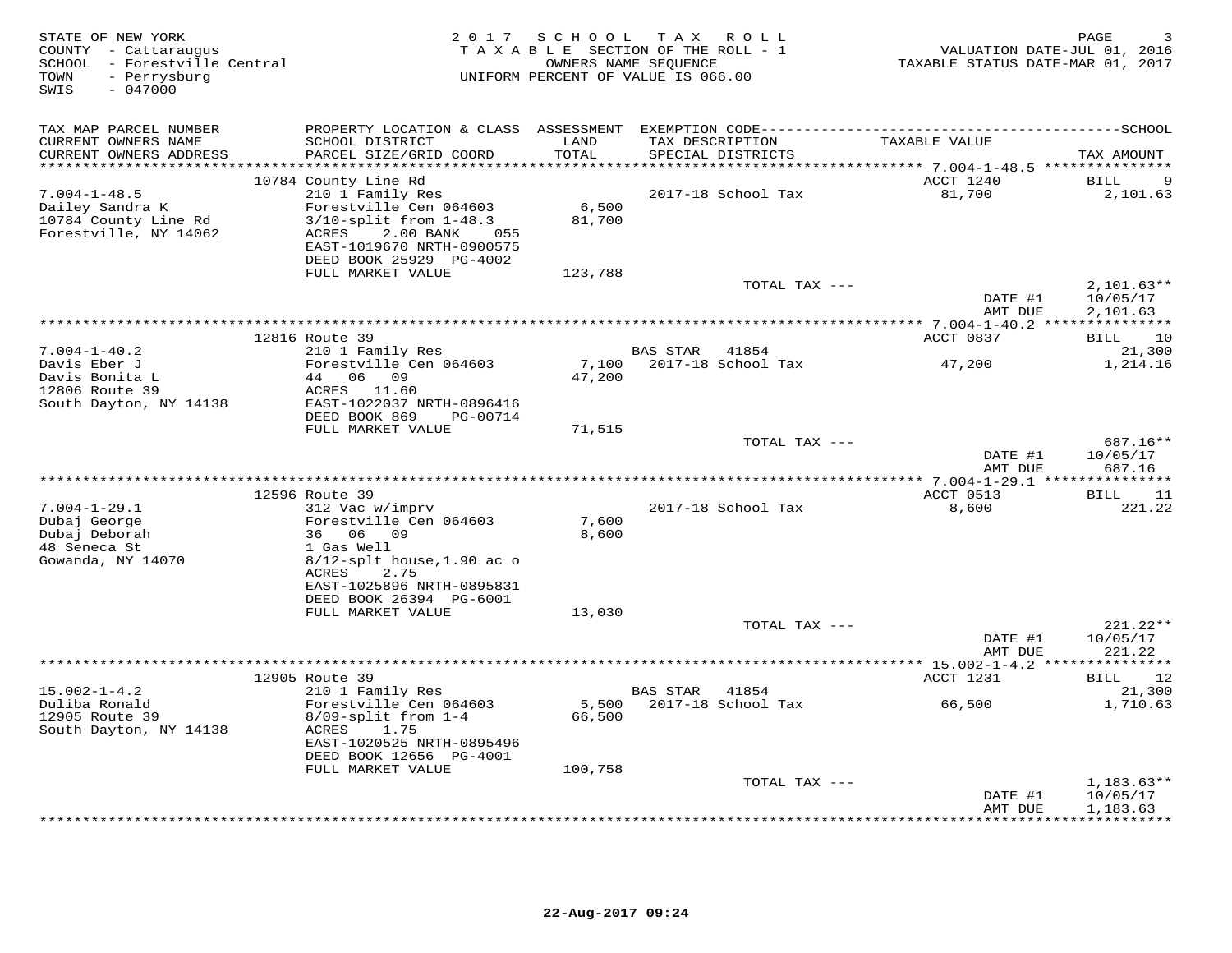| STATE OF NEW YORK<br>COUNTY - Cattaraugus<br>SCHOOL - Forestville Central<br>- Perrysburg<br>TOWN<br>$-047000$<br>SWIS |                                                      | 2017 SCHOOL TAX ROLL<br>TAXABLE SECTION OF THE ROLL - 1<br>OWNERS NAME SEQUENCE<br>UNIFORM PERCENT OF VALUE IS 066.00 |                  |                                      | VALUATION DATE-JUL 01, 2016<br>TAXABLE STATUS DATE-MAR 01, 2017 | PAGE                     |
|------------------------------------------------------------------------------------------------------------------------|------------------------------------------------------|-----------------------------------------------------------------------------------------------------------------------|------------------|--------------------------------------|-----------------------------------------------------------------|--------------------------|
| TAX MAP PARCEL NUMBER                                                                                                  |                                                      |                                                                                                                       |                  |                                      |                                                                 |                          |
| CURRENT OWNERS NAME<br>CURRENT OWNERS ADDRESS                                                                          | SCHOOL DISTRICT<br>PARCEL SIZE/GRID COORD            | LAND<br>TOTAL                                                                                                         |                  | TAX DESCRIPTION<br>SPECIAL DISTRICTS | TAXABLE VALUE                                                   | TAX AMOUNT               |
|                                                                                                                        | 10749 W Perrysburg Rd                                |                                                                                                                       |                  |                                      | <b>ACCT 0199</b>                                                | 13<br>BILL               |
| $7.004 - 1 - 45$                                                                                                       | 240 Rural res                                        |                                                                                                                       | AG DIST          | 41720                                |                                                                 | 23,876                   |
| Ebersole Ray L                                                                                                         | Forestville Cen 064603                               |                                                                                                                       | 49,600 BAS STAR  | 41854                                |                                                                 | 21,300                   |
| Ebersole Phyllis K                                                                                                     | 45 06 09                                             |                                                                                                                       |                  | 85,600 2017-18 School Tax            | 61,724                                                          | 1,587.78                 |
| 10749 W Perrysburg Rd<br>Perrysburg, NY 14129                                                                          | ACRES 63.97 BANK<br>017<br>EAST-1021504 NRTH-0900049 |                                                                                                                       |                  |                                      |                                                                 |                          |
|                                                                                                                        | DEED BOOK 10449 PG-5001                              |                                                                                                                       |                  |                                      |                                                                 |                          |
| MAY BE SUBJECT TO PAYMENT                                                                                              | FULL MARKET VALUE                                    | 129,697                                                                                                               |                  |                                      |                                                                 |                          |
| UNDER AGDIST LAW TIL 2021                                                                                              |                                                      |                                                                                                                       |                  |                                      |                                                                 |                          |
|                                                                                                                        |                                                      |                                                                                                                       |                  | TOTAL TAX ---                        |                                                                 | $1,060.78**$             |
|                                                                                                                        |                                                      |                                                                                                                       |                  |                                      | DATE #1                                                         | 10/05/17                 |
|                                                                                                                        |                                                      |                                                                                                                       |                  |                                      | AMT DUE                                                         | 1,060.78                 |
|                                                                                                                        | 12609 Pudding Lane Rd                                |                                                                                                                       |                  |                                      | ACCT 0784                                                       | BILL 14                  |
| $7.004 - 1 - 23.2$                                                                                                     | 210 1 Family Res                                     |                                                                                                                       |                  | 2017-18 School Tax                   | 13,700                                                          | 352.42                   |
| Edwards Thomas M.                                                                                                      | Forestville Cen 064603                               | 5,500                                                                                                                 |                  |                                      |                                                                 |                          |
| 12609 Pudding Lane Rd                                                                                                  | 28<br>06<br>09                                       | 13,700                                                                                                                |                  |                                      |                                                                 |                          |
| Perrysburg, NY 14129                                                                                                   | FRNT 235.00 DPTH 160.60<br>EAST-1025913 NRTH-0901310 |                                                                                                                       |                  |                                      |                                                                 |                          |
|                                                                                                                        | DEED BOOK 23060 PG-4001                              |                                                                                                                       |                  |                                      |                                                                 |                          |
|                                                                                                                        | FULL MARKET VALUE                                    | 20,758                                                                                                                |                  |                                      |                                                                 |                          |
|                                                                                                                        |                                                      |                                                                                                                       |                  | TOTAL TAX ---                        |                                                                 | 352.42**                 |
|                                                                                                                        |                                                      |                                                                                                                       |                  |                                      | DATE #1<br>AMT DUE                                              | 10/05/17<br>352.42       |
|                                                                                                                        |                                                      |                                                                                                                       |                  |                                      |                                                                 |                          |
|                                                                                                                        | 12831 Route 39                                       |                                                                                                                       |                  |                                      | ACCT 0370                                                       | BILL<br>15               |
| $15.002 - 1 - 5$                                                                                                       | 240 Rural res                                        |                                                                                                                       | BAS STAR         | 41854                                |                                                                 | 21,300                   |
| Eggleston Richard C                                                                                                    | Forestville Cen 064603                               |                                                                                                                       |                  | 24,300 2017-18 School Tax            | 82,900                                                          | 2,132.50                 |
| Hoff Michelle                                                                                                          | 43 06 09                                             | 82,900                                                                                                                |                  |                                      |                                                                 |                          |
| 12833 Route 39<br>S Dayton, NY 14138                                                                                   | Storage Well #943<br>ACRES 41.31                     |                                                                                                                       |                  |                                      |                                                                 |                          |
|                                                                                                                        | EAST-1021842 NRTH-0893756                            |                                                                                                                       |                  |                                      |                                                                 |                          |
|                                                                                                                        | DEED BOOK 999<br>PG-381                              |                                                                                                                       |                  |                                      |                                                                 |                          |
|                                                                                                                        | FULL MARKET VALUE                                    | 125,606                                                                                                               |                  |                                      |                                                                 |                          |
|                                                                                                                        |                                                      |                                                                                                                       |                  | TOTAL TAX ---                        |                                                                 | $1,605.50**$             |
|                                                                                                                        |                                                      |                                                                                                                       |                  |                                      | DATE #1<br>AMT DUE                                              | 10/05/17<br>1,605.50     |
|                                                                                                                        |                                                      |                                                                                                                       |                  |                                      |                                                                 |                          |
|                                                                                                                        | 12951 Route 39                                       |                                                                                                                       |                  |                                      | ACCT 0187                                                       | 16<br>BILL               |
| $15.002 - 1 - 2$                                                                                                       | 117 Horse farm                                       |                                                                                                                       | AG DISTOUT 41730 |                                      |                                                                 | 6,945                    |
| Flagler Jean A                                                                                                         | Forestville Cen 064603                               |                                                                                                                       | 40,300 ENH STAR  | 41834                                |                                                                 | 46,510                   |
| PO Box 241                                                                                                             | 43 06<br>09<br>Storage Well #1020                    |                                                                                                                       |                  | 189,900 2017-18 School Tax           | 182,955                                                         | 4,706.30                 |
| Perrysburg, NY 14129                                                                                                   | ACRES<br>96.89                                       |                                                                                                                       |                  |                                      |                                                                 |                          |
| MAY BE SUBJECT TO PAYMENT                                                                                              | EAST-1019895 NRTH-0893804                            |                                                                                                                       |                  |                                      |                                                                 |                          |
| UNDER AGDIST LAW TIL 2024                                                                                              | DEED BOOK 23122 PG-6001                              |                                                                                                                       |                  |                                      |                                                                 |                          |
|                                                                                                                        | FULL MARKET VALUE                                    | 287,727                                                                                                               |                  |                                      |                                                                 |                          |
|                                                                                                                        |                                                      |                                                                                                                       |                  | TOTAL TAX ---                        | DATE #1                                                         | $3,558.30**$<br>10/05/17 |
|                                                                                                                        |                                                      |                                                                                                                       |                  |                                      | AMT DUE                                                         | 3,558.30                 |
|                                                                                                                        |                                                      |                                                                                                                       |                  |                                      |                                                                 |                          |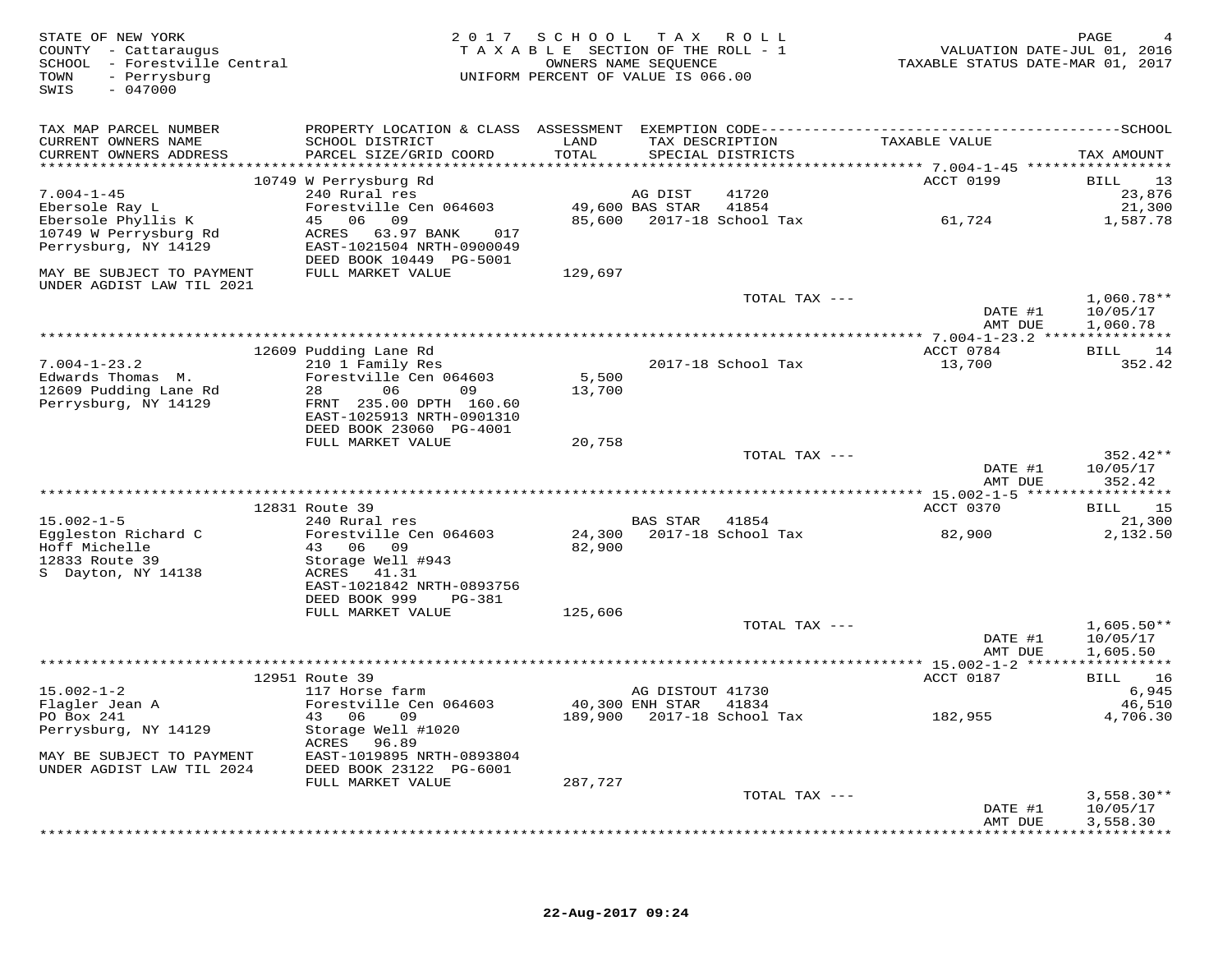| STATE OF NEW YORK<br>COUNTY - Cattaraugus<br>SCHOOL - Forestville Central<br>- Perrysburg<br>TOWN<br>$-047000$<br>SWIS | 2017                                                                                                                              | S C H O O L<br>TAXABLE SECTION OF THE ROLL - 1<br>OWNERS NAME SEQUENCE<br>UNIFORM PERCENT OF VALUE IS 066.00 | T A X           | R O L L            | VALUATION DATE-JUL 01, 2016<br>TAXABLE STATUS DATE-MAR 01, 2017 | PAGE<br>5                                           |
|------------------------------------------------------------------------------------------------------------------------|-----------------------------------------------------------------------------------------------------------------------------------|--------------------------------------------------------------------------------------------------------------|-----------------|--------------------|-----------------------------------------------------------------|-----------------------------------------------------|
| TAX MAP PARCEL NUMBER<br>CURRENT OWNERS NAME                                                                           | PROPERTY LOCATION & CLASS ASSESSMENT EXEMPTION CODE-----------------------------------SCHOOL<br>SCHOOL DISTRICT                   | LAND                                                                                                         |                 | TAX DESCRIPTION    | TAXABLE VALUE                                                   |                                                     |
| CURRENT OWNERS ADDRESS<br>********************                                                                         | PARCEL SIZE/GRID COORD                                                                                                            | TOTAL                                                                                                        |                 | SPECIAL DISTRICTS  |                                                                 | TAX AMOUNT                                          |
|                                                                                                                        | 10579 W Perrysburg Rd                                                                                                             |                                                                                                              |                 |                    | ACCT 0394                                                       | BILL<br>17                                          |
| $7.004 - 1 - 34$                                                                                                       | 210 1 Family Res                                                                                                                  |                                                                                                              | <b>BAS STAR</b> | 41854              |                                                                 | 21,300                                              |
| Flisakowski John F<br>10579 W Perrysburg Rd<br>Perrysburg, NY 14129                                                    | Forestville Cen 064603<br>44<br>06 09<br>1.50<br>ACRES<br>EAST-1023235 NRTH-0897118<br>DEED BOOK 00977 PG-00186                   | 5,800<br>95,000                                                                                              |                 | 2017-18 School Tax | 95,000                                                          | 2,443.76                                            |
|                                                                                                                        | FULL MARKET VALUE                                                                                                                 | 143,939                                                                                                      |                 |                    |                                                                 |                                                     |
|                                                                                                                        |                                                                                                                                   |                                                                                                              |                 | TOTAL TAX ---      |                                                                 | $1,916.76**$                                        |
|                                                                                                                        |                                                                                                                                   |                                                                                                              |                 |                    | DATE #1<br>AMT DUE                                              | 10/05/17<br>1,916.76                                |
|                                                                                                                        | 12975 Route 39                                                                                                                    |                                                                                                              |                 |                    | ACCT 0160                                                       | 18<br>BILL                                          |
| $15.002 - 1 - 1$                                                                                                       | 210 1 Family Res                                                                                                                  |                                                                                                              | ENH STAR        | 41834              |                                                                 | 37,600                                              |
| Frost Jack<br>Frost Theresa<br>12975 Route 39                                                                          | Forestville Cen 064603<br>06<br>09<br>43<br>1.00<br>ACRES                                                                         | 5,000<br>37,600                                                                                              |                 | 2017-18 School Tax | 37,600                                                          | 967.21                                              |
| Perrysburg, NY 14129                                                                                                   | EAST-1019421 NRTH-0895706<br>DEED BOOK 9821<br>PG-6001<br>FULL MARKET VALUE                                                       | 56,970                                                                                                       |                 |                    |                                                                 |                                                     |
|                                                                                                                        |                                                                                                                                   |                                                                                                              |                 | TOTAL TAX ---      |                                                                 | $0.00**$                                            |
|                                                                                                                        | 12539 Pudding Lane Rd                                                                                                             |                                                                                                              |                 |                    | **** 7.004-1-21 ******************<br>ACCT 0356                 | <b>BILL</b><br>19                                   |
| $7.004 - 1 - 21$                                                                                                       | 210 1 Family Res                                                                                                                  |                                                                                                              |                 | 2017-18 School Tax | 23,800                                                          | 612.23                                              |
| Gibbons Nancey<br>399 Christy Rd<br>Irving, NY 14081                                                                   | Forestville Cen 064603<br>37 06 09<br>ACRES<br>5.28<br>EAST-1027329 NRTH-0900771<br>DEED BOOK 00979 PG-01171                      | 6,300<br>23,800                                                                                              |                 |                    |                                                                 |                                                     |
|                                                                                                                        | FULL MARKET VALUE                                                                                                                 | 36,061                                                                                                       |                 |                    |                                                                 |                                                     |
|                                                                                                                        |                                                                                                                                   |                                                                                                              |                 | TOTAL TAX ---      | DATE #1<br>AMT DUE                                              | $612.23**$<br>10/05/17<br>612.23                    |
|                                                                                                                        |                                                                                                                                   |                                                                                                              |                 |                    | ACCT 0353                                                       | 20                                                  |
| $7.004 - 1 - 24.1$                                                                                                     | 10818 W Perrysburg Rd<br>322 Rural vac>10                                                                                         |                                                                                                              | AG DIST         | 41720              |                                                                 | BILL<br>3,970                                       |
| Glovack John J<br>Glovack Kathryn L<br>12281 MacKinaw Rd<br>Perrysburg, NY 14129<br>MAY BE SUBJECT TO PAYMENT          | Forestville Cen 064603<br>06 09<br>37<br>ACRES 41.47<br>EAST-1024745 NRTH-0900883<br>DEED BOOK 11137 PG-2003<br>FULL MARKET VALUE | 22,700<br>22,700<br>34,394                                                                                   |                 | 2017-18 School Tax | 18,730                                                          | 481.81                                              |
| UNDER AGDIST LAW TIL 2021                                                                                              |                                                                                                                                   |                                                                                                              |                 |                    |                                                                 |                                                     |
|                                                                                                                        |                                                                                                                                   |                                                                                                              |                 | TOTAL TAX ---      | DATE #1<br>AMT DUE<br>* * * * * * * * * * * *                   | 481.81**<br>10/05/17<br>481.81<br>* * * * * * * * * |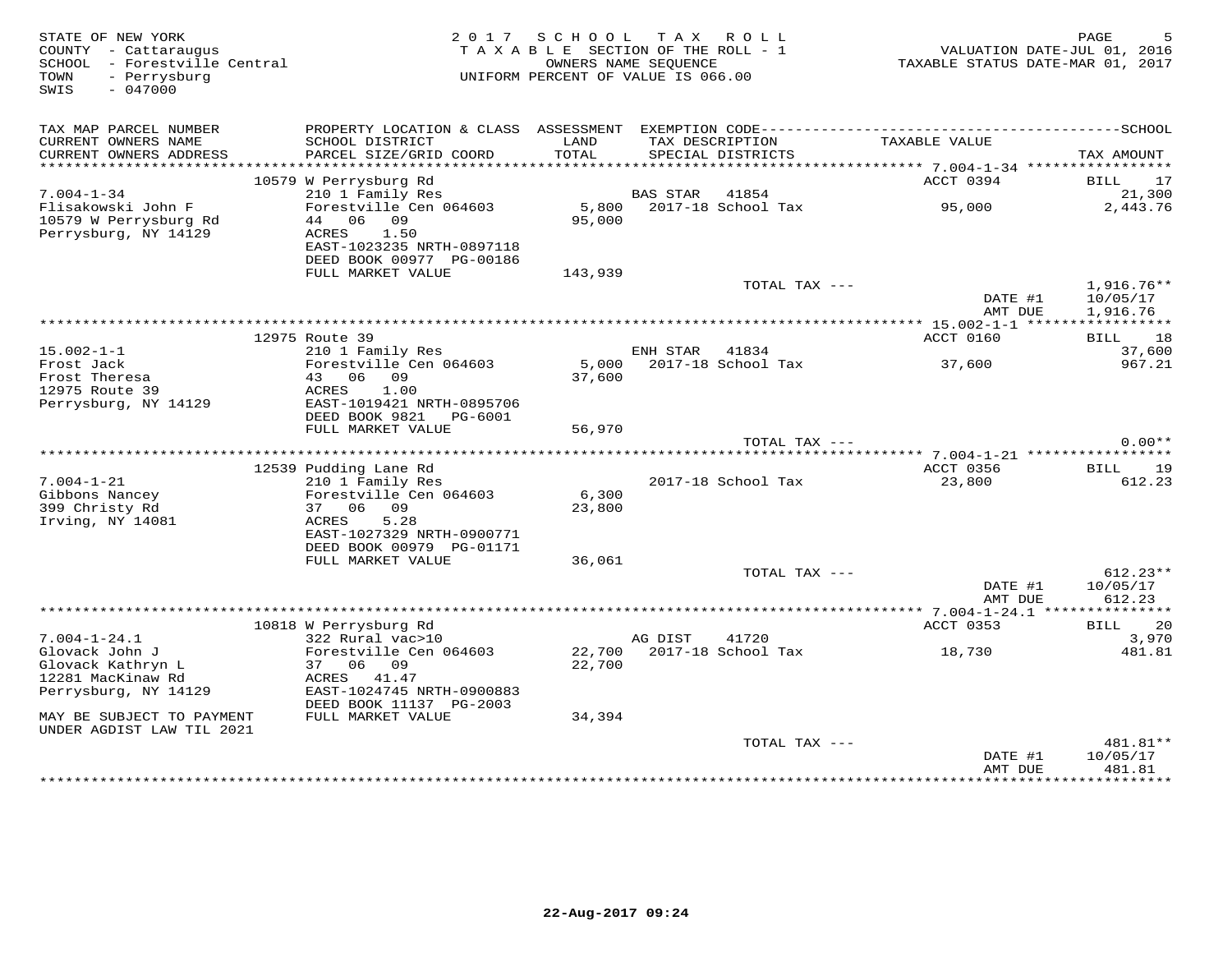| STATE OF NEW YORK<br>COUNTY - Cattaraugus<br>SCHOOL - Forestville Central<br>- Perrysburg<br>TOWN<br>$-047000$<br>SWIS |                                                        | 2017 SCHOOL TAX ROLL<br>TAXABLE SECTION OF THE ROLL - 1<br>OWNERS NAME SEOUENCE<br>UNIFORM PERCENT OF VALUE IS 066.00 |                      |                                      | VALUATION DATE-JUL 01, 2016<br>TAXABLE STATUS DATE-MAR 01, 2017 | PAGE<br>6            |
|------------------------------------------------------------------------------------------------------------------------|--------------------------------------------------------|-----------------------------------------------------------------------------------------------------------------------|----------------------|--------------------------------------|-----------------------------------------------------------------|----------------------|
| TAX MAP PARCEL NUMBER<br>CURRENT OWNERS NAME<br>CURRENT OWNERS ADDRESS                                                 | SCHOOL DISTRICT<br>PARCEL SIZE/GRID COORD              | LAND<br><b>TOTAL</b>                                                                                                  |                      | TAX DESCRIPTION<br>SPECIAL DISTRICTS | TAXABLE VALUE                                                   | TAX AMOUNT           |
|                                                                                                                        |                                                        |                                                                                                                       |                      |                                      |                                                                 |                      |
|                                                                                                                        | 12754 Route 39                                         |                                                                                                                       |                      |                                      | ACCT 0191                                                       | 21<br>BILL           |
| $7.004 - 1 - 37.1$                                                                                                     | 210 1 Family Res<br>Forestville Cen 064603             |                                                                                                                       | AGED C/T/S 41800     |                                      |                                                                 | 26,800               |
| Griffin Bonnie<br>PO Box 155                                                                                           | 44 06 09                                               |                                                                                                                       | 2,800 ENH STAR 41834 |                                      | 53,600  2017-18  School Tax   26,800                            | 26,800<br>689.40     |
| Perryburg, NY 14129                                                                                                    | ACRES<br>0.72 BANK 017<br>EAST-1023207 NRTH-0895789    |                                                                                                                       |                      |                                      |                                                                 |                      |
|                                                                                                                        | DEED BOOK 00956 PG-00208<br>FULL MARKET VALUE          |                                                                                                                       |                      |                                      |                                                                 |                      |
|                                                                                                                        |                                                        | 81,212                                                                                                                |                      | TOTAL TAX ---                        |                                                                 | $0.00**$             |
|                                                                                                                        |                                                        |                                                                                                                       |                      |                                      |                                                                 |                      |
|                                                                                                                        | Route 39                                               |                                                                                                                       |                      |                                      | ACCT 0838                                                       | 22<br><b>BILL</b>    |
| $7.004 - 1 - 40.1$                                                                                                     | 311 Res vac land                                       |                                                                                                                       |                      | 2017-18 School Tax                   | 500                                                             | 12.86                |
| Griffin James                                                                                                          | Forestville Cen 064603                                 | 500                                                                                                                   |                      |                                      |                                                                 |                      |
| Griffin Bonnie                                                                                                         | 44 06 09                                               | 500                                                                                                                   |                      |                                      |                                                                 |                      |
| PO Box 155                                                                                                             | FRNT<br>1.00 DPTH 180.00                               |                                                                                                                       |                      |                                      |                                                                 |                      |
| Perrysburg, NY 14129                                                                                                   | EAST-1023261 NRTH-0895901<br>DEED BOOK 838<br>PG-01149 |                                                                                                                       |                      |                                      |                                                                 |                      |
|                                                                                                                        | FULL MARKET VALUE                                      | 758                                                                                                                   |                      |                                      |                                                                 |                      |
|                                                                                                                        |                                                        |                                                                                                                       |                      | TOTAL TAX ---                        |                                                                 | $12.86**$            |
|                                                                                                                        |                                                        |                                                                                                                       |                      |                                      | DATE #1<br>AMT DUE                                              | 10/05/17<br>12.86    |
|                                                                                                                        |                                                        |                                                                                                                       |                      |                                      |                                                                 |                      |
| $7.004 - 1 - 41$                                                                                                       | 12878 Route 39<br>240 Rural res                        |                                                                                                                       | BAS STAR 41854       |                                      | ACCT 0375                                                       | 23<br>BILL<br>21,300 |
| Gruber Mark N                                                                                                          | Forestville Cen 064603                                 |                                                                                                                       |                      | 35,500 2017-18 School Tax            | 76,500                                                          | 1,967.87             |
| 12878 Route 39                                                                                                         | 44 06 09                                               | 76,500                                                                                                                |                      |                                      |                                                                 |                      |
| S. Dayton, NY 14138                                                                                                    | 2 Gas Wells                                            |                                                                                                                       |                      |                                      |                                                                 |                      |
|                                                                                                                        | ACRES 33.27                                            |                                                                                                                       |                      |                                      |                                                                 |                      |
|                                                                                                                        | EAST-1021218 NRTH-0896736                              |                                                                                                                       |                      |                                      |                                                                 |                      |
|                                                                                                                        | DEED BOOK 7633 PG-2003                                 |                                                                                                                       |                      |                                      |                                                                 |                      |
|                                                                                                                        | FULL MARKET VALUE                                      | 115,909                                                                                                               |                      | TOTAL TAX ---                        |                                                                 | $1,440.87**$         |
|                                                                                                                        |                                                        |                                                                                                                       |                      |                                      | DATE #1                                                         | 10/05/17             |
|                                                                                                                        |                                                        |                                                                                                                       |                      |                                      | AMT DUE                                                         | 1,440.87             |
|                                                                                                                        |                                                        |                                                                                                                       |                      |                                      |                                                                 |                      |
|                                                                                                                        | 10929 W Perrysburg Rd                                  |                                                                                                                       |                      |                                      | ACCT 0207                                                       | 24<br><b>BILL</b>    |
| $7.004 - 1 - 49$                                                                                                       | 152 Vineyard                                           |                                                                                                                       | AG DIST              | 41720                                |                                                                 | 60,827               |
| Hans Leo O<br>10929 W Perrysburg Rd                                                                                    | Forestville Cen 064603<br>45 06 09                     | 100,800 ENH STAR                                                                                                      |                      | 41834<br>174,100 2017-18 School Tax  | 113,273                                                         | 46,510<br>2,913.81   |
| Perrysburg, NY 14129                                                                                                   | ACRES<br>92.40                                         |                                                                                                                       |                      |                                      |                                                                 |                      |
| MAY BE SUBJECT TO PAYMENT                                                                                              | EAST-1021505 NRTH-0902063<br>DEED BOOK 896<br>PG-00341 |                                                                                                                       |                      |                                      |                                                                 |                      |
| UNDER AGDIST LAW TIL 2021                                                                                              | FULL MARKET VALUE                                      | 263,788                                                                                                               |                      |                                      |                                                                 |                      |
|                                                                                                                        |                                                        |                                                                                                                       |                      | TOTAL TAX ---                        |                                                                 | $1,765.81**$         |
|                                                                                                                        |                                                        |                                                                                                                       |                      |                                      | DATE #1                                                         | 10/05/17             |
|                                                                                                                        |                                                        |                                                                                                                       |                      |                                      | AMT DUE                                                         | 1,765.81             |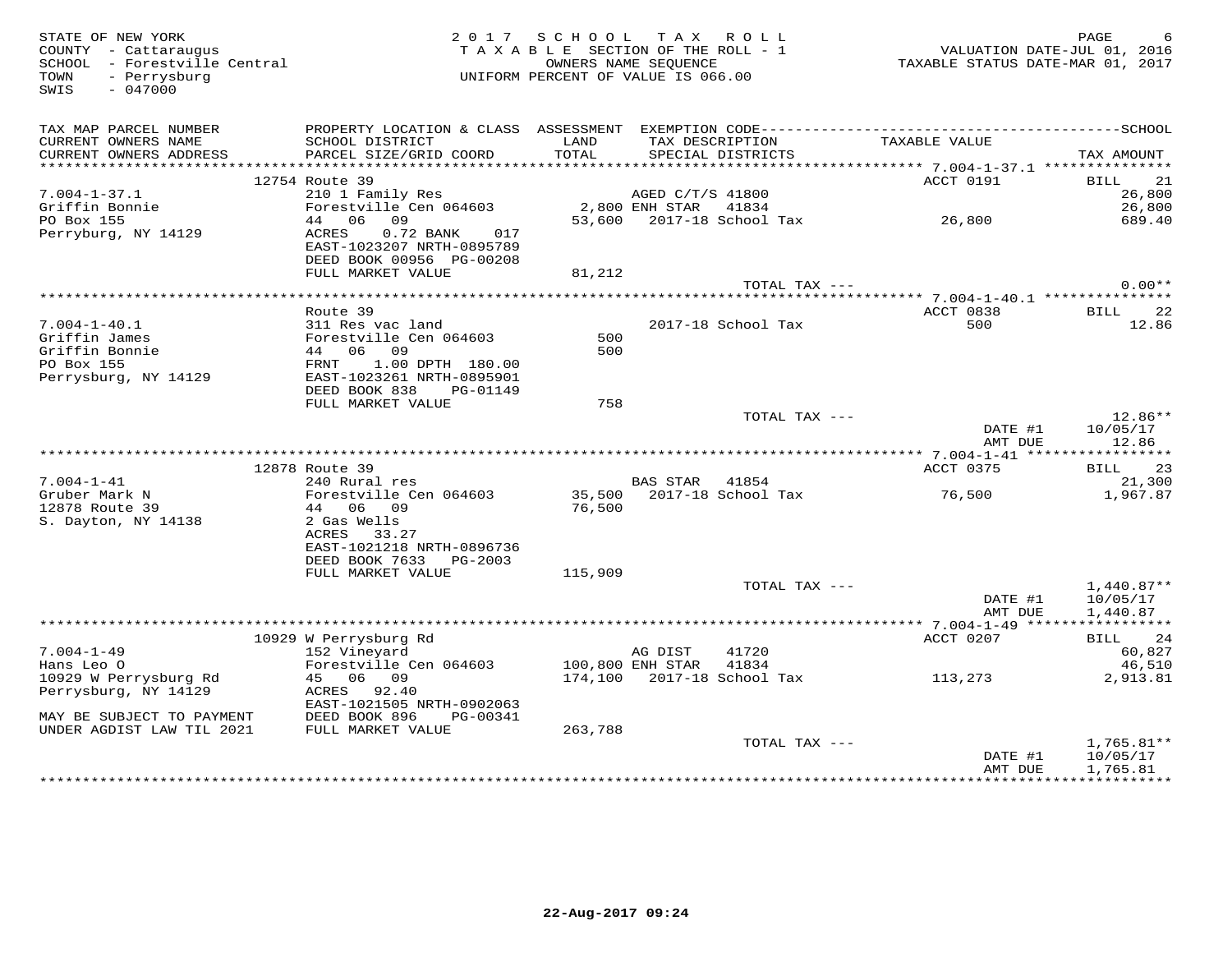TOWN - Perrysburg<br>SWIS - 047000

# STATE OF NEW YORK 2 0 1 7 S C H O O L T A X R O L L PAGE 7 COUNTY - Cattaraugus T A X A B L E SECTION OF THE ROLL - 1 VALUATION DATE-JUL 01, 2016 SCHOOL - Forestville Central OWNERS NAME SEQUENCE TAXABLE STATUS DATE-MAR 01, 2017 TOWN - Perrysburg UNIFORM PERCENT OF VALUE IS 066.00

| TAX MAP PARCEL NUMBER<br>CURRENT OWNERS NAME<br>CURRENT OWNERS ADDRESS | PROPERTY LOCATION & CLASS ASSESSMENT<br>SCHOOL DISTRICT<br>PARCEL SIZE/GRID COORD | LAND<br>TOTAL | EXEMPTION CODE-----------<br>TAX DESCRIPTION<br>SPECIAL DISTRICTS | TAXABLE VALUE                                  | -------------SCHOOL<br>TAX AMOUNT |
|------------------------------------------------------------------------|-----------------------------------------------------------------------------------|---------------|-------------------------------------------------------------------|------------------------------------------------|-----------------------------------|
| *********************                                                  |                                                                                   |               |                                                                   |                                                |                                   |
|                                                                        | 12586 Route 39                                                                    |               |                                                                   | ACCT 1263                                      | 25<br><b>BILL</b>                 |
| $7.004 - 1 - 29.3$                                                     | 210 1 Family Res                                                                  |               | ENH STAR<br>41834                                                 |                                                | 40,000                            |
| HARPER COLLEN A                                                        | Forestville Cen 064603                                                            | 2,900         | 2017-18 School Tax                                                | 40,000                                         | 1,028.95                          |
| HARPER WILLIAM J                                                       | 1.90<br>ACRES                                                                     | 40,000        |                                                                   |                                                |                                   |
| Jackie Luther                                                          | EAST-1026132 NRTH-0895829                                                         |               |                                                                   |                                                |                                   |
| 2676 Gowanda Zoar Rd                                                   | DEED BOOK 22486 PG-8001                                                           |               |                                                                   |                                                |                                   |
| Gowanda, NY 14070                                                      | FULL MARKET VALUE                                                                 | 60,606        |                                                                   |                                                |                                   |
|                                                                        |                                                                                   |               | TOTAL TAX ---                                                     |                                                | $0.00**$                          |
|                                                                        | County Line Rd                                                                    |               |                                                                   | ******* 7.004-1-44 **************<br>ACCT 0212 | <b>BILL</b><br>26                 |
| $7.004 - 1 - 44$                                                       | 323 Vacant rural                                                                  |               | 2017-18 School Tax                                                | 31,500                                         | 810.30                            |
| Hartloff Gary P                                                        | Forestville Cen 064603                                                            | 31,500        |                                                                   |                                                |                                   |
| Hartloff Jerry                                                         | 44 06<br>09                                                                       | 31,500        |                                                                   |                                                |                                   |
| 4825 Big Tree Rd                                                       | 3 Gas Wells #944,956,1015                                                         |               |                                                                   |                                                |                                   |
| Hamburg, NY 14075                                                      | ACRES 104.66                                                                      |               |                                                                   |                                                |                                   |
|                                                                        | EAST-1020490 NRTH-0898735                                                         |               |                                                                   |                                                |                                   |
|                                                                        | DEED BOOK 00918 PG-00091                                                          |               |                                                                   |                                                |                                   |
|                                                                        | FULL MARKET VALUE                                                                 | 47,727        |                                                                   |                                                |                                   |
|                                                                        |                                                                                   |               | TOTAL TAX ---                                                     |                                                | $810.30**$                        |
|                                                                        |                                                                                   |               |                                                                   | DATE #1                                        | 10/05/17                          |
|                                                                        |                                                                                   |               |                                                                   | AMT DUE                                        | 810.30                            |
|                                                                        |                                                                                   |               |                                                                   |                                                |                                   |
|                                                                        | Route 39                                                                          |               |                                                                   | ACCT 0016                                      | 27<br>BILL                        |
| $7.004 - 1 - 17.1$                                                     | 323 Vacant rural                                                                  |               | 2017-18 School Tax                                                | 31,900                                         | 820.59                            |
| Hornburg Walter E Jr                                                   | Forestville Cen 064603                                                            | 31,900        |                                                                   |                                                |                                   |
| PDS Comapnies-PNC Bank                                                 | 28 06<br>09                                                                       | 31,900        |                                                                   |                                                |                                   |
| PO Box 13519                                                           | ACRES<br>38.00                                                                    |               |                                                                   |                                                |                                   |
| Arlington, TX 76094                                                    | EAST-1028864 NRTH-0897487<br>DEED BOOK 9865<br>PG-3001                            |               |                                                                   |                                                |                                   |
|                                                                        | FULL MARKET VALUE                                                                 | 48,333        |                                                                   |                                                |                                   |
|                                                                        |                                                                                   |               | TOTAL TAX ---                                                     |                                                | $820.59**$                        |
|                                                                        |                                                                                   |               |                                                                   | DATE #1                                        | 10/05/17                          |
|                                                                        |                                                                                   |               |                                                                   | AMT DUE                                        | 820.59                            |
|                                                                        |                                                                                   |               |                                                                   |                                                |                                   |
|                                                                        |                                                                                   |               |                                                                   |                                                |                                   |
|                                                                        | 12593 Pudding Lane Rd                                                             |               |                                                                   | ACCT 0796                                      | 28<br>BILL                        |
| $7.004 - 1 - 23.3$                                                     | 323 Vacant rural                                                                  |               | 2017-18 School Tax                                                | 5,100                                          | 131.19                            |
| Howard Arthur D Jr                                                     | Forestville Cen 064603                                                            | 5,100         |                                                                   |                                                |                                   |
| 12597 Pudding Ln                                                       | 37<br>06<br>09                                                                    | 5,100         |                                                                   |                                                |                                   |
| Perrysburg, NY 14129                                                   | FRNT 208.70 DPTH 183.70                                                           |               |                                                                   |                                                |                                   |
|                                                                        | EAST-1026348 NRTH-0901280                                                         |               |                                                                   |                                                |                                   |
|                                                                        | DEED BOOK 1003<br>PG-918                                                          |               |                                                                   |                                                |                                   |
|                                                                        | FULL MARKET VALUE                                                                 | 7,727         |                                                                   |                                                |                                   |
|                                                                        |                                                                                   |               | TOTAL TAX ---                                                     |                                                | $131.19**$                        |
|                                                                        |                                                                                   |               |                                                                   | DATE #1<br>AMT DUE                             | 10/05/17<br>131.19                |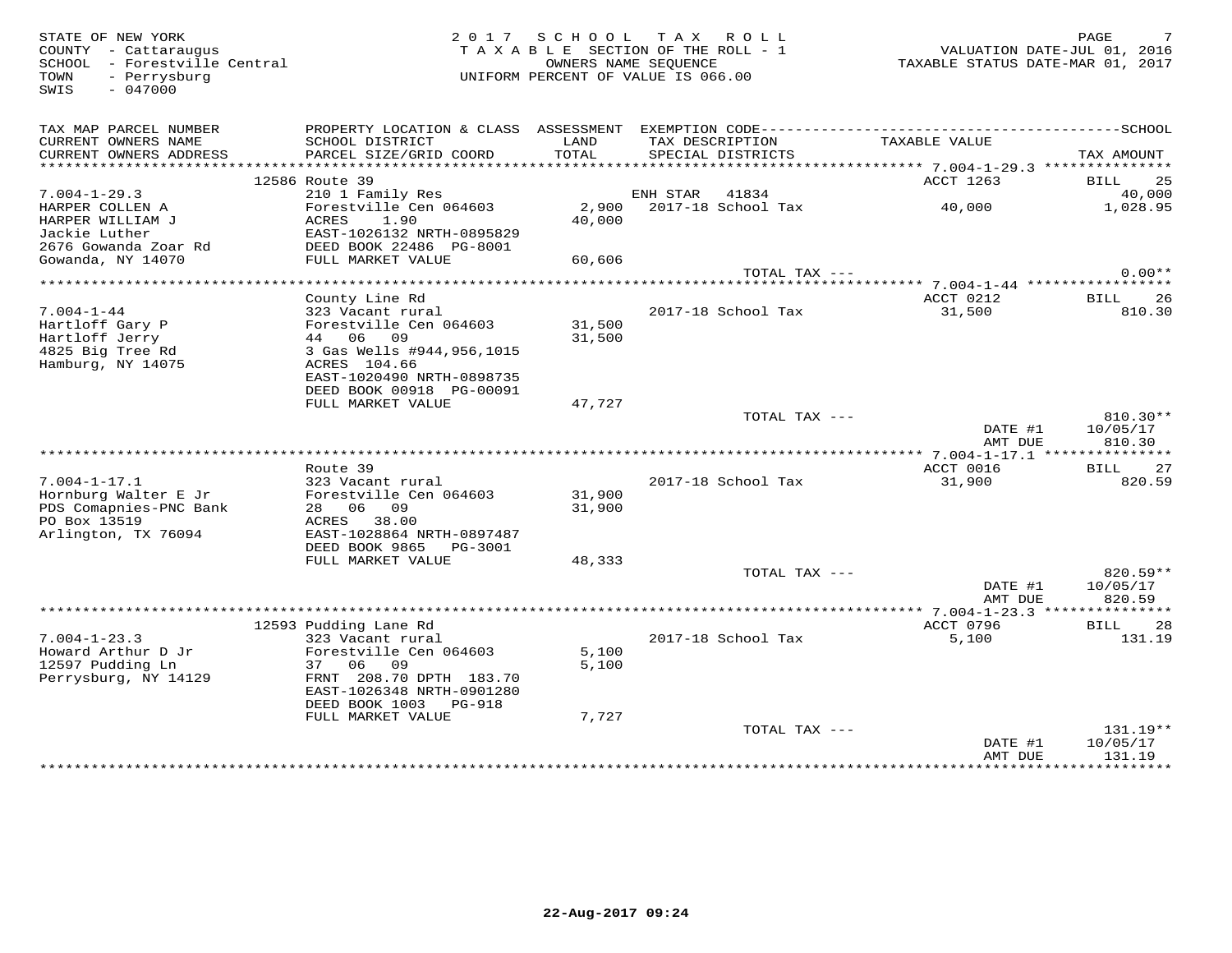| STATE OF NEW YORK<br>COUNTY - Cattaraugus<br>SCHOOL - Forestville Central<br>- Perrysburg<br>TOWN<br>SWIS<br>$-047000$ |                                                                       | 2017 SCHOOL TAX ROLL<br>TAXABLE SECTION OF THE ROLL - 1<br>UNIFORM PERCENT OF VALUE IS 066.00 | OWNERS NAME SEQUENCE |                                      | TAXABLE STATUS DATE-MAR 01, 2017              | PAGE<br>8<br>VALUATION DATE-JUL 01, 2016 |
|------------------------------------------------------------------------------------------------------------------------|-----------------------------------------------------------------------|-----------------------------------------------------------------------------------------------|----------------------|--------------------------------------|-----------------------------------------------|------------------------------------------|
| TAX MAP PARCEL NUMBER                                                                                                  |                                                                       |                                                                                               |                      |                                      |                                               |                                          |
| CURRENT OWNERS NAME<br>CURRENT OWNERS ADDRESS<br>***********************                                               | SCHOOL DISTRICT<br>PARCEL SIZE/GRID COORD                             | LAND<br>TOTAL                                                                                 |                      | TAX DESCRIPTION<br>SPECIAL DISTRICTS | TAXABLE VALUE                                 | TAX AMOUNT                               |
|                                                                                                                        | 12597 Pudding Lane Rd                                                 |                                                                                               |                      |                                      | ACCT 0980                                     | BILL<br>29                               |
| $7.004 - 1 - 23.7$                                                                                                     | 270 Mfg housing                                                       |                                                                                               | <b>BAS STAR</b>      | 41854                                |                                               | 21,300                                   |
| Howard Arthur D Jr<br>Howard Laurie<br>12597 Pudding Ln                                                                | Forestville Cen 064603<br>37 06 09<br>ACRES<br>1.90                   | 6,400<br>53,400                                                                               |                      | 2017-18 School Tax                   | 53,400                                        | 1,373.65                                 |
| Perrysburg, NY 14129                                                                                                   | EAST-1026136 NRTH-0901182<br>DEED BOOK 00987 PG-00998                 |                                                                                               |                      |                                      |                                               |                                          |
|                                                                                                                        | FULL MARKET VALUE                                                     | 80,909                                                                                        |                      | TOTAL TAX ---                        |                                               | $846.65**$                               |
|                                                                                                                        |                                                                       |                                                                                               |                      |                                      | DATE #1<br>AMT DUE                            | 10/05/17<br>846.65                       |
|                                                                                                                        |                                                                       |                                                                                               |                      |                                      | *************** 7.004-1-23.6 **************** |                                          |
| $7.004 - 1 - 23.6$                                                                                                     | 12569 Pudding Lane Rd<br>270 Mfg housing                              |                                                                                               | ENH STAR             | 41834                                | ACCT 0978                                     | BILL<br>30<br>46,510                     |
| Irwin Harriet J<br>12569 Pudding Lane Rd<br>Perrysburg, NY 14129                                                       | Forestville Cen 064603<br>37 06 09<br>ACRES 37.20 BANK<br>017         | 87,500                                                                                        |                      | 37,500 2017-18 School Tax            | 87,500                                        | 2,250.83                                 |
|                                                                                                                        | EAST-1026149 NRTH-0900525<br>DEED BOOK 6901 PG-4001                   |                                                                                               |                      |                                      |                                               |                                          |
|                                                                                                                        | FULL MARKET VALUE                                                     | 132,576                                                                                       |                      | TOTAL TAX ---                        |                                               | 1,102.83**                               |
|                                                                                                                        |                                                                       |                                                                                               |                      |                                      | DATE #1<br>AMT DUE                            | 10/05/17<br>1,102.83                     |
|                                                                                                                        | 10530 Mosher Rd                                                       |                                                                                               |                      |                                      | ACCT 0829                                     | BILL<br>31                               |
| $15.002 - 1 - 35.2$                                                                                                    | 281 Multiple res                                                      |                                                                                               | BAS STAR 41854       |                                      |                                               | 21,300                                   |
| Ivett Roger<br>10133 Moser Rd<br>South Dayton, NY 14138                                                                | Forestville Cen 064603<br>42 06 09<br>ACRES<br>1.82                   | 35,600                                                                                        |                      | 6,200 2017-18 School Tax             | 35,600                                        | 915.77                                   |
|                                                                                                                        | EAST-1023189 NRTH-0890880<br>DEED BOOK 19074 PG-2001                  |                                                                                               |                      |                                      |                                               |                                          |
|                                                                                                                        | FULL MARKET VALUE                                                     | 53,939                                                                                        |                      |                                      |                                               |                                          |
|                                                                                                                        |                                                                       |                                                                                               |                      | TOTAL TAX ---                        | DATE #1<br>AMT DUE                            | 388.77**<br>10/05/17<br>388.77           |
|                                                                                                                        |                                                                       |                                                                                               |                      |                                      |                                               |                                          |
|                                                                                                                        | 10402 Edwards Corners Rd                                              |                                                                                               |                      |                                      | ACCT 0927                                     | 32<br>BILL                               |
| $15.002 - 1 - 11.2$<br>Ivett Roy                                                                                       | 210 1 Family Res<br>Forestville Cen 064603                            | 9,200                                                                                         | ENH STAR             | 41834<br>2017-18 School Tax          | 59,700                                        | 46,510<br>1,535.71                       |
| Ivett Arlene                                                                                                           | 27 06 09                                                              | 59,700                                                                                        |                      |                                      |                                               |                                          |
| 10402 Edwards Corners Rd<br>Perrysburg, NY 14129                                                                       | ACRES<br>4.80<br>EAST-1027579 NRTH-0894749<br>DEED BOOK 20837 PG-2002 |                                                                                               |                      |                                      |                                               |                                          |
|                                                                                                                        | FULL MARKET VALUE                                                     | 90,455                                                                                        |                      |                                      |                                               |                                          |
|                                                                                                                        |                                                                       |                                                                                               |                      | TOTAL TAX ---                        | DATE #1                                       | 387.71**<br>10/05/17                     |
|                                                                                                                        |                                                                       |                                                                                               |                      |                                      | AMT DUE                                       | 387.71<br>* * * * * * * *                |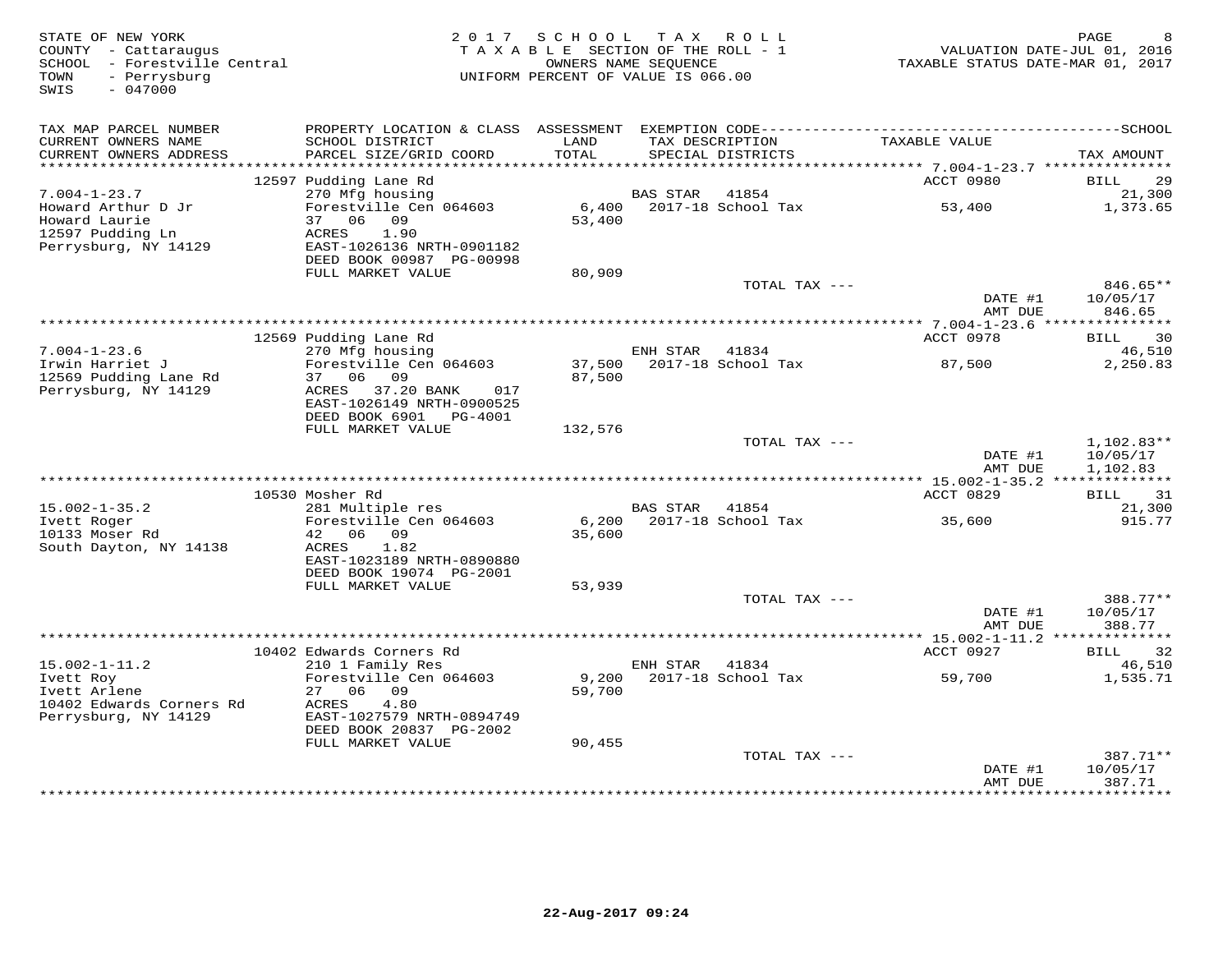| STATE OF NEW YORK            |                           | 2017 SCHOOL TAX ROLL               |                      |                             |                                  | 9<br>PAGE               |
|------------------------------|---------------------------|------------------------------------|----------------------|-----------------------------|----------------------------------|-------------------------|
| COUNTY - Cattaraugus         |                           | TAXABLE SECTION OF THE ROLL - 1    |                      |                             | VALUATION DATE-JUL 01, 2016      |                         |
| SCHOOL - Forestville Central |                           |                                    | OWNERS NAME SEOUENCE |                             | TAXABLE STATUS DATE-MAR 01, 2017 |                         |
| - Perrysburg<br>TOWN         |                           | UNIFORM PERCENT OF VALUE IS 066.00 |                      |                             |                                  |                         |
| $-047000$<br>SWIS            |                           |                                    |                      |                             |                                  |                         |
|                              |                           |                                    |                      |                             |                                  |                         |
|                              |                           |                                    |                      |                             |                                  |                         |
| TAX MAP PARCEL NUMBER        |                           |                                    |                      |                             |                                  |                         |
| CURRENT OWNERS NAME          | SCHOOL DISTRICT           | LAND                               |                      | TAX DESCRIPTION             | TAXABLE VALUE                    |                         |
| CURRENT OWNERS ADDRESS       | PARCEL SIZE/GRID COORD    | TOTAL                              |                      | SPECIAL DISTRICTS           |                                  | TAX AMOUNT              |
| ************************     |                           |                                    |                      |                             |                                  |                         |
|                              | 12566 Route 39            |                                    |                      |                             | ACCT 0098                        | 33<br>BILL              |
| $7.004 - 1 - 28$             | 210 1 Family Res          |                                    | <b>BAS STAR</b>      | 41854                       |                                  | 21,300                  |
| Johnson Charles H            | Forestville Cen 064603    | 5,100                              |                      | 2017-18 School Tax          | 65,900                           | 1,695.20                |
| Johnson Kammie               | 36 06 09                  | 65,900                             |                      |                             |                                  |                         |
| 12566 Route 39               | ACRES<br>1.04             |                                    |                      |                             |                                  |                         |
| Perrysburg, NY 14129         | EAST-1026644 NRTH-0895718 |                                    |                      |                             |                                  |                         |
|                              | DEED BOOK 907<br>PG-00658 |                                    |                      |                             |                                  |                         |
|                              | FULL MARKET VALUE         | 99,848                             |                      |                             |                                  |                         |
|                              |                           |                                    |                      | TOTAL TAX ---               |                                  | $1,168.20**$            |
|                              |                           |                                    |                      |                             | DATE #1                          | 10/05/17                |
|                              |                           |                                    |                      |                             | AMT DUE                          | 1,168.20                |
|                              |                           |                                    |                      |                             |                                  |                         |
|                              | 12545 Route 39            |                                    |                      |                             | ACCT 0920                        | <b>BILL</b><br>34       |
| $15.002 - 1 - 9.4$           | 240 Rural res             |                                    | ENH STAR 41834       |                             |                                  | 46,510                  |
| Kuczka Kenneth A             | Forestville Cen 064603    | 28,670                             |                      | 2017-18 School Tax          | 117,170                          | 3,014.06                |
| Kuczka Melissa               | 35 06 09                  | 117,170                            |                      |                             |                                  |                         |
| 12545 Route 39               | ACRES 54.40               |                                    |                      |                             |                                  |                         |
| Perrysburg, NY 14129         | EAST-1026434 NRTH-0893894 |                                    |                      |                             |                                  |                         |
|                              | DEED BOOK 867<br>PG-00659 |                                    |                      |                             |                                  |                         |
|                              | FULL MARKET VALUE         | 177,530                            |                      |                             |                                  |                         |
|                              |                           |                                    |                      | TOTAL TAX ---               |                                  | $1,866.06**$            |
|                              |                           |                                    |                      |                             | DATE #1                          | 10/05/17                |
|                              |                           |                                    |                      |                             |                                  | 1,866.06                |
|                              |                           |                                    |                      |                             | AMT DUE                          |                         |
|                              | 12806 Route 39            |                                    |                      |                             | ACCT 0048                        | <b>BILL</b><br>35       |
|                              |                           |                                    |                      |                             |                                  |                         |
| $7.004 - 1 - 38$             | 210 1 Family Res          |                                    | BAS STAR             | 41854<br>2017-18 School Tax |                                  | 21,300                  |
| Lawless James J              | Forestville Cen 064603    | 7,600                              |                      |                             | 61,000                           | 1,569.15                |
| Lawless Mary K               | 44 06<br>09               | 61,000                             |                      |                             |                                  |                         |
| 12806 Rte 39                 | ACRES<br>2.00 BANK<br>017 |                                    |                      |                             |                                  |                         |
| South Dayton, NY 14138       | EAST-1022387 NRTH-0895857 |                                    |                      |                             |                                  |                         |
|                              | DEED BOOK 18739 PG-2001   |                                    |                      |                             |                                  |                         |
|                              | FULL MARKET VALUE         | 92,424                             |                      |                             |                                  |                         |
|                              |                           |                                    |                      | TOTAL TAX ---               |                                  | $1,042.15**$            |
|                              |                           |                                    |                      |                             | DATE #1                          | 10/05/17                |
|                              |                           |                                    |                      |                             | AMT DUE                          | 1,042.15                |
|                              |                           |                                    |                      |                             |                                  |                         |
|                              | 10127 Mosher Rd           |                                    |                      |                             | ACCT 0306                        | BILL<br>36              |
| $15.002 - 1 - 35.1$          | 240 Rural res             |                                    | <b>BAS STAR</b>      | 41854                       |                                  | 21,300                  |
| Locke Paul E                 | Forestville Cen 064603    | 75,200                             |                      | 2017-18 School Tax          | 198,700                          | 5, 111.32               |
| 10127 Mosher Rd              | 42 06<br>09               | 198,700                            |                      |                             |                                  |                         |
| South Dayton, NY 14138       | Storage Wells #934 & 939  |                                    |                      |                             |                                  |                         |
|                              | Storage Well #1735        |                                    |                      |                             |                                  |                         |
|                              | ACRES 252.90              |                                    |                      |                             |                                  |                         |
|                              | EAST-1021724 NRTH-0890085 |                                    |                      |                             |                                  |                         |
|                              | DEED BOOK 732<br>PG-00211 |                                    |                      |                             |                                  |                         |
|                              | FULL MARKET VALUE         | 301,061                            |                      |                             |                                  |                         |
|                              |                           |                                    |                      | TOTAL TAX ---               |                                  | $4,584.32**$            |
|                              |                           |                                    |                      |                             | DATE #1                          | 10/05/17                |
|                              |                           |                                    |                      |                             | AMT DUE                          | 4,584.32                |
|                              |                           |                                    |                      |                             |                                  | * * * * * * * * * * * * |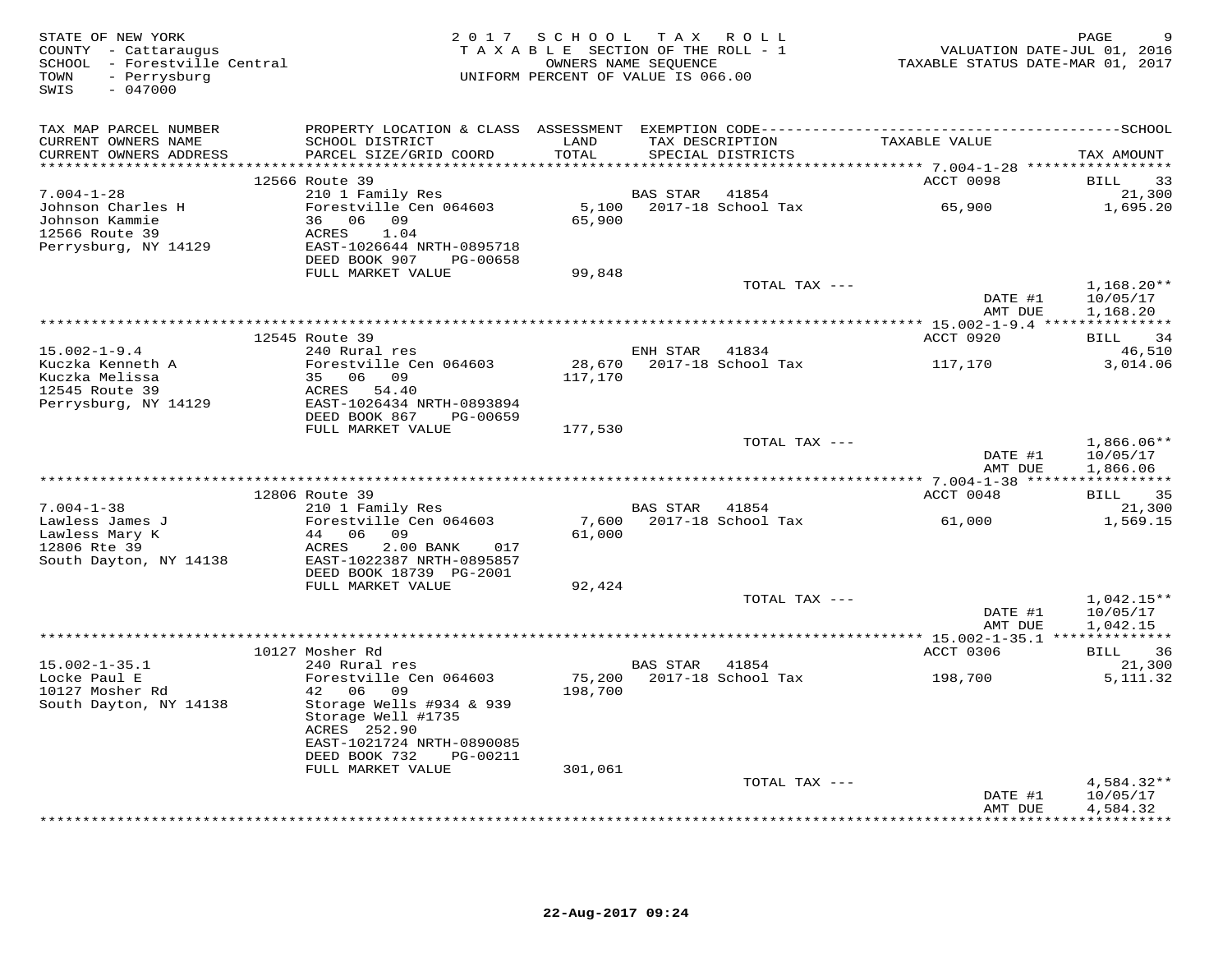| STATE OF NEW YORK<br>COUNTY - Cattaraugus<br>SCHOOL - Forestville Central<br>- Perrysburg<br>TOWN<br>$-047000$<br>SWIS |                                                                                            |               | 2017 SCHOOL TAX ROLL<br>TAXABLE SECTION OF THE ROLL - 1<br>OWNERS NAME SEQUENCE<br>UNIFORM PERCENT OF VALUE IS 066.00 | VALUATION DATE-JUL 01, 2016<br>TAXABLE STATUS DATE-MAR 01, 2017 | 10<br>PAGE               |
|------------------------------------------------------------------------------------------------------------------------|--------------------------------------------------------------------------------------------|---------------|-----------------------------------------------------------------------------------------------------------------------|-----------------------------------------------------------------|--------------------------|
| TAX MAP PARCEL NUMBER                                                                                                  |                                                                                            |               |                                                                                                                       |                                                                 |                          |
| CURRENT OWNERS NAME<br>CURRENT OWNERS ADDRESS                                                                          | SCHOOL DISTRICT<br>PARCEL SIZE/GRID COORD                                                  | LAND<br>TOTAL | TAX DESCRIPTION<br>SPECIAL DISTRICTS                                                                                  | TAXABLE VALUE                                                   | TAX AMOUNT               |
|                                                                                                                        |                                                                                            |               |                                                                                                                       |                                                                 |                          |
| $15.002 - 1 - 8$                                                                                                       | 12687 Route 39<br>240 Rural res                                                            |               | <b>BAS STAR</b><br>41854                                                                                              | ACCT 0204                                                       | 37<br>BILL<br>21,300     |
| Locke Paul E Jr<br>Locke Rachel E                                                                                      | Forestville Cen 064603<br>35 06 09                                                         | 74,760        | 32,460 2017-18 School Tax                                                                                             | 74,760                                                          | 1,923.11                 |
| 12687 Route 39<br>Perrysburg, NY 14129                                                                                 | Storage Well #1750<br>ACRES 100.00<br>EAST-1023951 NRTH-0893695<br>DEED BOOK 10725 PG-5002 |               |                                                                                                                       |                                                                 |                          |
|                                                                                                                        | FULL MARKET VALUE                                                                          | 113,273       |                                                                                                                       |                                                                 |                          |
|                                                                                                                        |                                                                                            |               | TOTAL TAX ---                                                                                                         | DATE #1                                                         | $1,396.11**$<br>10/05/17 |
|                                                                                                                        |                                                                                            |               |                                                                                                                       | AMT DUE                                                         | 1,396.11                 |
|                                                                                                                        | 10096 Mosher Rd                                                                            |               |                                                                                                                       | ACCT 0470                                                       | <b>BILL</b><br>38        |
| $15.002 - 1 - 34$                                                                                                      | 240 Rural res                                                                              |               | 2017-18 School Tax                                                                                                    | 89,200                                                          | 2,294.56                 |
| Locke Sallie A                                                                                                         | Forestville Cen 064603                                                                     | 66,200        |                                                                                                                       |                                                                 |                          |
| Smyntek Barbara<br>10127 Mosher Rd                                                                                     | 34 06 09<br>Storage Well #1745                                                             | 89,200        |                                                                                                                       |                                                                 |                          |
| South Dayton, NY 14138                                                                                                 | ACRES 156.00                                                                               |               |                                                                                                                       |                                                                 |                          |
|                                                                                                                        | EAST-1024194 NRTH-0889767                                                                  |               |                                                                                                                       |                                                                 |                          |
|                                                                                                                        | DEED BOOK 17610 PG-5001                                                                    |               |                                                                                                                       |                                                                 |                          |
|                                                                                                                        | FULL MARKET VALUE                                                                          | 135,152       | TOTAL TAX ---                                                                                                         |                                                                 | $2,294.56**$             |
|                                                                                                                        |                                                                                            |               |                                                                                                                       | DATE #1                                                         | 10/05/17                 |
|                                                                                                                        |                                                                                            |               |                                                                                                                       | AMT DUE                                                         | 2,294.56                 |
|                                                                                                                        | 12799 Route 39                                                                             |               |                                                                                                                       | ACCT 0358                                                       | 39<br>BILL               |
| $15.002 - 1 - 6.1$                                                                                                     | 270 Mfg housing                                                                            |               | 2017-18 School Tax                                                                                                    | 27,900                                                          | 717.69                   |
| Luce Jeremy R                                                                                                          | Forestville Cen 064603                                                                     | 8,000         |                                                                                                                       |                                                                 |                          |
| 10539 Maltbie Rd                                                                                                       | 43 06 09                                                                                   | 27,900        |                                                                                                                       |                                                                 |                          |
| Gowanda, NY 14070-9600                                                                                                 | Storage Well #1526<br>ACRES<br>4.80                                                        |               |                                                                                                                       |                                                                 |                          |
|                                                                                                                        | EAST-1022384 NRTH-0895393                                                                  |               |                                                                                                                       |                                                                 |                          |
|                                                                                                                        | DEED BOOK 00972 PG-00511                                                                   |               |                                                                                                                       |                                                                 |                          |
|                                                                                                                        | FULL MARKET VALUE                                                                          | 42,273        | TOTAL TAX ---                                                                                                         |                                                                 | $717.69**$               |
|                                                                                                                        |                                                                                            |               |                                                                                                                       | DATE #1                                                         | 10/05/17                 |
|                                                                                                                        |                                                                                            |               |                                                                                                                       | AMT DUE                                                         | 717.69                   |
|                                                                                                                        |                                                                                            |               |                                                                                                                       | ** 15.002-1-6.2 ***************                                 |                          |
| $15.002 - 1 - 6.2$                                                                                                     | 12799 Route 39<br>322 Rural vac>10                                                         |               | 2017-18 School Tax                                                                                                    | ACCT 1038<br>20,600                                             | 40<br>BILL<br>529.91     |
| Luce Jeremy R                                                                                                          | Forestville Cen 064603                                                                     | 20,600        |                                                                                                                       |                                                                 |                          |
| 10539 Maltbie Rd                                                                                                       | 43 06 09                                                                                   | 20,600        |                                                                                                                       |                                                                 |                          |
| Gowanda, NY 14070-9600                                                                                                 | ACRES 37.90                                                                                |               |                                                                                                                       |                                                                 |                          |
|                                                                                                                        | EAST-1022309 NRTH-0893547<br>DEED BOOK 00972 PG-00511                                      |               |                                                                                                                       |                                                                 |                          |
|                                                                                                                        | FULL MARKET VALUE                                                                          | 31,212        |                                                                                                                       |                                                                 |                          |
|                                                                                                                        |                                                                                            |               | TOTAL TAX ---                                                                                                         |                                                                 | $529.91**$               |
|                                                                                                                        |                                                                                            |               |                                                                                                                       | DATE #1                                                         | 10/05/17<br>529.91       |
|                                                                                                                        |                                                                                            |               |                                                                                                                       | AMT DUE                                                         | **********               |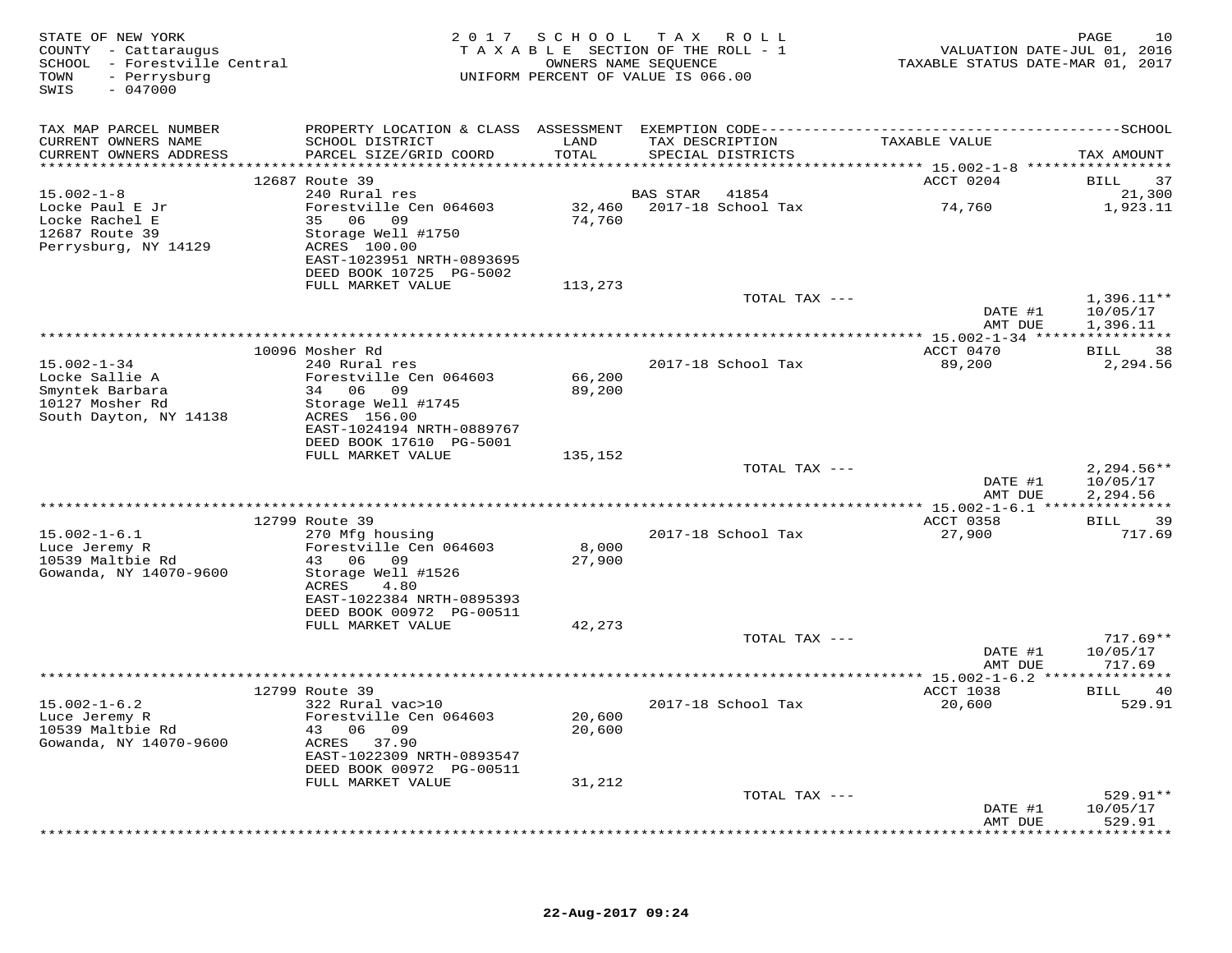| STATE OF NEW YORK<br>COUNTY - Cattaraugus<br>SCHOOL - Forestville Central<br>- Perrysburg<br>TOWN<br>$-047000$<br>SWIS | 2 0 1 7                                                                                                                                                                            | SCHOOL<br>TAXABLE SECTION OF THE ROLL - 1<br>OWNERS NAME SEQUENCE<br>UNIFORM PERCENT OF VALUE IS 066.00 | T A X    | R O L L                              | TAXABLE STATUS DATE-MAR 01, 2017   | 11<br>PAGE<br>VALUATION DATE-JUL 01, 2016   |
|------------------------------------------------------------------------------------------------------------------------|------------------------------------------------------------------------------------------------------------------------------------------------------------------------------------|---------------------------------------------------------------------------------------------------------|----------|--------------------------------------|------------------------------------|---------------------------------------------|
| TAX MAP PARCEL NUMBER<br>CURRENT OWNERS NAME<br>CURRENT OWNERS ADDRESS                                                 | PROPERTY LOCATION & CLASS ASSESSMENT EXEMPTION CODE-----------------------------------SCHOOL<br>SCHOOL DISTRICT<br>PARCEL SIZE/GRID COORD                                          | LAND<br>TOTAL                                                                                           |          | TAX DESCRIPTION<br>SPECIAL DISTRICTS | TAXABLE VALUE                      | TAX AMOUNT                                  |
|                                                                                                                        |                                                                                                                                                                                    | *******                                                                                                 |          |                                      | ********** 7.004-1-5 ************* |                                             |
| $7.004 - 1 - 5$<br>Lukasik Joseph E<br>10922 W Perrysburg Rd<br>Perrysburg, NY 14129                                   | 10922 W Perrysburg Rd<br>240 Rural res<br>Forestville Cen 064603<br>06<br>37<br>09<br>52.60<br>ACRES<br>EAST-1024475 NRTH-0902020<br>DEED BOOK 00946 PG-00801<br>FULL MARKET VALUE | 43,900<br>120,300<br>182,273                                                                            |          | 2017-18 School Tax                   | ACCT 0213<br>120,300               | <b>BILL</b><br>41<br>3,094.57               |
|                                                                                                                        |                                                                                                                                                                                    |                                                                                                         |          | TOTAL TAX ---                        |                                    | $3,094.57**$                                |
|                                                                                                                        |                                                                                                                                                                                    |                                                                                                         |          |                                      | DATE #1<br>AMT DUE                 | 10/05/17<br>3,094.57                        |
|                                                                                                                        | 10803 W Perrysburg Rd                                                                                                                                                              |                                                                                                         |          |                                      | ACCT 0888                          | 42<br><b>BILL</b>                           |
| $7.004 - 1 - 48.4$                                                                                                     | 210 1 Family Res                                                                                                                                                                   |                                                                                                         | ENH STAR | 41834                                |                                    | 46,510                                      |
| MacKinnon Allan R<br>MacKinnon Ann<br>10803 W Perrysburg Rd<br>Perrysburg, NY 14129                                    | Forestville Cen 064603<br>06 09<br>45<br>1.45<br>ACRES<br>EAST-1023247 NRTH-0900911<br>DEED BOOK 6173<br>PG-3001                                                                   | 5,700<br>61,500                                                                                         |          | 2017-18 School Tax                   | 61,500                             | 1,582.01                                    |
|                                                                                                                        | FULL MARKET VALUE                                                                                                                                                                  | 93,182                                                                                                  |          | TOTAL TAX $---$                      |                                    | 434.01**                                    |
|                                                                                                                        |                                                                                                                                                                                    |                                                                                                         |          |                                      | DATE #1<br>AMT DUE                 | 10/05/17<br>434.01                          |
|                                                                                                                        |                                                                                                                                                                                    |                                                                                                         |          |                                      |                                    |                                             |
| $7.004 - 1 - 25$                                                                                                       | 10802 W Perrysburg Rd<br>240 Rural res                                                                                                                                             |                                                                                                         | ENH STAR | 41834                                | ACCT 0328                          | 43<br>BILL<br>46,510                        |
| Martin Margaret<br>10802 W Perrysburg Rd<br>Perrysburg, NY 14129                                                       | Forestville Cen 064603<br>37<br>06<br>09<br>Storage Well #1725<br>ACRES<br>47.88<br>EAST-1024507 NRTH-0900047<br>DEED BOOK 748<br>PG-01019                                         | 21,700<br>52,700                                                                                        |          | 2017-18 School Tax                   | 52,700                             | 1,355.64                                    |
|                                                                                                                        | FULL MARKET VALUE                                                                                                                                                                  | 79,848                                                                                                  |          |                                      |                                    |                                             |
|                                                                                                                        |                                                                                                                                                                                    |                                                                                                         |          | TOTAL TAX ---                        | DATE #1<br>AMT DUE                 | $207.64**$<br>10/05/17<br>207.64            |
|                                                                                                                        |                                                                                                                                                                                    |                                                                                                         |          |                                      |                                    |                                             |
| $15.002 - 1 - 9.2$<br>MAYS TERRENCE J<br>12657 Route 39<br>Perrysburg, NY 14129                                        | 12657 Route 39<br>210 1 Family Res<br>Forestville Cen 064603<br>35<br>06<br>09<br>ACRES<br>3.31<br>EAST-1024607 NRTH-0895230<br>DEED BOOK 26151 PG-4001<br>FULL MARKET VALUE       | 8,500<br>86,200<br>130,606                                                                              |          | 2017-18 School Tax                   | ACCT 0839<br>86,200                | BILL<br>44<br>2,217.39                      |
|                                                                                                                        |                                                                                                                                                                                    |                                                                                                         |          | TOTAL TAX ---                        |                                    | $2,217.39**$                                |
|                                                                                                                        |                                                                                                                                                                                    |                                                                                                         |          |                                      | DATE #1<br>AMT DUE                 | 10/05/17<br>2,217.39<br>* * * * * * * * * * |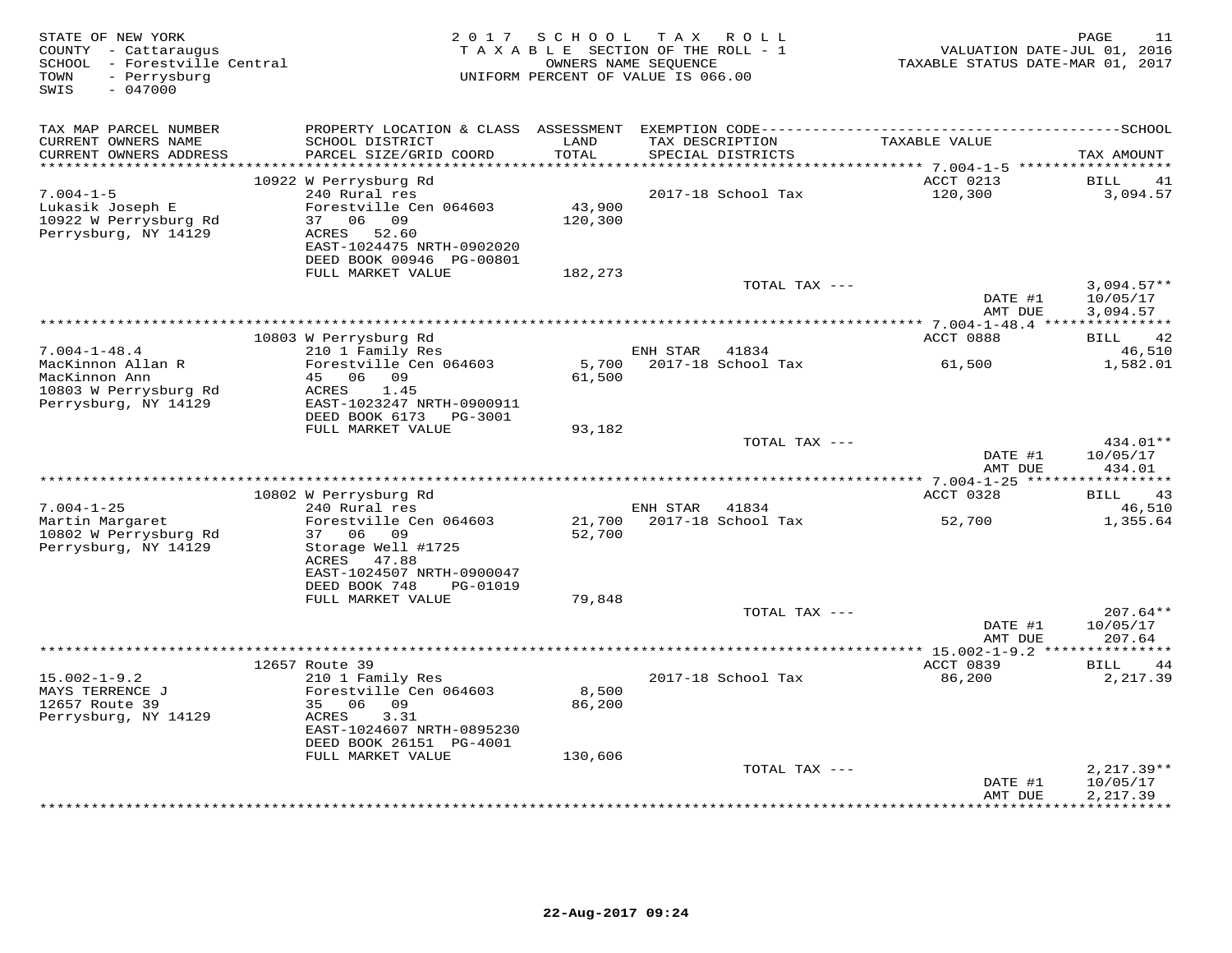| STATE OF NEW YORK<br>COUNTY - Cattaraugus<br>SCHOOL - Forestville Central<br>- Perrysburg<br>TOWN<br>SWIS<br>$-047000$ | 2017                                                   | S C H O O L     | T A X<br>R O L L<br>TAXABLE SECTION OF THE ROLL - 1<br>OWNERS NAME SEOUENCE<br>UNIFORM PERCENT OF VALUE IS 066.00 | VALUATION DATE-JUL 01, 2016<br>TAXABLE STATUS DATE-MAR 01, 2017 | PAGE<br>12           |
|------------------------------------------------------------------------------------------------------------------------|--------------------------------------------------------|-----------------|-------------------------------------------------------------------------------------------------------------------|-----------------------------------------------------------------|----------------------|
| TAX MAP PARCEL NUMBER                                                                                                  |                                                        |                 |                                                                                                                   |                                                                 |                      |
| CURRENT OWNERS NAME<br>CURRENT OWNERS ADDRESS<br>***********************                                               | SCHOOL DISTRICT<br>PARCEL SIZE/GRID COORD              | LAND<br>TOTAL   | TAX DESCRIPTION<br>SPECIAL DISTRICTS                                                                              | TAXABLE VALUE                                                   | TAX AMOUNT           |
|                                                                                                                        | Edwards Corners Rd                                     |                 |                                                                                                                   | ACCT 0346                                                       | <b>BILL</b><br>45    |
| $15.002 - 1 - 33$                                                                                                      | 323 Vacant rural                                       |                 | 2017-18 School Tax                                                                                                | 30,000                                                          | 771.71               |
| Mikula Joseph                                                                                                          | Forestville Cen 064603                                 | 30,000          |                                                                                                                   |                                                                 |                      |
| PO Box 390                                                                                                             | 34 06 09                                               | 30,000          |                                                                                                                   |                                                                 |                      |
| Cassadaga, NY 14718                                                                                                    | No Frontage<br>ACRES<br>75.00                          |                 |                                                                                                                   |                                                                 |                      |
|                                                                                                                        | EAST-1025858 NRTH-0890723                              |                 |                                                                                                                   |                                                                 |                      |
|                                                                                                                        | DEED BOOK 23996 PG-7001                                |                 |                                                                                                                   |                                                                 |                      |
|                                                                                                                        | FULL MARKET VALUE                                      | 45,455          |                                                                                                                   |                                                                 |                      |
|                                                                                                                        |                                                        |                 | TOTAL TAX ---                                                                                                     |                                                                 | $771.71**$           |
|                                                                                                                        |                                                        |                 |                                                                                                                   | DATE #1<br>AMT DUE                                              | 10/05/17<br>771.71   |
|                                                                                                                        |                                                        |                 |                                                                                                                   |                                                                 |                      |
|                                                                                                                        | 10581 W Perrysburg Rd                                  |                 |                                                                                                                   | ACCT 0861                                                       | BILL<br>46           |
| $7.004 - 1 - 40.5$                                                                                                     | 270 Mfg housing                                        |                 | ENH STAR<br>41834                                                                                                 |                                                                 | 46,510               |
| Nash Gary W<br>Nash Linda L                                                                                            | Forestville Cen 064603<br>44<br>06 09                  | 6,300<br>68,800 | 2017-18 School Tax                                                                                                | 68,800                                                          | 1,769.80             |
| PO Box 227                                                                                                             | ACRES<br>1.67                                          |                 |                                                                                                                   |                                                                 |                      |
| Perrysburg, NY 14129                                                                                                   | EAST-1023241 NRTH-0897357                              |                 |                                                                                                                   |                                                                 |                      |
|                                                                                                                        | DEED BOOK 00949 PG-00607                               |                 |                                                                                                                   |                                                                 |                      |
|                                                                                                                        | FULL MARKET VALUE                                      | 104,242         |                                                                                                                   |                                                                 |                      |
|                                                                                                                        |                                                        |                 | TOTAL TAX ---                                                                                                     | DATE #1                                                         | 621.80**<br>10/05/17 |
|                                                                                                                        |                                                        |                 |                                                                                                                   | AMT DUE                                                         | 621.80               |
|                                                                                                                        |                                                        |                 |                                                                                                                   |                                                                 |                      |
|                                                                                                                        | 10659 W Perrysburg Rd                                  |                 |                                                                                                                   | ACCT 0365                                                       | 47<br>BILL           |
| $7.004 - 1 - 40.4$<br>Newcomb Daniel L                                                                                 | 240 Rural res<br>Forestville Cen 064603                |                 | 41720<br>AG DIST<br>63,400 ENH STAR<br>41834                                                                      |                                                                 | 18,543<br>46,510     |
| Newcomb Barbara                                                                                                        | 44 06 09                                               | 136,400         | 2017-18 School Tax                                                                                                | 117,857                                                         | 3,031.73             |
| 10659 W Perrysburg Rd                                                                                                  | Storage Wells #1525, 1639                              |                 |                                                                                                                   |                                                                 |                      |
| Perrysburg, NY 14129                                                                                                   | Storage Wells #1640, 1642                              |                 |                                                                                                                   |                                                                 |                      |
|                                                                                                                        | ACRES 128.40 BANK<br>017                               |                 |                                                                                                                   |                                                                 |                      |
| MAY BE SUBJECT TO PAYMENT<br>UNDER AGDIST LAW TIL 2021                                                                 | EAST-1022508 NRTH-0898017<br>DEED BOOK 805<br>PG-00285 |                 |                                                                                                                   |                                                                 |                      |
|                                                                                                                        | FULL MARKET VALUE                                      | 206,667         |                                                                                                                   |                                                                 |                      |
|                                                                                                                        |                                                        |                 | TOTAL TAX ---                                                                                                     |                                                                 | $1,883.73**$         |
|                                                                                                                        |                                                        |                 |                                                                                                                   | DATE #1                                                         | 10/05/17             |
|                                                                                                                        |                                                        |                 |                                                                                                                   | AMT DUE                                                         | 1,883.73             |
|                                                                                                                        | County Line Rd                                         |                 |                                                                                                                   | ACCT 0340                                                       | <b>BILL</b><br>48    |
| $7.004 - 1 - 1$                                                                                                        | 323 Vacant rural                                       |                 | 2017-18 School Tax                                                                                                | 8,600                                                           | 221.22               |
| Pagett James                                                                                                           | Forestville Cen 064603                                 | 8,600           |                                                                                                                   |                                                                 |                      |
| Pageett Penny                                                                                                          | 45 06 09                                               | 8,600           |                                                                                                                   |                                                                 |                      |
| 8793 Route 62                                                                                                          | ACRES 13.65<br>EAST-1019896 NRTH-0902912               |                 |                                                                                                                   |                                                                 |                      |
| South Dayton, NY 14138                                                                                                 | DEED BOOK 17889 PG-3015                                |                 |                                                                                                                   |                                                                 |                      |
|                                                                                                                        | FULL MARKET VALUE                                      | 13,030          |                                                                                                                   |                                                                 |                      |
|                                                                                                                        |                                                        |                 | TOTAL TAX ---                                                                                                     |                                                                 | $221.22**$           |
|                                                                                                                        |                                                        |                 |                                                                                                                   | DATE #1                                                         | 10/05/17             |
|                                                                                                                        |                                                        |                 |                                                                                                                   | AMT DUE                                                         | 221.22<br>.          |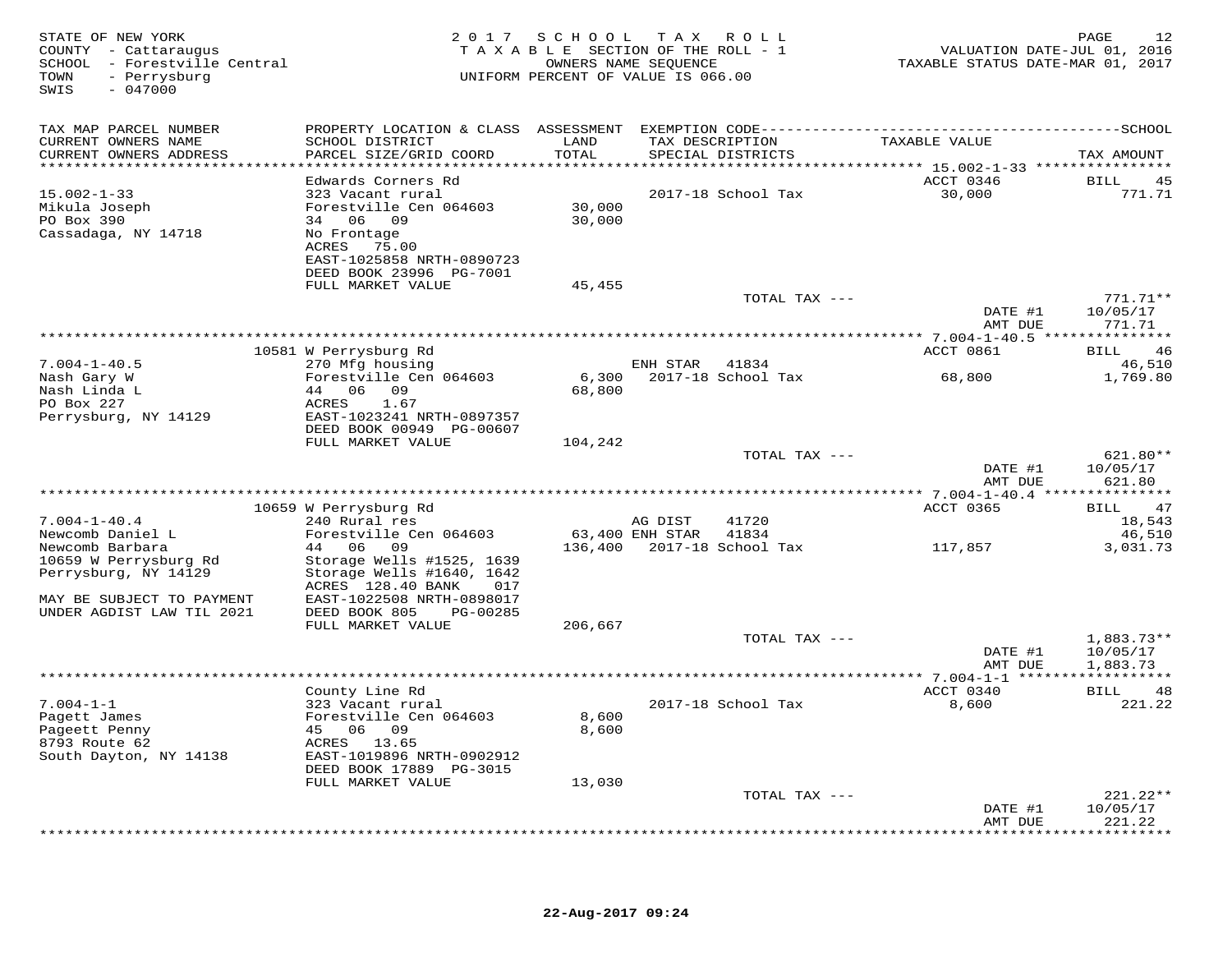| STATE OF NEW YORK<br>COUNTY - Cattaraugus<br>SCHOOL - Forestville Central<br>- Perrysburg<br>TOWN<br>$-047000$<br>SWIS |                                                                                     | 2017 SCHOOL<br>TAXABLE SECTION OF THE ROLL - 1<br>UNIFORM PERCENT OF VALUE IS 066.00 | OWNERS NAME SEQUENCE | TAX ROLL                             | VALUATION DATE-JUL 01, 2016<br>TAXABLE STATUS DATE-MAR 01, 2017 | PAGE<br>13                           |
|------------------------------------------------------------------------------------------------------------------------|-------------------------------------------------------------------------------------|--------------------------------------------------------------------------------------|----------------------|--------------------------------------|-----------------------------------------------------------------|--------------------------------------|
| TAX MAP PARCEL NUMBER                                                                                                  |                                                                                     |                                                                                      |                      |                                      |                                                                 |                                      |
| CURRENT OWNERS NAME<br>CURRENT OWNERS ADDRESS<br>***********************                                               | SCHOOL DISTRICT<br>PARCEL SIZE/GRID COORD                                           | LAND<br>TOTAL                                                                        |                      | TAX DESCRIPTION<br>SPECIAL DISTRICTS | TAXABLE VALUE                                                   | TAX AMOUNT                           |
|                                                                                                                        | 10773 W Perrysburg Rd                                                               |                                                                                      |                      |                                      | ACCT 0251                                                       | BILL<br>49                           |
| $7.004 - 1 - 48.1$                                                                                                     | 240 Rural res                                                                       |                                                                                      | <b>BAS STAR</b>      | 41854                                |                                                                 | 21,300                               |
| Perison Jessie C<br>Perison Christina C. Gruber<br>8000 Feddick Rd                                                     | Forestville Cen 064603<br>06 09<br>45<br>ACRES<br>48.25 BANK<br>032                 | 43,000<br>81,000                                                                     |                      | 2017-18 School Tax                   | 81,000                                                          | 2,083.63                             |
| Hamburg, NY 14075                                                                                                      | EAST-1022362 NRTH-0900952<br>DEED BOOK 20535 PG-8001                                |                                                                                      |                      |                                      |                                                                 |                                      |
|                                                                                                                        | FULL MARKET VALUE                                                                   | 122,727                                                                              |                      |                                      |                                                                 |                                      |
|                                                                                                                        |                                                                                     |                                                                                      |                      | TOTAL TAX ---                        | DATE #1<br>AMT DUE                                              | $1,556.63**$<br>10/05/17<br>1,556.63 |
|                                                                                                                        |                                                                                     |                                                                                      |                      |                                      | ************ 7.004-1-40.3 ***************                       |                                      |
|                                                                                                                        | 10577 W Perrysburg Rd                                                               |                                                                                      |                      |                                      | ACCT 0883                                                       | 50<br>BILL                           |
| $7.004 - 1 - 40.3$<br>Piehler Corey M<br>10577 W Perrysburg Rd                                                         | 210 1 Family Res<br>Forestville Cen 064603<br>06<br>44<br>09                        | 6,200<br>72,000                                                                      | BAS STAR             | 41854<br>2017-18 School Tax          | 72,000                                                          | 21,300<br>1,852.11                   |
| Perrysburg, NY 14129                                                                                                   | ACRES<br>1.75 BANK<br>017<br>EAST-1023176 NRTH-0896846<br>DEED BOOK 2241<br>PG-6003 |                                                                                      |                      |                                      |                                                                 |                                      |
|                                                                                                                        | FULL MARKET VALUE                                                                   | 109,091                                                                              |                      |                                      |                                                                 |                                      |
|                                                                                                                        |                                                                                     |                                                                                      |                      | TOTAL TAX ---                        | DATE #1                                                         | $1,325.11**$<br>10/05/17             |
|                                                                                                                        |                                                                                     |                                                                                      |                      |                                      | AMT DUE                                                         | 1,325.11                             |
|                                                                                                                        | Edwards Corners Rd                                                                  |                                                                                      |                      |                                      | ACCT 0426                                                       | <b>BILL</b><br>51                    |
| $15.002 - 1 - 12$                                                                                                      | 322 Rural vac>10                                                                    |                                                                                      |                      | 2017-18 School Tax                   | 27,800                                                          | 715.12                               |
| Rood Dorothy S<br>6769 Boston St Rd                                                                                    | Forestville Cen 064603<br>27 06 09                                                  | 27,800<br>27,800                                                                     |                      |                                      |                                                                 |                                      |
| Hamburg, NY 14075                                                                                                      | 23.64<br>ACRES<br>EAST-1027914 NRTH-0894957                                         |                                                                                      |                      |                                      |                                                                 |                                      |
|                                                                                                                        | DEED BOOK 882<br>PG-00112                                                           |                                                                                      |                      |                                      |                                                                 |                                      |
|                                                                                                                        | FULL MARKET VALUE                                                                   | 42,121                                                                               |                      | TOTAL TAX $---$                      |                                                                 |                                      |
|                                                                                                                        |                                                                                     |                                                                                      |                      |                                      | DATE #1<br>AMT DUE                                              | 715.12**<br>10/05/17<br>715.12       |
|                                                                                                                        |                                                                                     |                                                                                      |                      |                                      | *********** 7.004-1-43.2 ******                                 | *********                            |
|                                                                                                                        | 10620 County Line Rd                                                                |                                                                                      |                      |                                      | ACCT 0963                                                       | 52<br>BILL                           |
| $7.004 - 1 - 43.2$<br>Sanders Lee R                                                                                    | 210 1 Family Res<br>Forestville Cen 064603                                          | 6,800                                                                                | <b>BAS STAR</b>      | 41854<br>2017-18 School Tax          | 76,100                                                          | 21,300<br>1,957.58                   |
| 10620 County Line Rd<br>Forestville, NY 14062                                                                          | 44 06 09<br>ACRES<br>2.20                                                           | 76,100                                                                               |                      |                                      |                                                                 |                                      |
|                                                                                                                        | EAST-1019572 NRTH-0896884<br>DEED BOOK 904<br>PG-00297                              |                                                                                      |                      |                                      |                                                                 |                                      |
|                                                                                                                        | FULL MARKET VALUE                                                                   | 115,303                                                                              |                      |                                      |                                                                 |                                      |
|                                                                                                                        |                                                                                     |                                                                                      |                      | TOTAL TAX ---                        | DATE #1                                                         | 1,430.58**<br>10/05/17               |
|                                                                                                                        |                                                                                     |                                                                                      |                      |                                      | AMT DUE                                                         | 1,430.58<br><b>++++++++++</b>        |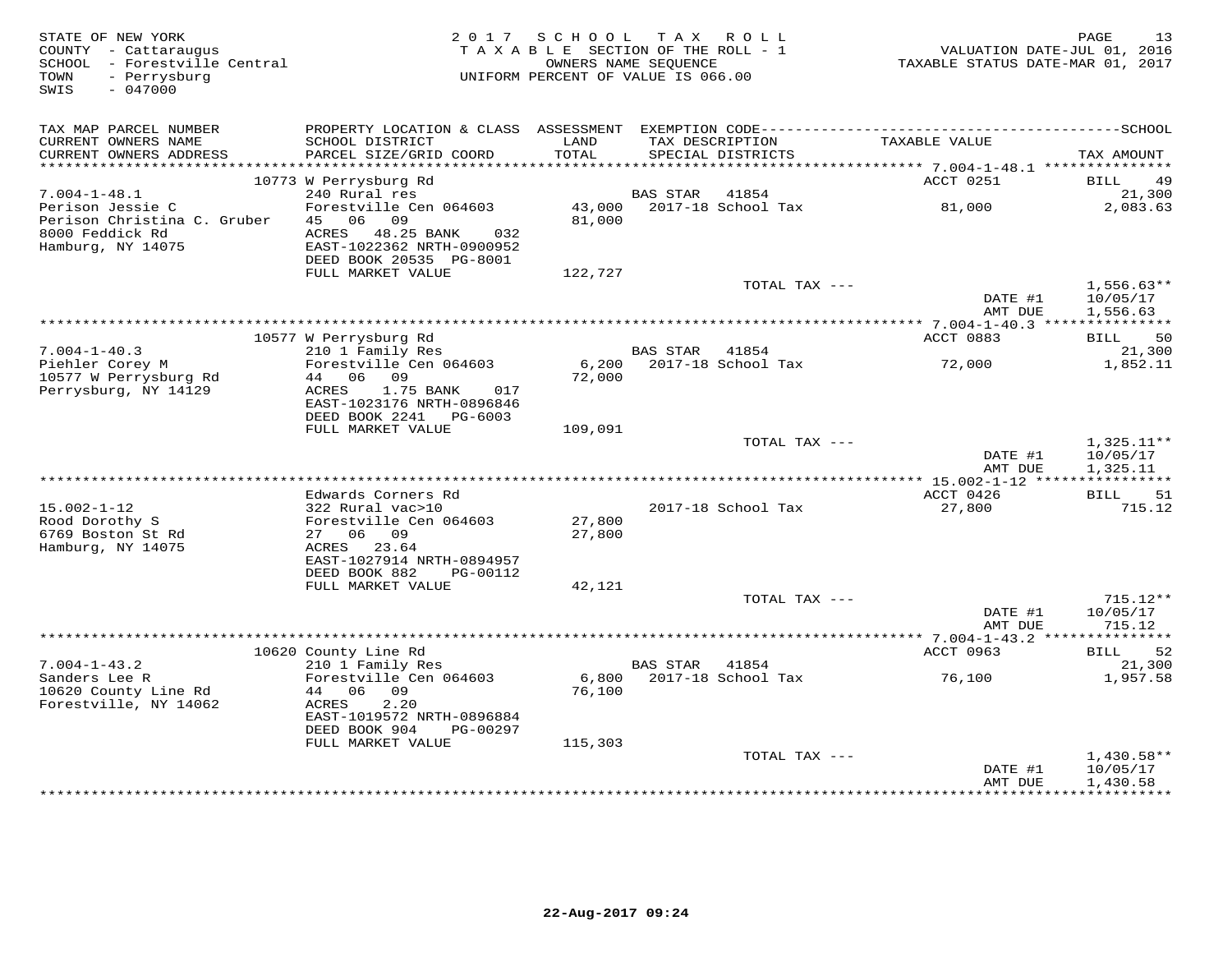| STATE OF NEW YORK<br>COUNTY - Cattaraugus<br>SCHOOL - Forestville Central<br>TOWN<br>- Perrysburg<br>$-047000$<br>SWIS | 2 0 1 7                                      | S C H O O L   | T A X<br>R O L L<br>TAXABLE SECTION OF THE ROLL - 1<br>OWNERS NAME SEQUENCE<br>UNIFORM PERCENT OF VALUE IS 066.00 |               | VALUATION DATE-JUL 01, 2016<br>TAXABLE STATUS DATE-MAR 01, 2017 | PAGE                | 14                       |
|------------------------------------------------------------------------------------------------------------------------|----------------------------------------------|---------------|-------------------------------------------------------------------------------------------------------------------|---------------|-----------------------------------------------------------------|---------------------|--------------------------|
| TAX MAP PARCEL NUMBER                                                                                                  | PROPERTY LOCATION & CLASS ASSESSMENT         |               | EXEMPTION CODE-------------------------                                                                           |               |                                                                 | -------------SCHOOL |                          |
| CURRENT OWNERS NAME<br>CURRENT OWNERS ADDRESS                                                                          | SCHOOL DISTRICT<br>PARCEL SIZE/GRID COORD    | LAND<br>TOTAL | TAX DESCRIPTION<br>SPECIAL DISTRICTS                                                                              |               | TAXABLE VALUE                                                   |                     | TAX AMOUNT               |
|                                                                                                                        |                                              |               |                                                                                                                   |               |                                                                 |                     |                          |
| $15.002 - 1 - 4.1$                                                                                                     | 12871 Route 39<br>312 Vac w/imprv            |               | AG DIST<br>41720                                                                                                  |               | ACCT 0438                                                       | BILL                | 53<br>$\Omega$           |
| Sanders Lee R                                                                                                          | Forestville Cen 064603                       | 37,000        | 2017-18 School Tax                                                                                                |               | 49,100                                                          |                     | 1,263.04                 |
| 10620 County Line Rd                                                                                                   | 43 06<br>09                                  | 49,100        |                                                                                                                   |               |                                                                 |                     |                          |
| Forestville, NY 14062                                                                                                  | Storage Well #989, 1736                      |               |                                                                                                                   |               |                                                                 |                     |                          |
|                                                                                                                        | splitOff house/1.75 acres                    |               |                                                                                                                   |               |                                                                 |                     |                          |
| MAY BE SUBJECT TO PAYMENT                                                                                              | ACRES<br>93.80                               |               |                                                                                                                   |               |                                                                 |                     |                          |
| UNDER AGDIST LAW TIL 2021                                                                                              | EAST-1021064 NRTH-0893900                    |               |                                                                                                                   |               |                                                                 |                     |                          |
|                                                                                                                        | DEED BOOK 7045<br>PG-7001                    |               |                                                                                                                   |               |                                                                 |                     |                          |
|                                                                                                                        | FULL MARKET VALUE                            | 74,394        |                                                                                                                   |               |                                                                 |                     |                          |
|                                                                                                                        |                                              |               |                                                                                                                   | TOTAL TAX --- | DATE #1                                                         |                     | $1,263.04**$<br>10/05/17 |
|                                                                                                                        |                                              |               |                                                                                                                   |               | AMT DUE                                                         |                     | 1,263.04                 |
|                                                                                                                        |                                              |               |                                                                                                                   |               | ****** 7.004-1-43.1                                             | ****                | **********               |
|                                                                                                                        | 10582 County Line Rd                         |               |                                                                                                                   |               | ACCT 0439                                                       | BILL                | 54                       |
| $7.004 - 1 - 43.1$                                                                                                     | 240 Rural res                                |               | AG DISTOUT 41730                                                                                                  |               |                                                                 |                     | 11,174                   |
| Sanders Ray L                                                                                                          | Forestville Cen 064603                       |               | 29,800 ENH STAR<br>41834                                                                                          |               |                                                                 |                     | 46,510                   |
| Sanders Marilyn H                                                                                                      | 06<br>09<br>44                               | 87,600        | 2017-18 School Tax                                                                                                |               | 76,426                                                          |                     | 1,965.97                 |
| 10582 County Line Rd                                                                                                   | 47.70<br>ACRES                               |               |                                                                                                                   |               |                                                                 |                     |                          |
| Forestville, NY 14062                                                                                                  | EAST-1020002 NRTH-0896760                    |               |                                                                                                                   |               |                                                                 |                     |                          |
|                                                                                                                        | DEED BOOK 8171<br>PG-3001                    |               |                                                                                                                   |               |                                                                 |                     |                          |
| MAY BE SUBJECT TO PAYMENT                                                                                              | FULL MARKET VALUE                            | 132,727       |                                                                                                                   |               |                                                                 |                     |                          |
| UNDER AGDIST LAW TIL 2024                                                                                              |                                              |               |                                                                                                                   |               |                                                                 |                     |                          |
|                                                                                                                        |                                              |               |                                                                                                                   | TOTAL TAX --- | DATE #1                                                         |                     | 817.97**<br>10/05/17     |
|                                                                                                                        |                                              |               |                                                                                                                   |               | AMT DUE                                                         |                     | 817.97                   |
|                                                                                                                        |                                              |               |                                                                                                                   |               | ** $15.002 - 1 - 9.5$ *******                                   |                     | * * * * * * * *          |
|                                                                                                                        | Route 39                                     |               |                                                                                                                   |               | <b>ACCT 1057</b>                                                | BILL                | 55                       |
| $15.002 - 1 - 9.5$                                                                                                     | 322 Rural vac>10                             |               | 2017-18 School Tax                                                                                                |               | 31,520                                                          |                     | 810.81                   |
| Spagnoli John J                                                                                                        | Forestville Cen 064603                       | 31,520        |                                                                                                                   |               |                                                                 |                     |                          |
| Spagnoli Sharon R                                                                                                      | 06<br>09<br>35                               | 31,520        |                                                                                                                   |               |                                                                 |                     |                          |
| 115 Elmhurst                                                                                                           | FRNT 836.00 DPTH                             |               |                                                                                                                   |               |                                                                 |                     |                          |
| Orchard Park, NY 14127                                                                                                 | ACRES<br>59.40                               |               |                                                                                                                   |               |                                                                 |                     |                          |
|                                                                                                                        | EAST-1025761 NRTH-0893766                    |               |                                                                                                                   |               |                                                                 |                     |                          |
|                                                                                                                        | DEED BOOK 867<br>PG-867<br>FULL MARKET VALUE | 47,758        |                                                                                                                   |               |                                                                 |                     |                          |
|                                                                                                                        |                                              |               |                                                                                                                   | TOTAL TAX --- |                                                                 |                     | 810.81**                 |
|                                                                                                                        |                                              |               |                                                                                                                   |               | DATE #1                                                         |                     | 10/05/17                 |
|                                                                                                                        |                                              |               |                                                                                                                   |               | AMT DUE                                                         |                     | 810.81                   |
|                                                                                                                        |                                              |               |                                                                                                                   |               | *****************                                               |                     | ***********              |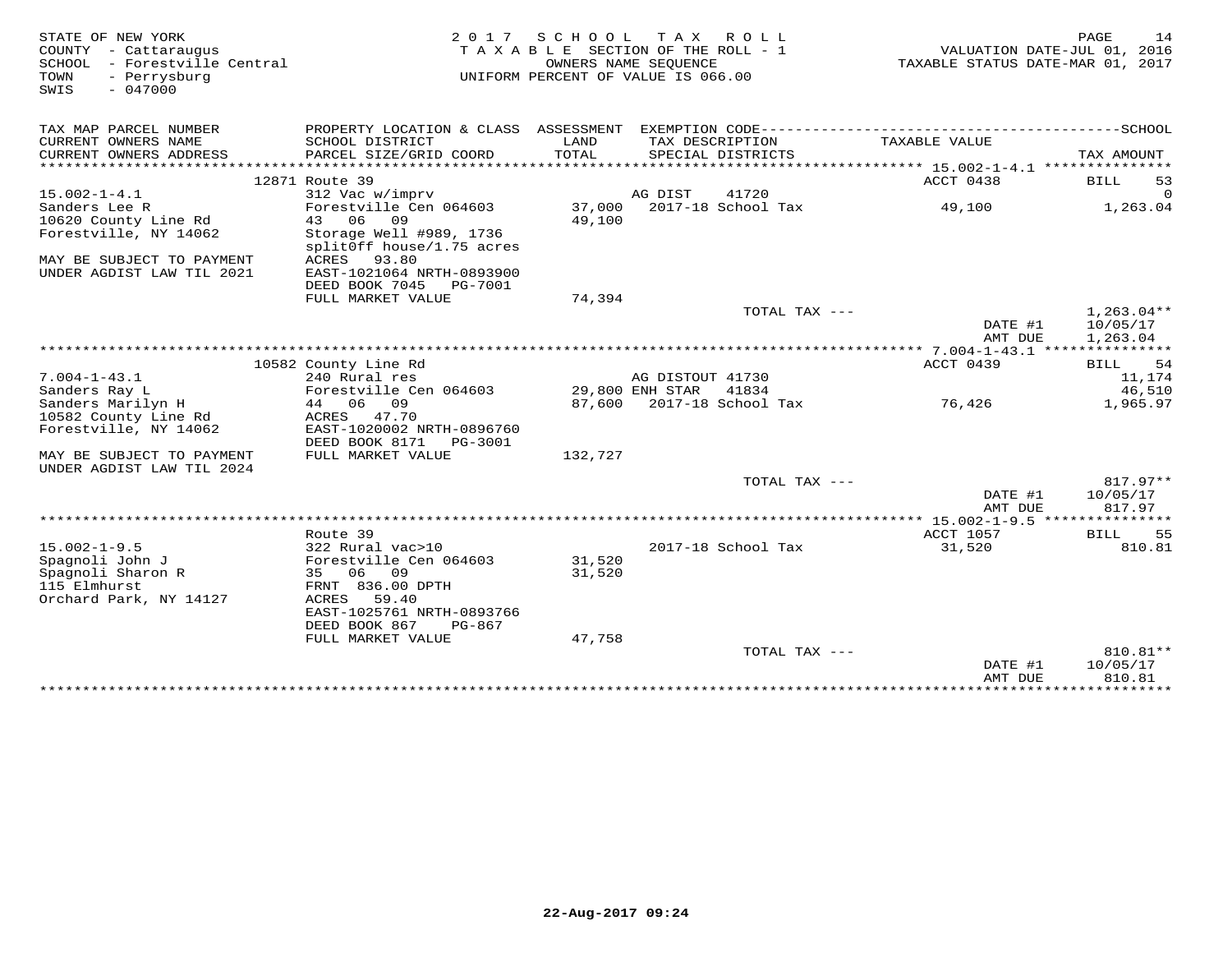| STATE OF NEW YORK<br>COUNTY - Cattaraugus<br>SCHOOL - Forestville Central<br>- Perrysburg<br>TOWN<br>SWIS<br>$-047000$ | 2 0 1 7                                                                            | SCHOOL<br>TAXABLE SECTION OF THE ROLL - 1<br>OWNERS NAME SEOUENCE<br>UNIFORM PERCENT OF VALUE IS 066.00 |                 | TAX ROLL                  | VALUATION DATE-JUL 01, 2016<br>TAXABLE STATUS DATE-MAR 01, 2017 | 15<br>PAGE                     |
|------------------------------------------------------------------------------------------------------------------------|------------------------------------------------------------------------------------|---------------------------------------------------------------------------------------------------------|-----------------|---------------------------|-----------------------------------------------------------------|--------------------------------|
| TAX MAP PARCEL NUMBER<br>CURRENT OWNERS NAME                                                                           | SCHOOL DISTRICT                                                                    | LAND                                                                                                    |                 | TAX DESCRIPTION           | TAXABLE VALUE                                                   |                                |
| CURRENT OWNERS ADDRESS<br>************************                                                                     | PARCEL SIZE/GRID COORD                                                             | TOTAL                                                                                                   |                 | SPECIAL DISTRICTS         |                                                                 | TAX AMOUNT                     |
|                                                                                                                        | 10817 W Perrysburg Rd                                                              |                                                                                                         |                 |                           | ACCT 0771                                                       | BILL<br>56                     |
| $7.004 - 1 - 48.2$                                                                                                     | 210 1 Family Res                                                                   |                                                                                                         | <b>BAS STAR</b> | 41854                     |                                                                 | 21,300                         |
| Sprague Mary                                                                                                           | Forestville Cen 064603                                                             |                                                                                                         |                 | 5,100 2017-18 School Tax  | 55,900                                                          | 1,437.96                       |
| 10817 W Perrysburg Rd<br>Perrysburg, NY 14129                                                                          | 06 09<br>45<br>ACRES<br>1.05<br>EAST-1023319 NRTH-0901273<br>DEED BOOK 1015 PG-987 | 55,900                                                                                                  |                 |                           |                                                                 |                                |
|                                                                                                                        | FULL MARKET VALUE                                                                  | 84,697                                                                                                  |                 |                           |                                                                 |                                |
|                                                                                                                        |                                                                                    |                                                                                                         |                 | TOTAL TAX ---             | DATE #1<br>AMT DUE                                              | 910.96**<br>10/05/17<br>910.96 |
|                                                                                                                        |                                                                                    |                                                                                                         |                 |                           |                                                                 |                                |
|                                                                                                                        | 12589 Pudding Lane Rd                                                              |                                                                                                         |                 |                           | ACCT 0762                                                       | <b>BILL</b><br>57              |
| $7.004 - 1 - 6$                                                                                                        | 270 Mfg housing                                                                    |                                                                                                         | BAS STAR 41854  |                           |                                                                 | 21,300                         |
| Stanton Shirley M                                                                                                      | Forestville Cen 064603                                                             |                                                                                                         |                 | 21,000 2017-18 School Tax | 107,600                                                         | 2,767.88                       |
| Stanton Ethel M<br>12589 Pudding Lane Rd                                                                               | 37 06 09<br>ACRES 16.15                                                            | 107,600                                                                                                 |                 |                           |                                                                 |                                |
| Perrysburg, NY 14129                                                                                                   | EAST-1025809 NRTH-0901985                                                          |                                                                                                         |                 |                           |                                                                 |                                |
|                                                                                                                        | DEED BOOK 18422 PG-6001                                                            |                                                                                                         |                 |                           |                                                                 |                                |
|                                                                                                                        | FULL MARKET VALUE                                                                  | 163,030                                                                                                 |                 |                           |                                                                 |                                |
|                                                                                                                        |                                                                                    |                                                                                                         |                 | TOTAL TAX ---             | DATE #1                                                         | $2,240.88**$<br>10/05/17       |
|                                                                                                                        |                                                                                    |                                                                                                         |                 |                           | AMT DUE                                                         | 2,240.88                       |
|                                                                                                                        |                                                                                    |                                                                                                         |                 |                           |                                                                 |                                |
|                                                                                                                        | 10818 W Perrysburg Rd                                                              |                                                                                                         |                 |                           | ACCT 1219                                                       | BILL<br>58                     |
| $7.004 - 1 - 24.2$                                                                                                     | 210 1 Family Res                                                                   |                                                                                                         |                 | 2017-18 School Tax        | 43,300                                                          | 1,113.84                       |
| Suraf Steven<br>Suraf Casey                                                                                            | Forestville Cen 064603<br>ACRES<br>4.85 BANK<br>012                                | 5,300<br>43,300                                                                                         |                 |                           |                                                                 |                                |
| 10818 W Perrysburg Rd                                                                                                  | EAST-1023694 NRTH-0901241                                                          |                                                                                                         |                 |                           |                                                                 |                                |
| Perrysburg, NY 14129                                                                                                   | DEED BOOK 10997 PG-3001                                                            |                                                                                                         |                 |                           |                                                                 |                                |
|                                                                                                                        | FULL MARKET VALUE                                                                  | 65,606                                                                                                  |                 |                           |                                                                 |                                |
|                                                                                                                        |                                                                                    |                                                                                                         |                 | TOTAL TAX ---             | DATE #1                                                         | $1,113.84**$<br>10/05/17       |
|                                                                                                                        |                                                                                    |                                                                                                         |                 |                           | AMT DUE                                                         | 1,113.84                       |
|                                                                                                                        |                                                                                    |                                                                                                         |                 |                           |                                                                 |                                |
|                                                                                                                        | 11728 County Line Rd                                                               |                                                                                                         |                 |                           | ACCT 0248                                                       | <b>BILL</b><br>59              |
| $7.004 - 1 - 48.3$                                                                                                     | 323 Vacant rural                                                                   |                                                                                                         |                 | 2017-18 School Tax        | 19,900                                                          | 511.90                         |
| Sweda Ryan R<br>PO Box 154                                                                                             | Forestville Cen 064603<br>45<br>06 09                                              | 19,900<br>19,900                                                                                        |                 |                           |                                                                 |                                |
| Perrysburg, NY 14129                                                                                                   | Storage Well #1653                                                                 |                                                                                                         |                 |                           |                                                                 |                                |
|                                                                                                                        | $3/3010$ -split 2 acres off                                                        |                                                                                                         |                 |                           |                                                                 |                                |
|                                                                                                                        | ACRES 48.66                                                                        |                                                                                                         |                 |                           |                                                                 |                                |
|                                                                                                                        | EAST-1020483 NRTH-0901038                                                          |                                                                                                         |                 |                           |                                                                 |                                |
|                                                                                                                        | DEED BOOK 11866 PG-5003<br>FULL MARKET VALUE                                       | 30,152                                                                                                  |                 |                           |                                                                 |                                |
|                                                                                                                        |                                                                                    |                                                                                                         |                 | TOTAL TAX ---             |                                                                 | $511.90**$                     |
|                                                                                                                        |                                                                                    |                                                                                                         |                 |                           | DATE #1                                                         | 10/05/17                       |
|                                                                                                                        |                                                                                    |                                                                                                         |                 |                           | AMT DUE                                                         | 511.90<br>* * * * * * *        |
|                                                                                                                        |                                                                                    |                                                                                                         |                 |                           |                                                                 |                                |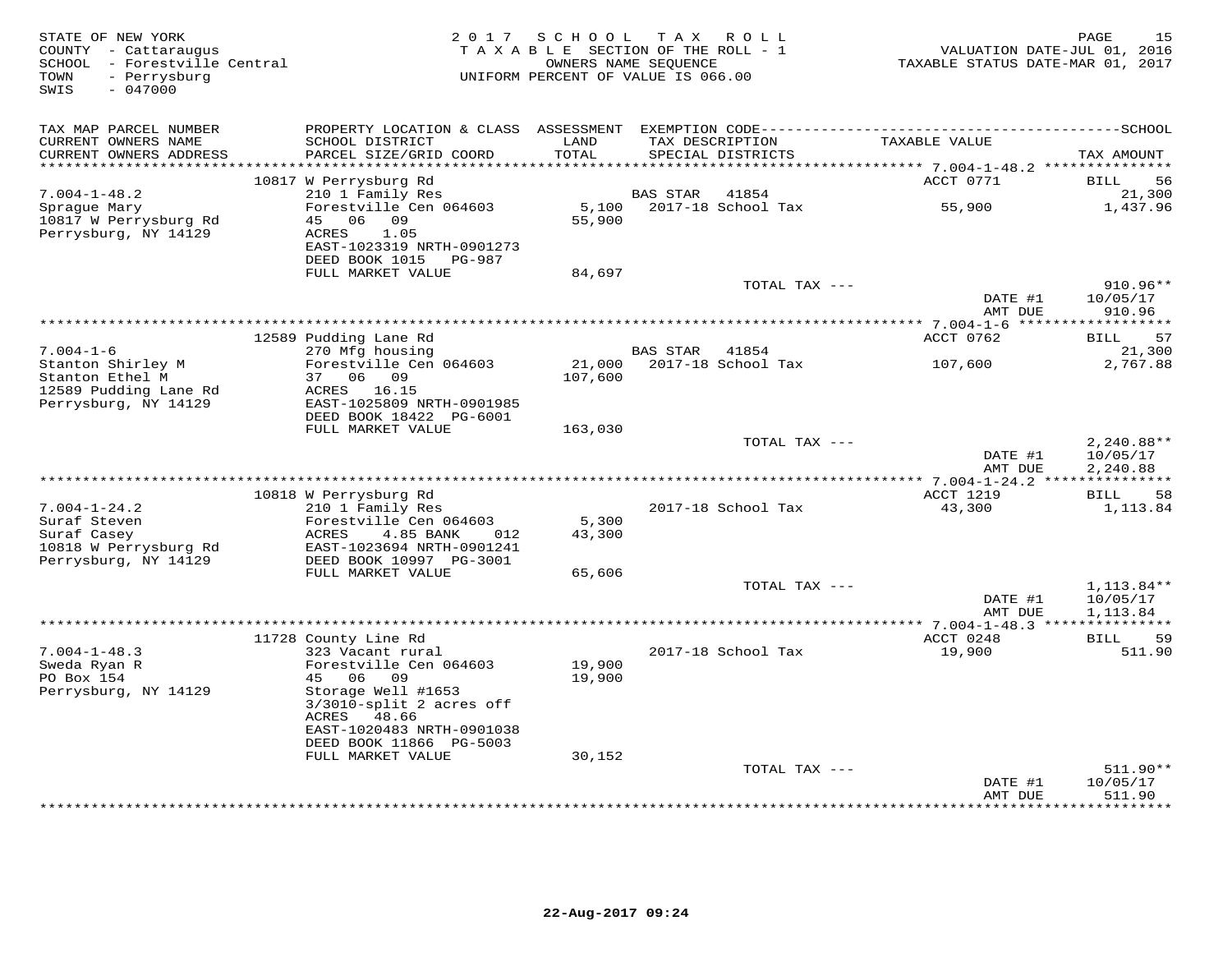| STATE OF NEW YORK<br>COUNTY - Cattaraugus<br>SCHOOL - Forestville Central<br>TOWN<br>- Perrysburg<br>$-047000$<br>SWIS | 2017                                                                                        | SCHOOL           | T A X<br>ROLL<br>TAXABLE SECTION OF THE ROLL - 1<br>OWNERS NAME SEQUENCE<br>UNIFORM PERCENT OF VALUE IS 066.00 | VALUATION DATE-JUL 01, 2016<br>TAXABLE STATUS DATE-MAR 01, 2017 | 16<br>PAGE               |
|------------------------------------------------------------------------------------------------------------------------|---------------------------------------------------------------------------------------------|------------------|----------------------------------------------------------------------------------------------------------------|-----------------------------------------------------------------|--------------------------|
| TAX MAP PARCEL NUMBER                                                                                                  | PROPERTY LOCATION & CLASS ASSESSMENT                                                        |                  |                                                                                                                |                                                                 |                          |
| CURRENT OWNERS NAME<br>CURRENT OWNERS ADDRESS                                                                          | SCHOOL DISTRICT<br>PARCEL SIZE/GRID COORD                                                   | LAND<br>TOTAL    | TAX DESCRIPTION<br>SPECIAL DISTRICTS                                                                           | TAXABLE VALUE                                                   | TAX AMOUNT               |
|                                                                                                                        |                                                                                             |                  |                                                                                                                |                                                                 |                          |
|                                                                                                                        | 12577 Pudding Ln                                                                            |                  |                                                                                                                | ACCT 1233                                                       | 60<br>BILL               |
| $7.004 - 1 - 23.8$<br>Szafranski Michael S                                                                             | 210 1 Family Res<br>Forestville Cen 064603                                                  | 8,300            | BAS STAR<br>41854<br>2017-18 School Tax                                                                        | 40,300                                                          | 21,300<br>1,036.67       |
| 12577 Pudding Ln<br>Perrysburg, NY 14129                                                                               | $11/09$ -split from $7.004 - 1 -$<br>ACRES<br>3.20 BANK<br>017<br>EAST-1026520 NRTH-0901153 | 40,300           |                                                                                                                |                                                                 |                          |
|                                                                                                                        | DEED BOOK 13135 PG-3004<br>FULL MARKET VALUE                                                |                  |                                                                                                                |                                                                 |                          |
|                                                                                                                        |                                                                                             | 61,061           | TOTAL TAX ---                                                                                                  | DATE #1                                                         | $509.67**$<br>10/05/17   |
|                                                                                                                        |                                                                                             |                  |                                                                                                                | AMT DUE                                                         | 509.67                   |
|                                                                                                                        |                                                                                             |                  |                                                                                                                | ************ 7.004-1-27 *******                                 | * * * * * * * * *        |
|                                                                                                                        | 12532 Route 39                                                                              |                  |                                                                                                                | ACCT 0517                                                       | BILL<br>61               |
| $7.004 - 1 - 27$                                                                                                       | 120 Field crops                                                                             |                  | 2017-18 School Tax                                                                                             | 129,500                                                         | 3,331.23                 |
| Thamasett Otto J                                                                                                       | Forestville Cen 064603                                                                      | 66,500           |                                                                                                                |                                                                 |                          |
| Otto Thamasett Trust<br>6025 Sherborn Ln                                                                               | 28<br>06<br>09<br>Strg Wells #969-975-1731                                                  | 129,500          |                                                                                                                |                                                                 |                          |
| Springfield, VA 22152                                                                                                  | Trustees                                                                                    |                  |                                                                                                                |                                                                 |                          |
|                                                                                                                        | ACRES 163.85                                                                                |                  |                                                                                                                |                                                                 |                          |
|                                                                                                                        | EAST-1027099 NRTH-0897754                                                                   |                  |                                                                                                                |                                                                 |                          |
|                                                                                                                        | DEED BOOK 00986 PG-00785                                                                    |                  |                                                                                                                |                                                                 |                          |
|                                                                                                                        | FULL MARKET VALUE                                                                           | 196,212          |                                                                                                                |                                                                 |                          |
|                                                                                                                        |                                                                                             |                  | TOTAL TAX ---                                                                                                  | DATE #1                                                         | $3,331.23**$<br>10/05/17 |
|                                                                                                                        |                                                                                             |                  |                                                                                                                | AMT DUE                                                         | 3,331.23                 |
|                                                                                                                        |                                                                                             |                  |                                                                                                                | ********** 15.002-1-7.1 ******                                  | ********                 |
|                                                                                                                        | 10439 Mosher Rd                                                                             |                  |                                                                                                                | ACCT 0516                                                       | 62<br>BILL               |
| $15.002 - 1 - 7.1$                                                                                                     | 240 Rural res                                                                               |                  | 2017-18 School Tax                                                                                             | 57,400                                                          | 1,476.55                 |
| Thamasett Richard J<br>4621 Madison Dr                                                                                 | Forestville Cen 064603<br>43<br>06<br>09                                                    | 33,300<br>57,400 |                                                                                                                |                                                                 |                          |
| Vestal, NY 13850                                                                                                       | Storage Well #976                                                                           |                  |                                                                                                                |                                                                 |                          |
|                                                                                                                        | $3/09$ -splt $4.25$ ac to Town                                                              |                  |                                                                                                                |                                                                 |                          |
|                                                                                                                        | ACRES<br>63.56                                                                              |                  |                                                                                                                |                                                                 |                          |
|                                                                                                                        | EAST-1022971 NRTH-0893902                                                                   |                  |                                                                                                                |                                                                 |                          |
|                                                                                                                        | DEED BOOK 00971 PG-00984<br>FULL MARKET VALUE                                               | 86,970           |                                                                                                                |                                                                 |                          |
|                                                                                                                        |                                                                                             |                  | TOTAL TAX ---                                                                                                  |                                                                 | $1,476.55**$             |
|                                                                                                                        |                                                                                             |                  |                                                                                                                | DATE #1<br>AMT DUE                                              | 10/05/17<br>1,476.55     |
|                                                                                                                        |                                                                                             |                  |                                                                                                                | ***************** 15.002-1-10 *****************                 |                          |
| $15.002 - 1 - 10$                                                                                                      | Route 39<br>322 Rural vac>10                                                                |                  | 2017-18 School Tax                                                                                             | ACCT 0514<br>13,960                                             | BILL<br>63<br>359.10     |
| Thamasett Richard J                                                                                                    | Forestville Cen 064603                                                                      | 13,960           |                                                                                                                |                                                                 |                          |
| 4621 Madison Ave                                                                                                       | 35<br>06 —<br>09                                                                            | 13,960           |                                                                                                                |                                                                 |                          |
| Vestal, NY 13850                                                                                                       | ACRES<br>34.03                                                                              |                  |                                                                                                                |                                                                 |                          |
|                                                                                                                        | EAST-1026959 NRTH-0893696                                                                   |                  |                                                                                                                |                                                                 |                          |
|                                                                                                                        | DEED BOOK 00962 PG-00514<br>FULL MARKET VALUE                                               | 21,152           |                                                                                                                |                                                                 |                          |
|                                                                                                                        |                                                                                             |                  | TOTAL TAX ---                                                                                                  |                                                                 | 359.10**                 |
|                                                                                                                        |                                                                                             |                  |                                                                                                                | DATE #1                                                         | 10/05/17                 |
|                                                                                                                        |                                                                                             |                  |                                                                                                                | AMT DUE                                                         | 359.10                   |
|                                                                                                                        |                                                                                             |                  |                                                                                                                |                                                                 |                          |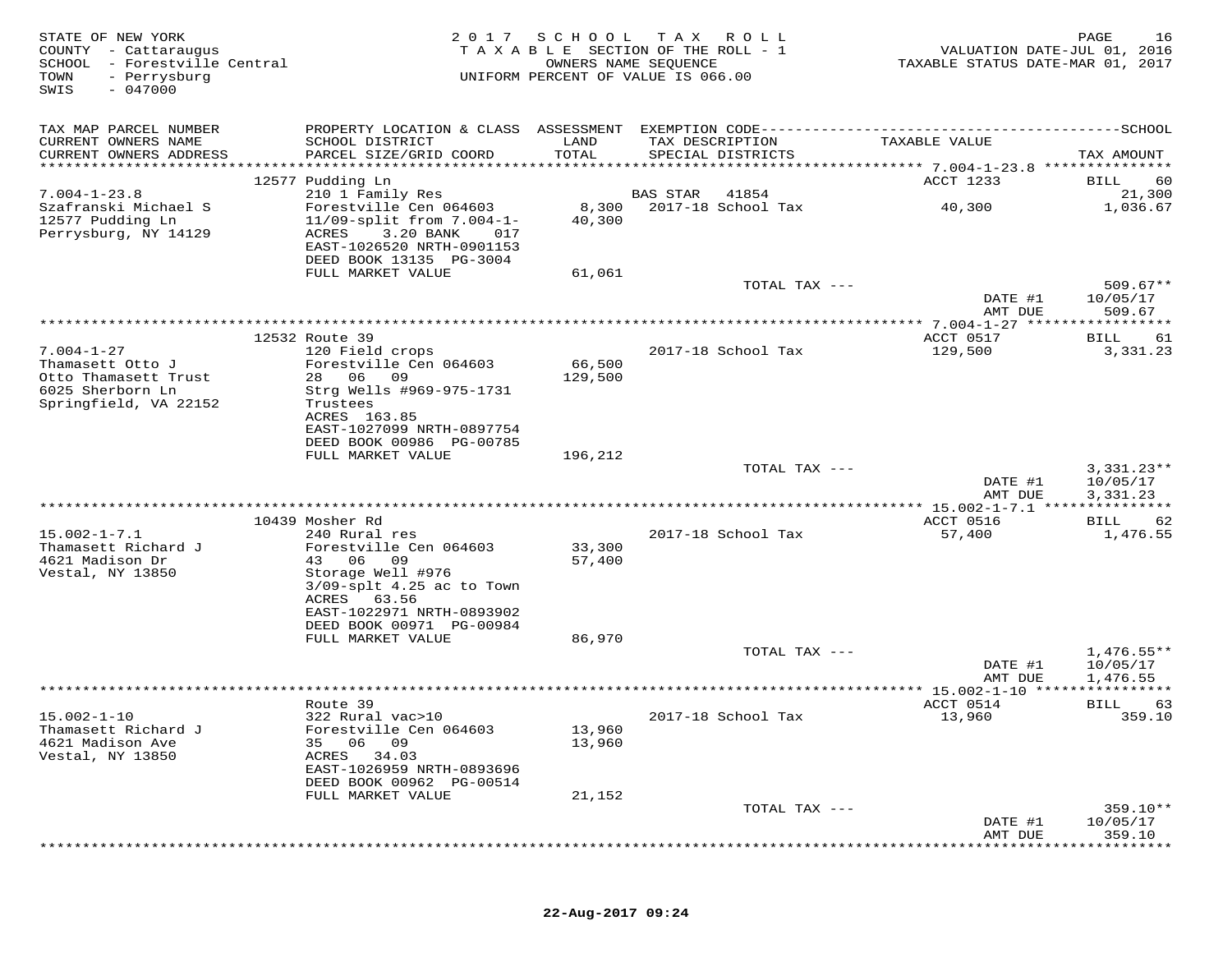| STATE OF NEW YORK<br>COUNTY - Cattaraugus<br>SCHOOL - Forestville Central<br>- Perrysburg<br>TOWN<br>$-047000$<br>SWIS |                                                                                                    | 2017 SCHOOL TAX ROLL<br>TAXABLE SECTION OF THE ROLL - 1<br>UNIFORM PERCENT OF VALUE IS 066.00 | OWNERS NAME SEOUENCE                               |                    | TAXABLE STATUS DATE-MAR 01, 2017 | PAGE<br>17<br>VALUATION DATE-JUL 01, 2016 |
|------------------------------------------------------------------------------------------------------------------------|----------------------------------------------------------------------------------------------------|-----------------------------------------------------------------------------------------------|----------------------------------------------------|--------------------|----------------------------------|-------------------------------------------|
| TAX MAP PARCEL NUMBER<br>CURRENT OWNERS NAME<br>CURRENT OWNERS ADDRESS                                                 | SCHOOL DISTRICT<br>PARCEL SIZE/GRID COORD                                                          | LAND<br>TOTAL                                                                                 | TAX DESCRIPTION<br>SPECIAL DISTRICTS               |                    | TAXABLE VALUE                    | TAX AMOUNT                                |
|                                                                                                                        | 12451 Route 39                                                                                     |                                                                                               |                                                    |                    | ACCT 0522                        | BILL<br>64                                |
| $15.002 - 1 - 14.1$<br>Town Lynda L<br>PO Box 291<br>Perrysburg, NY 14129                                              | 210 1 Family Res<br>Forestville Cen 064603<br>27 06 09<br>ACRES 51.15<br>EAST-1028639 NRTH-0893469 | 86,760                                                                                        | BAS STAR                                           | 41854              | 86,760                           | 21,300<br>2,231.80                        |
|                                                                                                                        | DEED BOOK 1475    PG-9001<br>FULL MARKET VALUE                                                     | 131,455                                                                                       |                                                    |                    |                                  |                                           |
|                                                                                                                        |                                                                                                    |                                                                                               |                                                    | TOTAL TAX ---      | DATE #1                          | $1,704.80**$<br>10/05/17                  |
|                                                                                                                        |                                                                                                    |                                                                                               |                                                    |                    | AMT DUE                          | 1,704.80                                  |
|                                                                                                                        | 12578 Pudding Lane Rd                                                                              |                                                                                               |                                                    |                    | ACCT 0327                        | <b>BILL</b><br>65                         |
| $7.004 - 1 - 7$<br>TROUTMAN SCOTT<br>39 CARLTON AVE                                                                    | $322$ Rural vac $>10$<br>Forestville Cen 064603<br>29 06 09                                        | 18,300<br>18,300                                                                              |                                                    | 2017-18 School Tax | 18,300                           | 470.75                                    |
| FALCONER, NY 14733                                                                                                     | ACRES 34.09<br>EAST-1026803 NRTH-0901944<br>DEED BOOK 23848 PG-6001                                |                                                                                               |                                                    |                    |                                  |                                           |
|                                                                                                                        | FULL MARKET VALUE                                                                                  | 27,727                                                                                        |                                                    |                    |                                  |                                           |
|                                                                                                                        |                                                                                                    |                                                                                               |                                                    | TOTAL TAX ---      | DATE #1<br>AMT DUE               | 470.75**<br>10/05/17<br>470.75            |
|                                                                                                                        |                                                                                                    |                                                                                               |                                                    |                    |                                  |                                           |
| $7.004 - 1 - 35$                                                                                                       | 10575 W Perrysburg Rd<br>210 1 Family Res                                                          |                                                                                               | BAS STAR 41854                                     |                    | ACCT 0081                        | BILL<br>66<br>21,300                      |
| Ulmer Phyllis<br>10575 W Perrysburg Rd<br>Perrysburg, NY 14129                                                         | Forestville Cen 064603<br>44 06 09<br>2.18<br>ACRES<br>EAST-1023267 NRTH-0896716                   | 103,900                                                                                       | 10,400 2017-18 School Tax                          |                    | 103,900                          | 2,672.70                                  |
|                                                                                                                        | DEED BOOK 00960 PG-00688                                                                           |                                                                                               |                                                    |                    |                                  |                                           |
|                                                                                                                        | FULL MARKET VALUE                                                                                  | 157,424                                                                                       |                                                    | TOTAL TAX ---      |                                  |                                           |
|                                                                                                                        |                                                                                                    |                                                                                               |                                                    |                    | DATE #1<br>AMT DUE               | $2,145.70**$<br>10/05/17<br>2,145.70      |
|                                                                                                                        | 12616 Route 39                                                                                     |                                                                                               |                                                    |                    | ACCT 1054                        | BILL 67                                   |
| $7.004 - 1 - 29.2$                                                                                                     | 240 Rural res                                                                                      |                                                                                               | SILO T/C/S 42100                                   |                    |                                  | 6,400                                     |
| WADE Anne R<br>DUBAJ Deborah L<br>12612 ROUTE 39<br>PERRYSBURG, NY 14129                                               | Forestville Cen 064603<br>36 06 09<br>FRNT 653.80 DPTH<br>ACRES 94.50                              |                                                                                               | 28,000 ENH STAR 41834<br>54,000 2017-18 School Tax |                    | 47,600                           | 46,510<br>1,224.45                        |
|                                                                                                                        | EAST-1025713 NRTH-0897661                                                                          |                                                                                               |                                                    |                    |                                  |                                           |
|                                                                                                                        | DEED BOOK 27685 PG-3002<br>FULL MARKET VALUE                                                       | 81,818                                                                                        |                                                    |                    |                                  |                                           |
|                                                                                                                        |                                                                                                    |                                                                                               |                                                    | TOTAL TAX ---      | DATE #1                          | $76.45**$<br>10/05/17                     |
|                                                                                                                        |                                                                                                    |                                                                                               |                                                    |                    | AMT DUE<br>**************        | 76.45<br>********                         |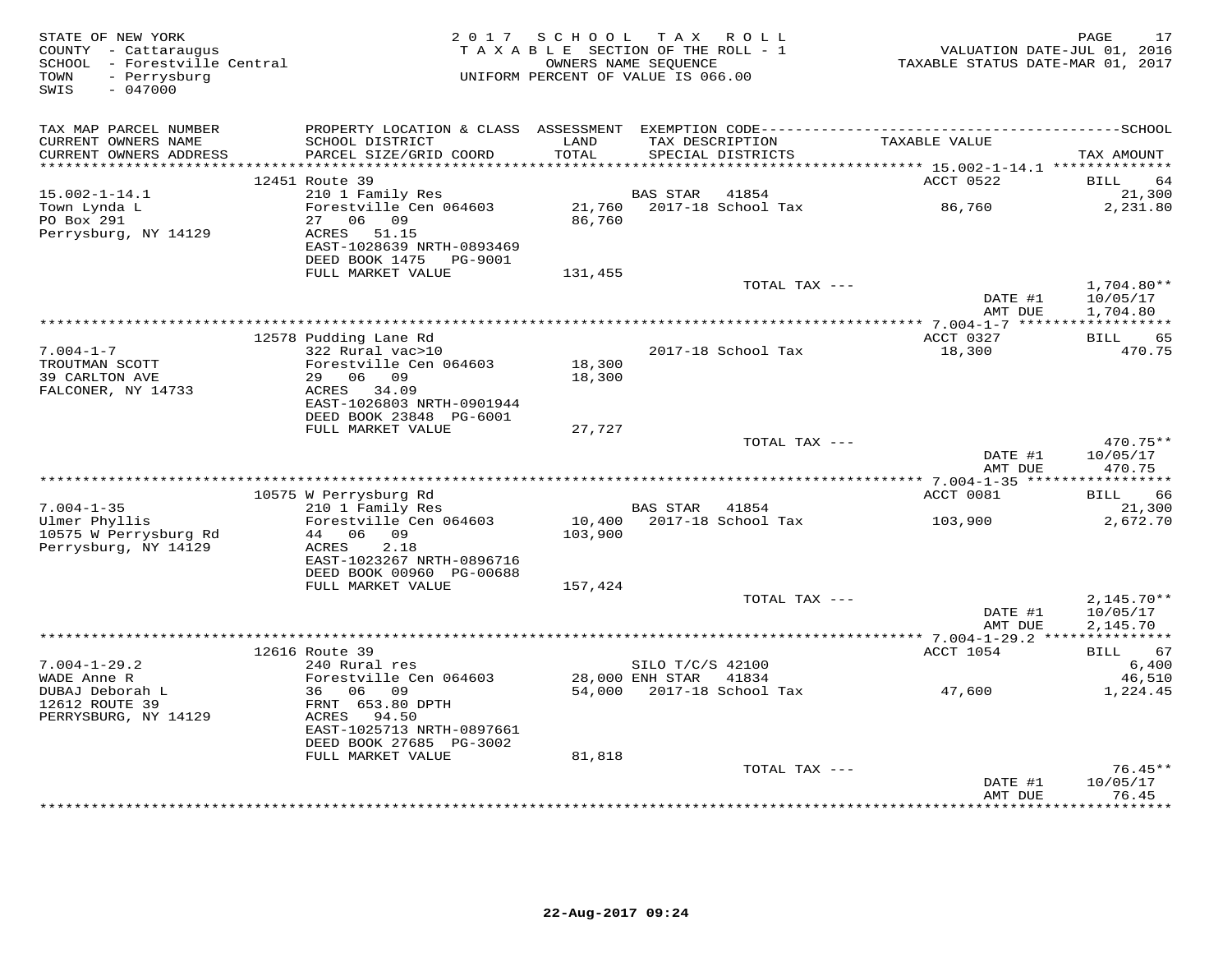| STATE OF NEW YORK<br>COUNTY - Cattaraugus<br>SCHOOL - Forestville Central<br>- Perrysburg<br>TOWN<br>$-047000$<br>SWIS | 2 0 1 7                                                                                                                                        | S C H O O L<br>TAXABLE SECTION OF THE ROLL - 1<br>OWNERS NAME SEQUENCE<br>UNIFORM PERCENT OF VALUE IS 066.00 | T A X                  | R O L L                                    | VALUATION DATE-JUL 01, 2016<br>TAXABLE STATUS DATE-MAR 01, 2017 | 18<br>PAGE                           |
|------------------------------------------------------------------------------------------------------------------------|------------------------------------------------------------------------------------------------------------------------------------------------|--------------------------------------------------------------------------------------------------------------|------------------------|--------------------------------------------|-----------------------------------------------------------------|--------------------------------------|
| TAX MAP PARCEL NUMBER                                                                                                  | PROPERTY LOCATION & CLASS ASSESSMENT                                                                                                           |                                                                                                              |                        | EXEMPTION CODE---------------------------- |                                                                 | -------------SCHOOL                  |
| CURRENT OWNERS NAME<br>CURRENT OWNERS ADDRESS<br>***********************                                               | SCHOOL DISTRICT<br>PARCEL SIZE/GRID COORD                                                                                                      | LAND<br>TOTAL                                                                                                |                        | TAX DESCRIPTION<br>SPECIAL DISTRICTS       | TAXABLE VALUE                                                   | TAX AMOUNT                           |
|                                                                                                                        | 12664 Route 39                                                                                                                                 |                                                                                                              |                        |                                            | ACCT 1211                                                       | <b>BILL</b><br>68                    |
| $7.004 - 1 - 30.2$                                                                                                     | 240 Rural res                                                                                                                                  |                                                                                                              | <b>BAS STAR</b>        | 41854                                      |                                                                 | 21,300                               |
| Weber Brandy A<br>Burke Donald J<br>PO Box 77<br>Perrysburg, NY 14129                                                  | Forestville Cen 064603<br>split off 1-30 (5/2008)<br>351.8' frontage<br>30.35<br>ACRES<br>EAST-1024979 NRTH-0897720<br>DEED BOOK 10774 PG-6001 | 29,600<br>129,500                                                                                            |                        | 2017-18 School Tax                         | 129,500                                                         | 3,331.23                             |
|                                                                                                                        | FULL MARKET VALUE                                                                                                                              | 196,212                                                                                                      |                        |                                            |                                                                 |                                      |
|                                                                                                                        |                                                                                                                                                |                                                                                                              |                        | TOTAL TAX ---                              | DATE #1<br>AMT DUE                                              | $2,804.23**$<br>10/05/17<br>2,804.23 |
|                                                                                                                        |                                                                                                                                                |                                                                                                              |                        |                                            | $* 7.004 - 1 - 32.1$ ***                                        | * * * * * * * * * *                  |
|                                                                                                                        | 10660 W Perrysburg Rd                                                                                                                          |                                                                                                              |                        |                                            | ACCT 0186                                                       | BILL<br>69                           |
| $7.004 - 1 - 32.1$                                                                                                     | 240 Rural res                                                                                                                                  |                                                                                                              | ENH STAR               | 41834                                      |                                                                 | 46,510                               |
| Weber Charles J                                                                                                        | Forestville Cen 064603                                                                                                                         | 65,400                                                                                                       |                        | 2017-18 School Tax                         | 176,400                                                         | 4,537.68                             |
| Weber Barbara A<br>PO Box 195                                                                                          | 36<br>06 09<br>Storage Well #1719                                                                                                              | 176,400                                                                                                      |                        |                                            |                                                                 |                                      |
| Perrysburg, NY 14129                                                                                                   | FRNT 440.00 DPTH<br>ACRES<br>64.35<br>EAST-1024422 NRTH-0897744<br>DEED BOOK 761<br>PG-00952                                                   |                                                                                                              |                        |                                            |                                                                 |                                      |
|                                                                                                                        | FULL MARKET VALUE                                                                                                                              | 267, 273                                                                                                     |                        |                                            |                                                                 |                                      |
|                                                                                                                        |                                                                                                                                                |                                                                                                              |                        | TOTAL TAX ---                              | DATE #1<br>AMT DUE                                              | $3,389.68**$<br>10/05/17<br>3,389.68 |
|                                                                                                                        |                                                                                                                                                |                                                                                                              | ********************** |                                            | **** 7.004-1-33 ******                                          |                                      |
|                                                                                                                        | Route 39                                                                                                                                       |                                                                                                              |                        |                                            | ACCT 0543                                                       | BILL<br>70                           |
| $7.004 - 1 - 33$                                                                                                       | 416 Mfg hsing pk                                                                                                                               |                                                                                                              |                        | 2017-18 School Tax                         | 77,600                                                          | 1,996.17                             |
| Weber Charles J                                                                                                        | Forestville Cen 064603<br>09                                                                                                                   | 62,600                                                                                                       |                        |                                            |                                                                 |                                      |
| Weber Barbara A<br>PO Box 195                                                                                          | 36 06<br>Mobil Court                                                                                                                           | 77,600                                                                                                       |                        |                                            |                                                                 |                                      |
| Perrysburg, NY 14129                                                                                                   | Storage Well #968<br>ACRES<br>51.30<br>EAST-1023723 NRTH-0897652                                                                               |                                                                                                              |                        |                                            |                                                                 |                                      |
|                                                                                                                        | DEED BOOK 699<br>PG-00870<br>FULL MARKET VALUE                                                                                                 | 117,576                                                                                                      |                        |                                            |                                                                 |                                      |
|                                                                                                                        |                                                                                                                                                |                                                                                                              |                        | TOTAL TAX ---                              | DATE #1                                                         | $1,996.17**$<br>10/05/17             |
|                                                                                                                        |                                                                                                                                                |                                                                                                              |                        |                                            | AMT DUE<br>************                                         | 1,996.17<br>***********              |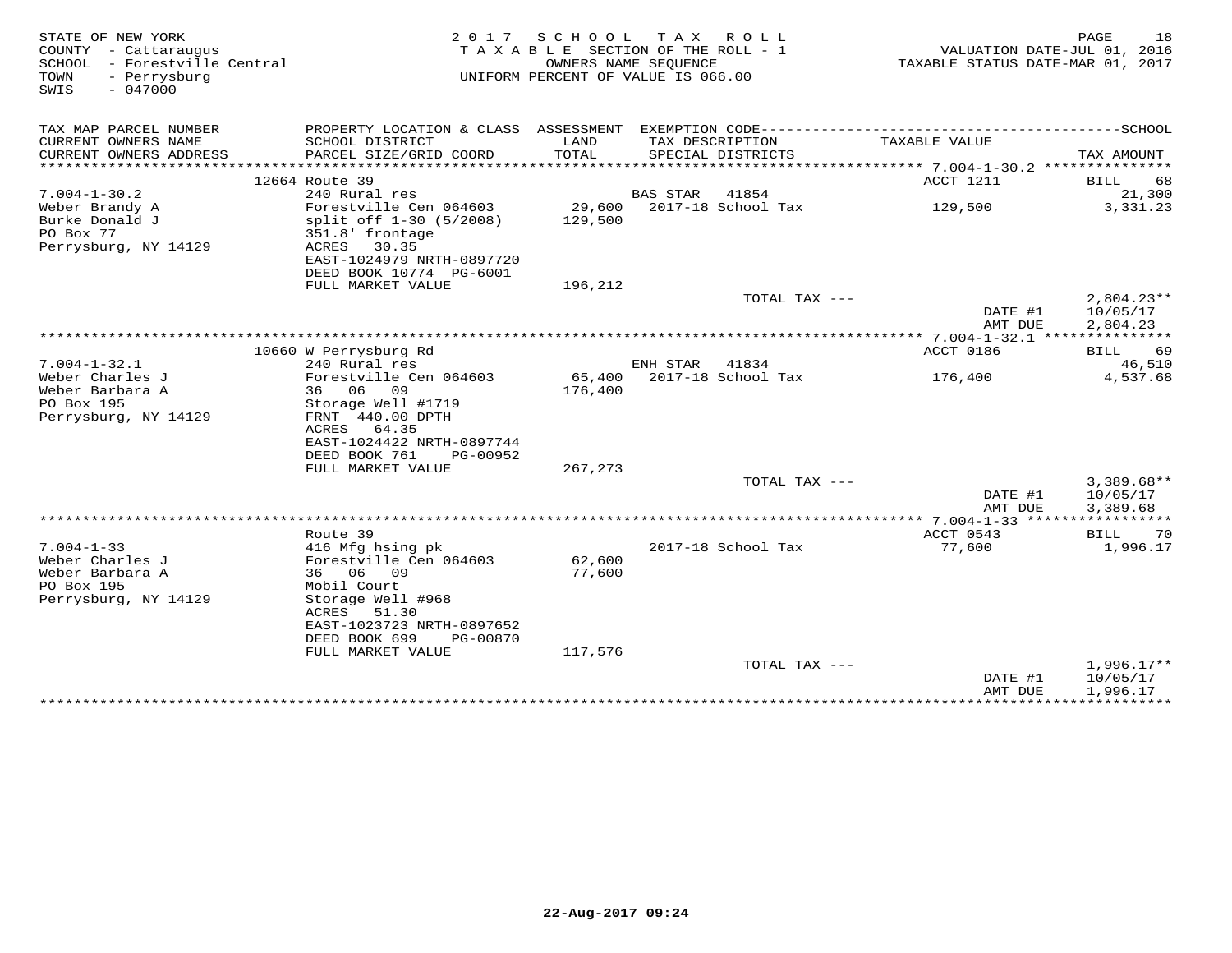| STATE OF NEW YORK<br>COUNTY - Cattaraugus<br>SCHOOL - Forestville Central<br>- Perrysburg<br>TOWN<br>$-047000$<br>SWIS | 2 0 1 7                                                                                                                                                  | S C H O O L<br>TAXABLE SECTION OF THE ROLL - 1<br>UNIFORM PERCENT OF VALUE IS 066.00 | TAX ROLL<br>OWNERS NAME SEQUENCE |                                      | VALUATION DATE-JUL 01, 2016<br>TAXABLE STATUS DATE-MAR 01, 2017 | 19<br>PAGE                     |
|------------------------------------------------------------------------------------------------------------------------|----------------------------------------------------------------------------------------------------------------------------------------------------------|--------------------------------------------------------------------------------------|----------------------------------|--------------------------------------|-----------------------------------------------------------------|--------------------------------|
| TAX MAP PARCEL NUMBER                                                                                                  |                                                                                                                                                          |                                                                                      |                                  |                                      |                                                                 |                                |
| CURRENT OWNERS NAME<br>CURRENT OWNERS ADDRESS<br>************************                                              | SCHOOL DISTRICT<br>PARCEL SIZE/GRID COORD                                                                                                                | LAND<br>TOTAL                                                                        |                                  | TAX DESCRIPTION<br>SPECIAL DISTRICTS | TAXABLE VALUE                                                   | TAX AMOUNT                     |
|                                                                                                                        | 12694 Route 39                                                                                                                                           |                                                                                      |                                  |                                      | ACCT 0297                                                       | BILL<br>71                     |
| $7.004 - 1 - 31.1$                                                                                                     | 270 Mfg housing                                                                                                                                          |                                                                                      | ENH STAR                         | 41834                                |                                                                 | 44,400                         |
| Weber Charles J.<br>Weber Barbara A.<br>10660 West Perrysburg Road<br>Perrysburg, NY 14129                             | Forestville Cen 064603<br>36 06 09<br>Ff 200.00<br>ACRES<br>4.45<br>EAST-1024627 NRTH-0895972<br>DEED BOOK 27328 PG-2001                                 | 7,200<br>44,400                                                                      |                                  | 2017-18 School Tax                   | 44,400                                                          | 1,142.14                       |
|                                                                                                                        | FULL MARKET VALUE                                                                                                                                        | 67,273                                                                               |                                  |                                      |                                                                 |                                |
|                                                                                                                        |                                                                                                                                                          |                                                                                      |                                  | TOTAL TAX ---                        |                                                                 | $0.00**$                       |
|                                                                                                                        | 12754 Route 39                                                                                                                                           |                                                                                      |                                  |                                      | ACCT 0191                                                       | BILL<br>-72                    |
| $7.004 - 1 - 37.2$<br>Whitcomb Jordan L<br>whitcomb Stacy L<br>12816 Route 39<br>South Dayton, NY 14138                | 210 1 Family Res<br>Forestville Cen 064603<br>44 06 09<br>ACRES<br>1.41<br>EAST-1023207 NRTH-0895789<br>DEED BOOK 23396 PG-4002                          | 5,600<br>5,600                                                                       |                                  | 2017-18 School Tax                   | 5,600                                                           | 144.05                         |
|                                                                                                                        | FULL MARKET VALUE                                                                                                                                        | 8,485                                                                                |                                  | TOTAL TAX ---                        | DATE #1<br>AMT DUE                                              | 144.05**<br>10/05/17<br>144.05 |
|                                                                                                                        |                                                                                                                                                          |                                                                                      |                                  |                                      |                                                                 |                                |
|                                                                                                                        | Route 39                                                                                                                                                 |                                                                                      |                                  |                                      | ACCT 0838                                                       | 73<br><b>BILL</b>              |
| $7.004 - 1 - 40.6$<br>WHITCOMB JORDAN L.<br>WHITCOMB STACEY L.<br>12816 ROUTE 39<br>SOUTH DAYTON, NY 14138             | 312 Vac w/imprv<br>Forestville Cen 064603<br>44 06 09<br>ACRES<br>3.70<br>EAST-1022851 NRTH-0895866<br>DEED BOOK 23396 PG-4002<br>FULL MARKET VALUE      | 8,800<br>14,800<br>22,424                                                            |                                  | 2017-18 School Tax                   | 14,800                                                          | 380.71                         |
|                                                                                                                        |                                                                                                                                                          |                                                                                      |                                  | TOTAL TAX ---                        | DATE #1<br>AMT DUE                                              | 380.71**<br>10/05/17<br>380.71 |
|                                                                                                                        |                                                                                                                                                          |                                                                                      |                                  |                                      |                                                                 |                                |
|                                                                                                                        | 12549 Pudding Lane Rd                                                                                                                                    |                                                                                      |                                  |                                      | ACCT 0573                                                       | BILL<br>74                     |
| $7.004 - 1 - 22$<br>Zynda Stanley Jr<br>154 Woodlawn Ave<br>Depew, NY 14043                                            | 260 Seasonal res<br>Forestville Cen 064603<br>37<br>06 09<br>6.50<br>ACRES<br>EAST-1027064 NRTH-0900742<br>DEED BOOK 00596 PG-00361<br>FULL MARKET VALUE | 12,400<br>38,400<br>58,182                                                           |                                  | 2017-18 School Tax                   | 38,400                                                          | 987.79                         |
|                                                                                                                        |                                                                                                                                                          |                                                                                      |                                  | TOTAL TAX ---                        | DATE #1<br>AMT DUE                                              | 987.79**<br>10/05/17<br>987.79 |
|                                                                                                                        |                                                                                                                                                          |                                                                                      |                                  |                                      |                                                                 |                                |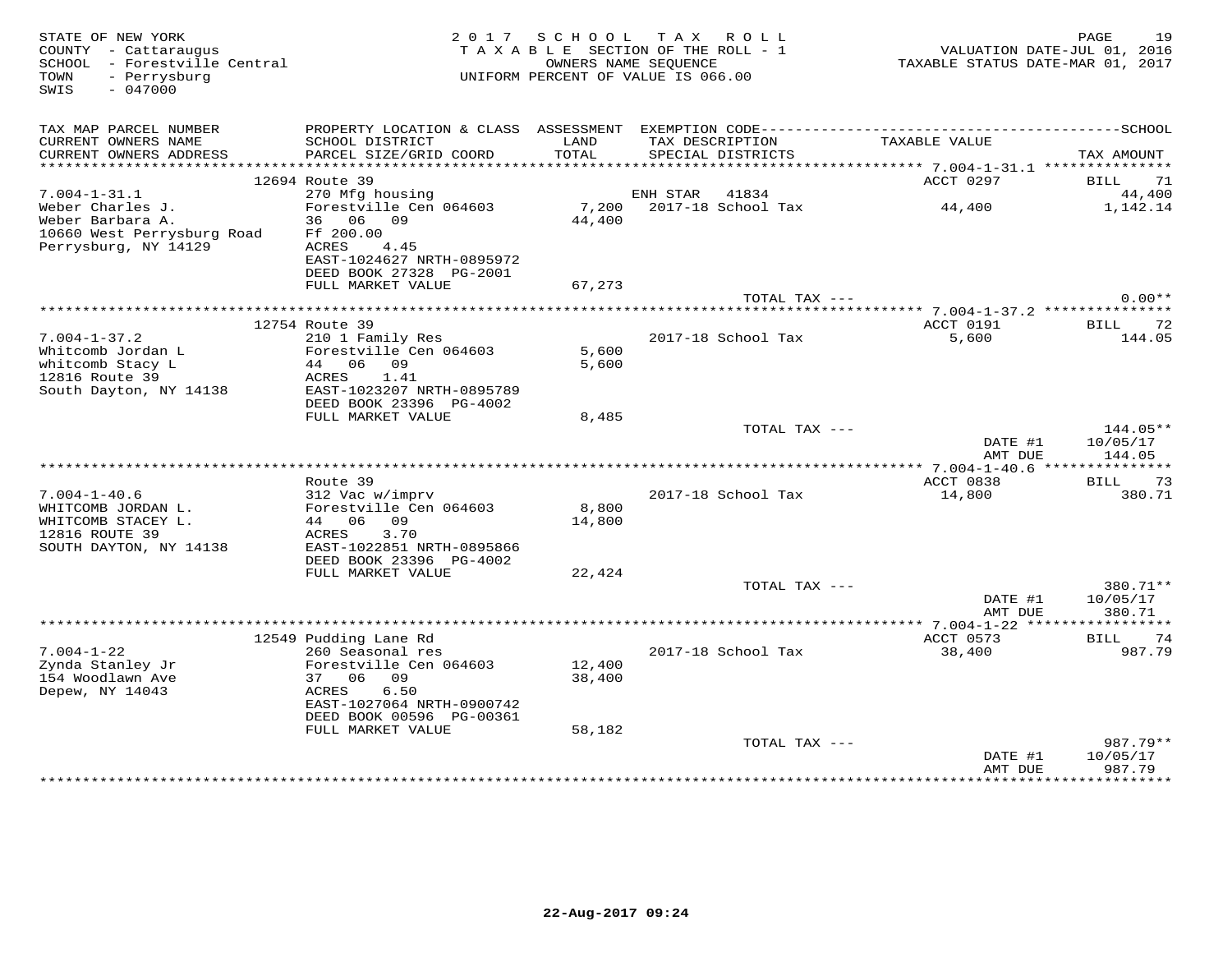| STATE OF NEW YORK<br>COUNTY - Cattaraugus         | 2017 SCHOOL TAX ROLL<br>T A X A B L E SECTION OF THE ROLL - 1 | 20<br>PAGE<br>VALUATION DATE-JUL 01, 2016           |
|---------------------------------------------------|---------------------------------------------------------------|-----------------------------------------------------|
| SCHOOL - Forestville Central<br>TOWN - Perrysburg |                                                               | TAXABLE STATUS DATE-MAR 01, 2017<br>RPS155/V04/L015 |
| SWIS<br>$-047000$                                 |                                                               | CURRENT DATE 8/22/2017                              |
|                                                   | ROLL SUB SECTION- - TOTALS                                    |                                                     |

#### \*\*\* S P E C I A L D I S T R I C T S U M M A R Y \*\*\*

|      |      | $n \wedge m \wedge n$<br>$\cdots$<br>◡⊥▱ |               | אים " | ΑL   | ے ا          |       |              |
|------|------|------------------------------------------|---------------|-------|------|--------------|-------|--------------|
| CODE | VAMF | <sup>3</sup> AR.                         | <b>TIVATI</b> | ALUF  | ALUE | <b>MOUNT</b> | VALUE | max x<br>∸∽∽ |

#### NO SPECIAL DISTRICTS AT THIS LEVEL

\*\*\* S C H O O L D I S T R I C T S U M M A R Y \*\*\*

| CODE   | DISTRICT NAME                    | TOTAL<br>PARCELS | ASSESSED<br>LAND | ASSESSED<br>TOTAL | <b>EXEMPT</b><br>AMOUNT | TOTAL<br>TAXABLE |           |
|--------|----------------------------------|------------------|------------------|-------------------|-------------------------|------------------|-----------|
|        |                                  |                  |                  |                   | STAR AMOUNT             | STAR TAXABLE     | TOTAL TAX |
|        | Forestville Central              | 74               | 1662,620         | 4803,890          | 158,535                 | 4,645,355        |           |
| 064603 |                                  |                  |                  |                   | 1260,720                | 3,384,635        | 87,065.60 |
|        | SUB-TOTAL                        | 74               | 1662,620         | 4803,890          | 158,535                 | 4,645,355        |           |
|        | $S \cup B - T \cup T A L (CONT)$ |                  |                  |                   | 1260,720                | 3,384,635        | 87,065.60 |
|        | TOTAL                            | 74               | 1662,620         | 4803,890          | 158,535                 | 4,645,355        |           |
|        | T O T A L (CONT)                 |                  |                  |                   | 1260,720                | 3,384,635        | 87,065.60 |

#### \*\*\* S Y S T E M C O D E S S U M M A R Y \*\*\*

#### NO SYSTEM EXEMPTIONS AT THIS LEVEL

| CODE           | DESCRIPTION           | TOTAL<br>PARCELS | SCHOOL            |
|----------------|-----------------------|------------------|-------------------|
| 41720<br>41730 | AG DIST<br>AG DISTOUT | 5<br>2           | 107,216<br>18,119 |
| 41800          | AGED C/T/S            |                  | 26,800            |
| 41834          | ENH STAR              | 16               | 706,920           |
| 41854          | <b>BAS STAR</b>       | 26               | 553,800           |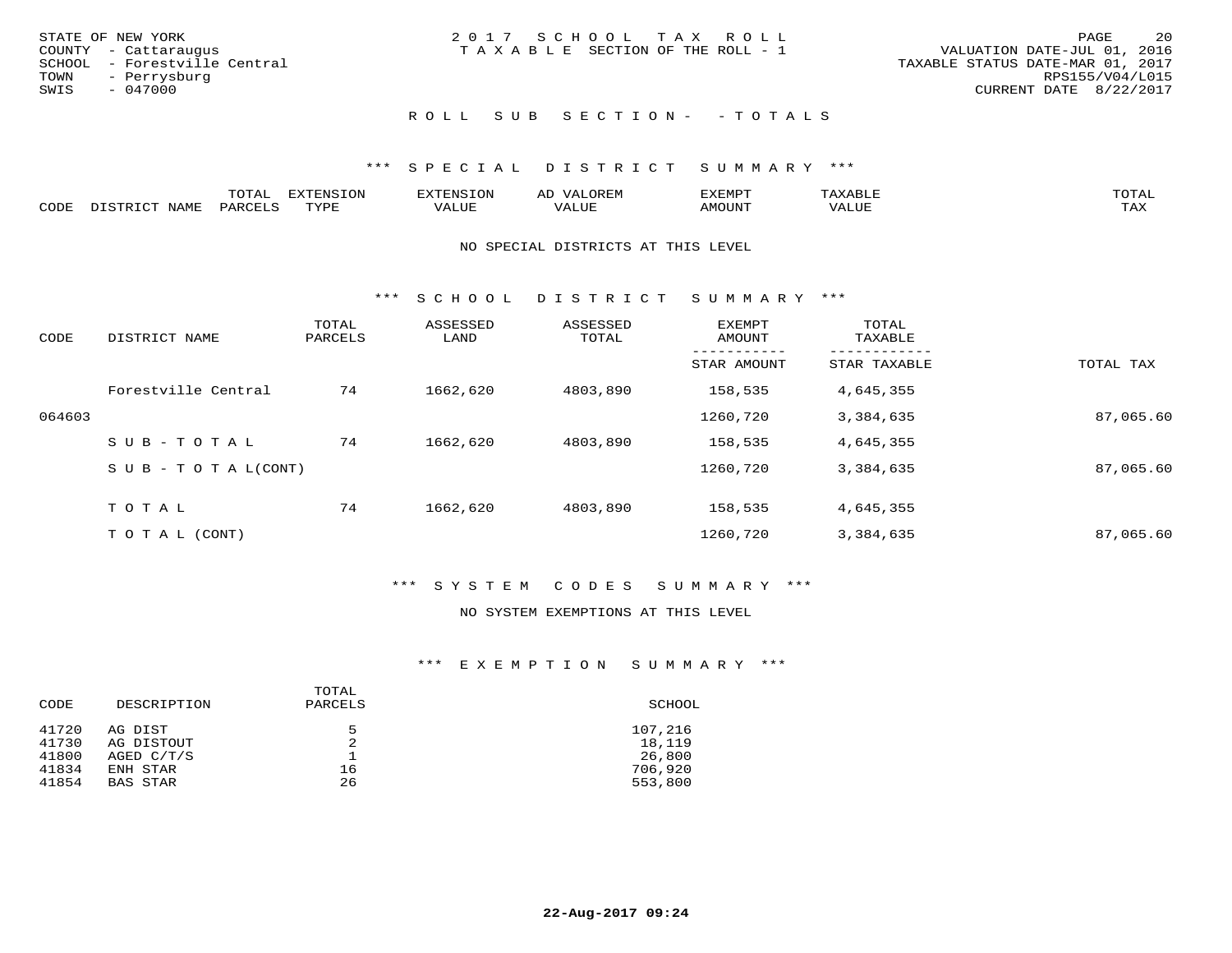| STATE OF NEW YORK            | 2017 SCHOOL TAX ROLL            | 21<br>PAGE                       |
|------------------------------|---------------------------------|----------------------------------|
| COUNTY - Cattaraugus         | TAXABLE SECTION OF THE ROLL - 1 | VALUATION DATE-JUL 01, 2016      |
| SCHOOL - Forestville Central |                                 | TAXABLE STATUS DATE-MAR 01, 2017 |
| - Perrysburg<br>TOWN         |                                 | RPS155/V04/L015                  |
| $-047000$<br>SWIS            |                                 | CURRENT DATE 8/22/2017           |
|                              |                                 |                                  |

#### \*\*\* E X E M P T I O N S U M M A R Y \*\*\*

| CODE  | DESCRIPTION | TOTAL<br>PARCELS | SCHOOL   |
|-------|-------------|------------------|----------|
| 42100 | SILO T/C/S  |                  | 6,400    |
|       | TOTAL       | 51               | 1419,255 |

| ROLL<br><b>SEC</b> | DESCRIPTION                | TOTAL<br>PARCELS | ASSESSED<br>LAND | ASSESSED<br>TOTAL | <b>EXEMPT</b><br>AMOUNT | TOTAL<br>TAXABLE       | TOTAL<br>TAX |
|--------------------|----------------------------|------------------|------------------|-------------------|-------------------------|------------------------|--------------|
|                    |                            |                  |                  |                   | STAR AMOUNT             | STAR TAXABLE           |              |
|                    | 2017-18 School Tax         |                  | 1662,620         | 4803,890          | 158,535<br>1260,720     | 4,645,355<br>3,384,635 | 87,065.60    |
|                    | SPEC DIST TAXES<br>TAXABLE | 74               |                  |                   |                         |                        | 87,065.60    |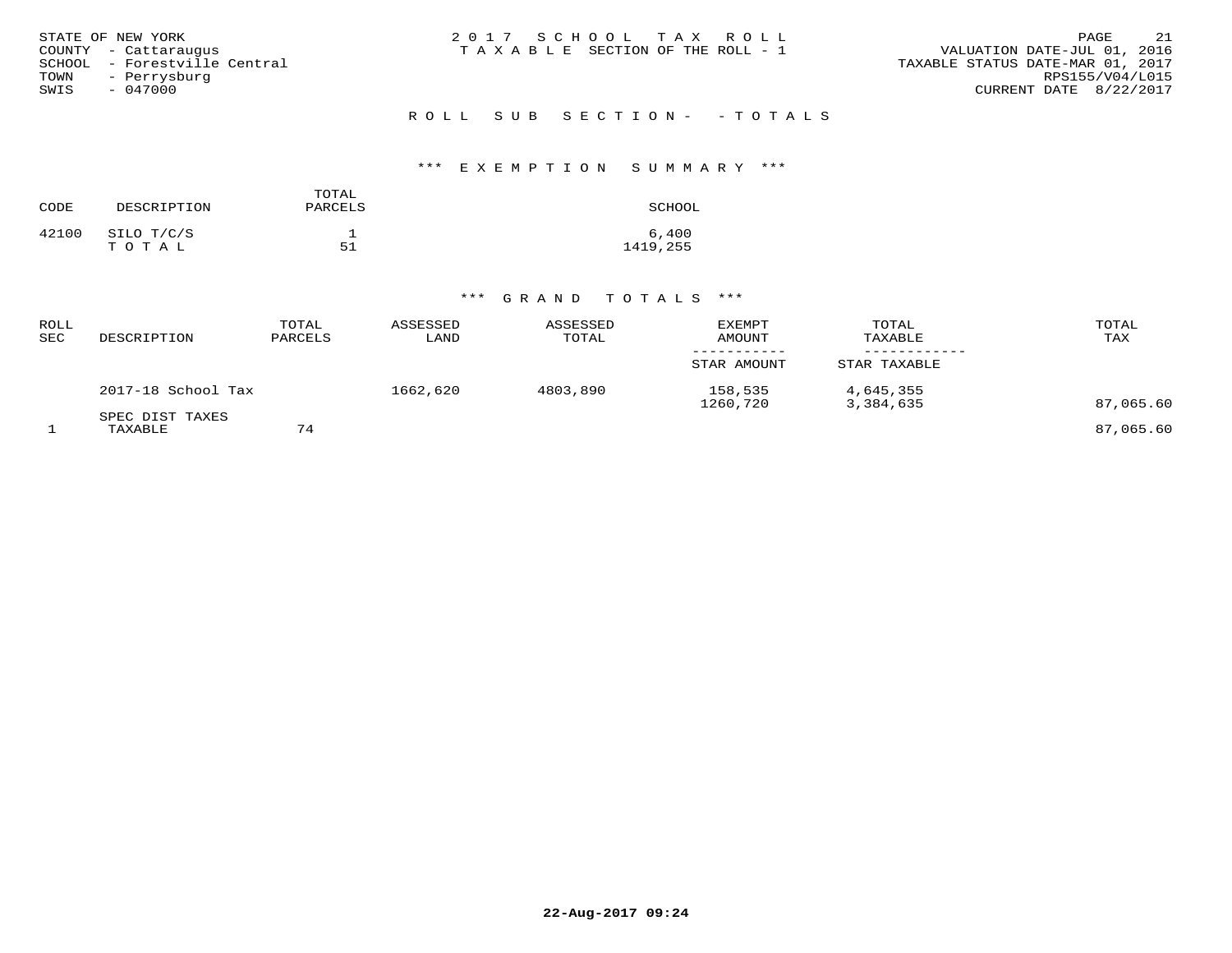| STATE OF NEW YORK<br>COUNTY - Cattaraugus<br>SCHOOL - Forestville Central<br>TOWN<br>- Perrysburg<br>SWIS<br>- 047000 | 2017 SCHOOL TAX ROLL<br>TAXABLE SECTION OF THE ROLL - 1 | - 22<br>PAGE<br>VALUATION DATE-JUL 01, 2016<br>TAXABLE STATUS DATE-MAR 01, 2017<br>RPS155/V04/L015<br>CURRENT DATE 8/22/2017 |
|-----------------------------------------------------------------------------------------------------------------------|---------------------------------------------------------|------------------------------------------------------------------------------------------------------------------------------|
|                                                                                                                       | ROLL SECTION TOTALS                                     |                                                                                                                              |

#### \*\*\* S P E C I A L D I S T R I C T S U M M A R Y \*\*\*

|      |                                        | $m \wedge m$<br>⊥∪⊥AL | <b>TITZD</b><br>$T^{\sim}$ |             |  |       | $\blacksquare$       |
|------|----------------------------------------|-----------------------|----------------------------|-------------|--|-------|----------------------|
| CDDE | $\overline{N}$ $\Delta$ $\overline{N}$ |                       | TVDR                       | <b>TITT</b> |  | u u r | $m \times r$<br>دمدم |

#### NO SPECIAL DISTRICTS AT THIS LEVEL

\*\*\* S C H O O L D I S T R I C T S U M M A R Y \*\*\*

| CODE   | DISTRICT NAME                    | TOTAL<br>PARCELS | ASSESSED<br>LAND | ASSESSED<br>TOTAL | EXEMPT<br>AMOUNT | TOTAL<br>TAXABLE |           |
|--------|----------------------------------|------------------|------------------|-------------------|------------------|------------------|-----------|
|        |                                  |                  |                  |                   | STAR AMOUNT      | STAR TAXABLE     | TOTAL TAX |
|        | Forestville Central              | 74               | 1662,620         | 4803,890          | 158,535          | 4,645,355        |           |
| 064603 |                                  |                  |                  |                   | 1260,720         | 3,384,635        | 87,065.60 |
|        | SUB-TOTAL                        | 74               | 1662,620         | 4803,890          | 158,535          | 4,645,355        |           |
|        | $S \cup B - T \cup T A L (CONT)$ |                  |                  |                   | 1260,720         | 3,384,635        | 87,065.60 |
|        | TOTAL                            | 74               | 1662,620         | 4803,890          | 158,535          | 4,645,355        |           |
|        | T O T A L (CONT)                 |                  |                  |                   | 1260,720         | 3,384,635        | 87,065.60 |

#### \*\*\* S Y S T E M C O D E S S U M M A R Y \*\*\*

#### NO SYSTEM EXEMPTIONS AT THIS LEVEL

| CODE  | DESCRIPTION     | TOTAL<br>PARCELS | SCHOOL  |
|-------|-----------------|------------------|---------|
| 41720 | AG DIST         | 5                | 107,216 |
| 41730 | AG DISTOUT      |                  | 18,119  |
| 41800 | AGED C/T/S      |                  | 26,800  |
| 41834 | ENH STAR        | 16               | 706,920 |
| 41854 | <b>BAS STAR</b> | 26               | 553,800 |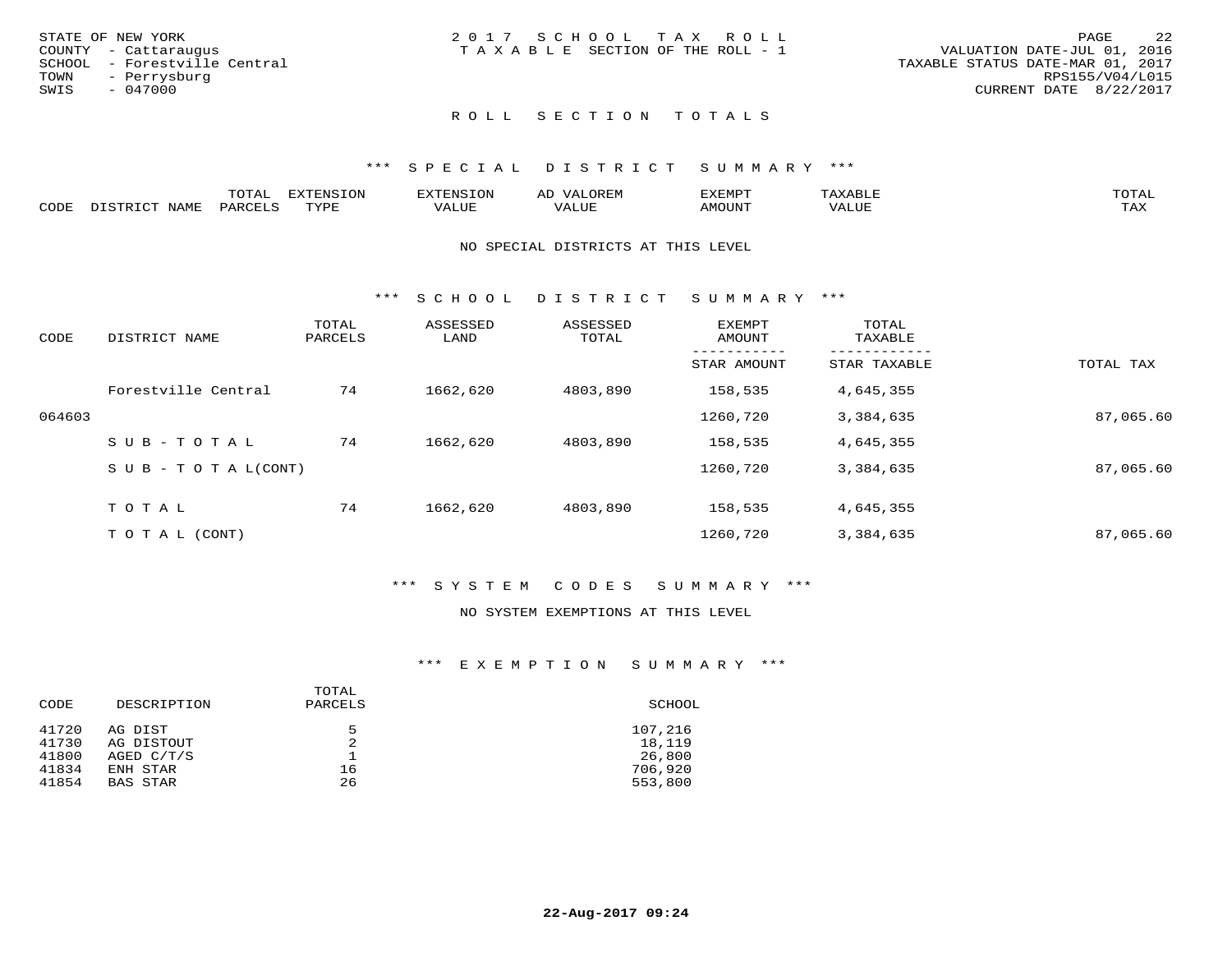| STATE OF NEW YORK            | 2017 SCHOOL TAX ROLL                  | -23<br>PAGE                      |
|------------------------------|---------------------------------------|----------------------------------|
| COUNTY - Cattaraugus         | T A X A B L E SECTION OF THE ROLL - 1 | VALUATION DATE-JUL 01, 2016      |
| SCHOOL - Forestville Central |                                       | TAXABLE STATUS DATE-MAR 01, 2017 |
| TOWN - Perrysburg            |                                       | RPS155/V04/L015                  |
| SWIS<br>- 047000             |                                       | CURRENT DATE 8/22/2017           |
|                              | ROLL SECTION TOTALS                   |                                  |

#### \*\*\* E X E M P T I O N S U M M A R Y \*\*\*

| CODE  | DESCRIPTION         | TOTAL<br>PARCELS | SCHOOL            |
|-------|---------------------|------------------|-------------------|
| 42100 | SILO T/C/S<br>TOTAL | 51               | 6,400<br>1419,255 |

| ROLL<br>SEC | DESCRIPTION                | TOTAL<br>PARCELS | ASSESSED<br>LAND | ASSESSED<br>TOTAL | <b>EXEMPT</b><br>AMOUNT | TOTAL<br>TAXABLE       | TOTAL<br>TAX |
|-------------|----------------------------|------------------|------------------|-------------------|-------------------------|------------------------|--------------|
|             |                            |                  |                  |                   | STAR AMOUNT             | STAR TAXABLE           |              |
|             | 2017-18 School Tax         |                  | 1662,620         | 4803,890          | 158,535<br>1260,720     | 4,645,355<br>3,384,635 | 87,065.60    |
|             | SPEC DIST TAXES<br>TAXABLE | 74               |                  |                   |                         |                        | 87,065.60    |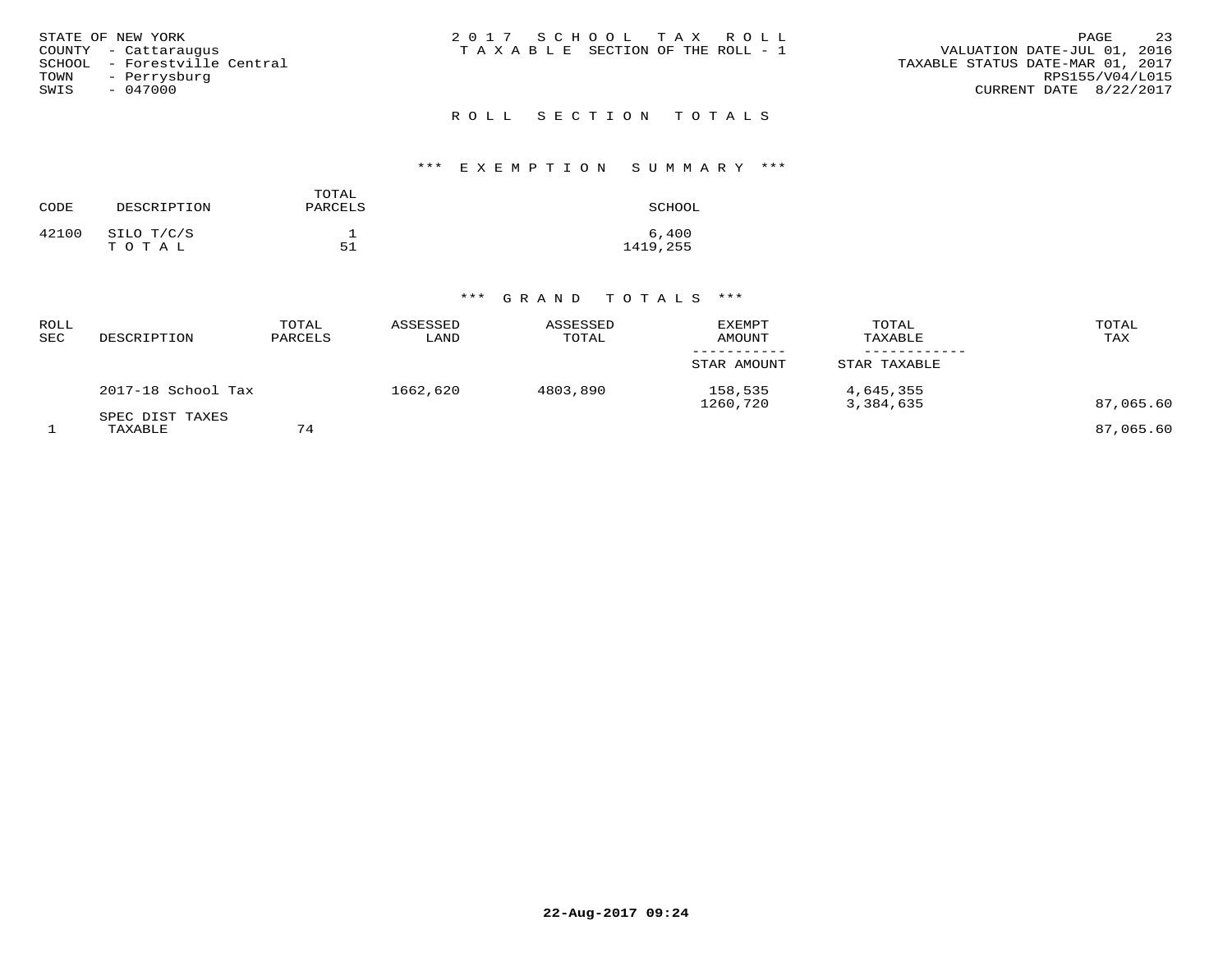| STATE OF NEW YORK<br>COUNTY - Cattaraugus<br>SCHOOL - Forestville Central<br>TOWN<br>- Perrysburg<br>$-047000$<br>SWIS                                  | 2017                                                                                                                  | SCHOOL                             | T A X<br>R O L L<br>SPECIAL FRANCHISE SECTION OF THE ROLL - 5<br>OWNERS NAME SEOUENCE<br>UNIFORM PERCENT OF VALUE IS 066.00 | VALUATION DATE-JUL 01, 2016<br>TAXABLE STATUS DATE-MAR 01, 2017      | PAGE                                         |
|---------------------------------------------------------------------------------------------------------------------------------------------------------|-----------------------------------------------------------------------------------------------------------------------|------------------------------------|-----------------------------------------------------------------------------------------------------------------------------|----------------------------------------------------------------------|----------------------------------------------|
| TAX MAP PARCEL NUMBER<br>CURRENT OWNERS NAME<br>CURRENT OWNERS ADDRESS<br>**********************                                                        | PROPERTY LOCATION & CLASS ASSESSMENT<br>SCHOOL DISTRICT<br>PARCEL SIZE/GRID COORD<br>*************************        | LAND<br>TOTAL<br>**********        | TAX DESCRIPTION<br>SPECIAL DISTRICTS<br>********************************* 570.089-9917-745 ***********                      | TAXABLE VALUE                                                        | ------SCHOOL<br>TAX AMOUNT                   |
| 570.089-9917-745<br>Century Link Communications LL Forestville Cen 064603<br>700 W Miineral Ave<br>Littleton, CO 80120                                  | Special Franchise<br>834 Non-cable tv<br>TOWN OUTSIDE<br>21% FORESTVILLE<br>FULL MARKET VALUE                         | $\Omega$<br>64,346<br>97,494       | 2017-18 School Tax                                                                                                          | ACCT 1086<br>64,346                                                  | 75<br>BILL<br>1,655.22                       |
|                                                                                                                                                         |                                                                                                                       |                                    | TOTAL TAX ---                                                                                                               | DATE #1<br>AMT DUE                                                   | $1,655.22**$<br>10/05/17<br>1,655.22         |
| 570.089-9917-744.850<br>Elantic Telecom, Inc.<br>PO Box 2629<br>Addison1, TX 75001                                                                      | Special Franchise<br>866 Telephone<br>Forestville Cen 064603<br>TOWN OUTSIDE<br>21% FORESTVILLE                       | $\Omega$<br>587                    | ***********************<br>2017-18 School Tax                                                                               | *************** 570.089-9917-744.850 *******<br>ACCT 1134<br>587     | BILL<br>76<br>15.10                          |
|                                                                                                                                                         | FULL MARKET VALUE                                                                                                     | 889                                | TOTAL TAX ---                                                                                                               | DATE #1<br>AMT DUE                                                   | $15.10**$<br>10/05/17<br>15.10               |
| 570.089-9917-602.500<br>Global Crossing North American Forestville Cen 064603<br>Attn: Property Tax Department 22 % FORESTVILLESD<br>1025 Eldorado Blvd | Special Franchise<br>866 Telephone<br>FULL MARKET VALUE                                                               | $\overline{0}$<br>12,304<br>18,642 | 2017-18 School Tax                                                                                                          | ** 570.089-9917-602.500 *******<br><b>ACCT 1109</b><br>12,304        | 77<br><b>BILL</b><br>316.51                  |
| Broomfield, CO 80021                                                                                                                                    |                                                                                                                       |                                    | TOTAL TAX ---                                                                                                               | DATE #1<br>AMT DUE                                                   | $316.51**$<br>10/05/17<br>316.51             |
| 570.089-9917-760.700<br>Level 3 Communications<br>1025 Eldorado Blvd<br>Broomfield, CO 80021                                                            | Special Franchise<br>866 Telephone<br>Forestville Cen 064603<br>TOWN OUTSIDE<br>25% FORESTVILLE                       | $\Omega$<br>63,994                 | *************************<br>2017-18 School Tax                                                                             | * 570.089-9917-760.700 *******<br>ACCT 1110<br>63,994                | 78<br>BILL<br>1,646.17                       |
|                                                                                                                                                         | FULL MARKET VALUE                                                                                                     | 96,961                             | TOTAL TAX ---                                                                                                               | DATE #1                                                              | $1,646.17**$<br>10/05/17<br>1,646.17         |
| 570.089-9917-123.700<br>National Fuel Gas Dist<br>6363 Main St<br>Williamsville, NY 14221-5887                                                          | Special Franchise<br>861 Elec & gas<br>Forestville Cen 064603<br>Town Outside<br>8 % FORESTVILLE<br>FULL MARKET VALUE | $\mathbf 0$<br>28,899<br>43,786    | 2017-18 School Tax                                                                                                          | AMT DUE<br>***** 570.089-9917-123.700 *******<br>ACCT 1144<br>28,899 | 79<br>BILL<br>743.39                         |
|                                                                                                                                                         |                                                                                                                       |                                    | TOTAL TAX ---                                                                                                               | DATE #1<br>AMT DUE<br>* * * * * * * * ·                              | $743.39**$<br>10/05/17<br>743.39<br>******** |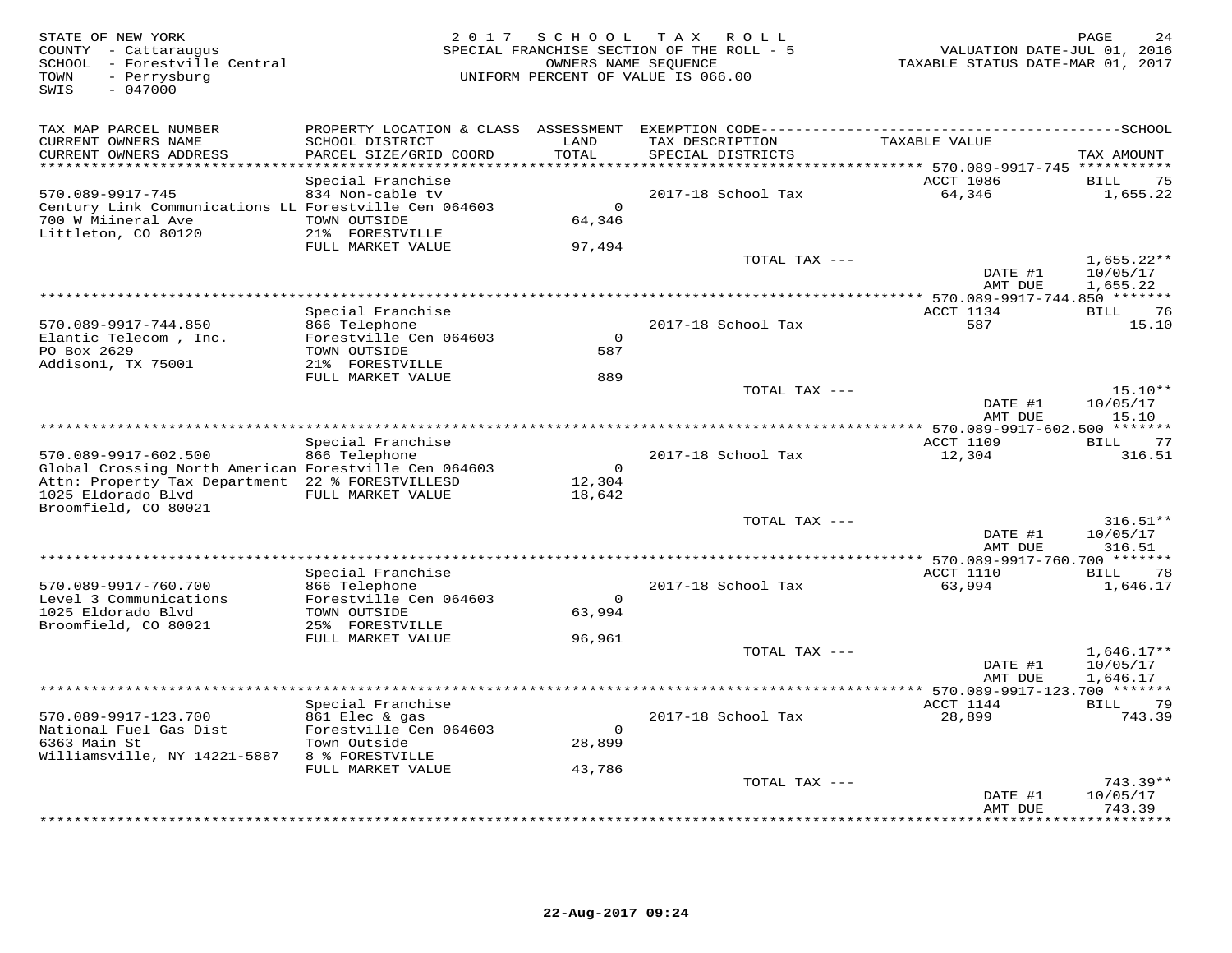STATE OF NEW YORK 2 0 1 7 S C H O O L T A X R O L L PAGE 25 COUNTY - Cattaraugus SPECIAL FRANCHISE SECTION OF THE ROLL - 5 VALUATION DATE-JUL 01, 2016 SCHOOL - Forestville Central OWNERS NAME SEQUENCE TAXABLE STATUS DATE-MAR 01, 2017 TOWN - Perrysburg UNIFORM PERCENT OF VALUE IS 066.00SWIS - 047000TAX MAP PARCEL NUMBER PROPERTY LOCATION & CLASS ASSESSMENT EXEMPTION CODE------------------------------------------SCHOOL CURRENT OWNERS NAME SCHOOL DISTRICT LAND TAX DESCRIPTION TAXABLE VALUE CURRENT OWNERS ADDRESS PARCEL SIZE/GRID COORD TOTAL SPECIAL DISTRICTS TAX AMOUNT \*\*\*\*\*\*\*\*\*\*\*\*\*\*\*\*\*\*\*\*\*\*\*\*\*\*\*\*\*\*\*\*\*\*\*\*\*\*\*\*\*\*\*\*\*\*\*\*\*\*\*\*\*\*\*\*\*\*\*\*\*\*\*\*\*\*\*\*\*\*\*\*\*\*\*\*\*\*\*\*\*\*\*\*\*\*\*\*\*\*\*\*\*\*\*\*\*\*\*\*\*\*\* 570.089-9917-132.350 \*\*\*\*\*\*\*Special Franchise ACCT 0845 BILL 80 570.089-9917-132.350 861 Elec & gas 2017-18 School Tax 153,527 3,949.30Niagara Mohawk Power Corp Forestville Cen 064603 0 300 Erie Blvd West Town Outside 153,527 Syracuse, NY 13202 22% FORESTVILLE FULL MARKET VALUE 232,617 TOTAL TAX ---  $3,949.30**$ <br>DATE #1  $10/05/17$  AMT DUE 3,949.30 \*\*\*\*\*\*\*\*\*\*\*\*\*\*\*\*\*\*\*\*\*\*\*\*\*\*\*\*\*\*\*\*\*\*\*\*\*\*\*\*\*\*\*\*\*\*\*\*\*\*\*\*\*\*\*\*\*\*\*\*\*\*\*\*\*\*\*\*\*\*\*\*\*\*\*\*\*\*\*\*\*\*\*\*\*\*\*\*\*\*\*\*\*\*\*\*\*\*\*\*\*\*\* 570.089-9917-131.600 \*\*\*\*\*\*\* Special Franchise ACCT 0847 BILL 81 570.089-9917-131.600 861 Elec & gas 2017-18 School Tax 65,968 1,696.95 Nys Electric & Gas Corp Forestville Cen 064603 0 Utility shared services-taxes Town Outside 65,96870 Farm View Dr 22% FORESTVILLE New Gloucester, ME 04260 FULL MARKET VALUE 99,952 TOTAL TAX --- 1,696.95\*\* $\text{DATE}$  #1  $10/05/17$ AMT DUE 1.696.95 AMT DUE 1,696.95 \*\*\*\*\*\*\*\*\*\*\*\*\*\*\*\*\*\*\*\*\*\*\*\*\*\*\*\*\*\*\*\*\*\*\*\*\*\*\*\*\*\*\*\*\*\*\*\*\*\*\*\*\*\*\*\*\*\*\*\*\*\*\*\*\*\*\*\*\*\*\*\*\*\*\*\*\*\*\*\*\*\*\*\*\*\*\*\*\*\*\*\*\*\*\*\*\*\*\*\*\*\*\* 570.089-9917-631.900 \*\*\*\*\*\*\*Special Franchise ACCT 0844 BILL 82 570.089-9917-631.900 866 Telephone 2017-18 School Tax 7,355 189.20<br>Verizon New York Inc Forestville Cen 064603 0<br>Duff & Phelps Town Outside 7,355 189.20<br>PO Box 2749 78 FORESTVILLE 7% FORESTVILLE 7% FORESTVILLE 7% TOTAL TAX  $\text{DATE}$  #1  $10/05/17$ AMT DUE 189.20 AMT DUE 189.20 \*\*\*\*\*\*\*\*\*\*\*\*\*\*\*\*\*\*\*\*\*\*\*\*\*\*\*\*\*\*\*\*\*\*\*\*\*\*\*\*\*\*\*\*\*\*\*\*\*\*\*\*\*\*\*\*\*\*\*\*\*\*\*\*\*\*\*\*\*\*\*\*\*\*\*\*\*\*\*\*\*\*\*\*\*\*\*\*\*\*\*\*\*\*\*\*\*\*\*\*\*\*\* 570.089-9917-775.000 \*\*\*\*\*\*\*ACCT 1136 BILL 83 Special Franchise ACCT 1136 BILL 83 561.04 570.089-9917-775.000 866 Telephone 2017-18 School Tax 21,810 561.04<br>
WilTel Communications Forestville Cen 064603 0<br>
Attn: Property Tax Dept TOWN OUTSIDE 21,810<br>
1025 Eldorado Blvd 21% FORESTVILLE 33,045<br>
Broomfield, CO 80  $\text{DATE}$  #1  $10/05/17$ am Due 561.04 \*\*\*\*\*\*\*\*\*\*\* \*\*\*\*\*\*\*\*\*\*\*\*\*\*\*\*\*\*\*\*\*\*\*\*\*\*\*\*\*\*\*\*\*\*\*\*\*\*\*\*\*\*\*\*\*\*\*\*\*\*\*\*\*\*\*\*\*\*\*\*\*\*\*\*\*\*\*\*\*\*\*\*\*\*\*\*\*\*\*\*\*\*\*\*\*\*\*\*\*\*\*\*\*\*\*\*\*\*\*\*\*\*\*\*\*\*\*\*\*\*\*\*\*\*\*\*\*\*\*\*\*\*\*\*\*\*\*\*\*\*\*\*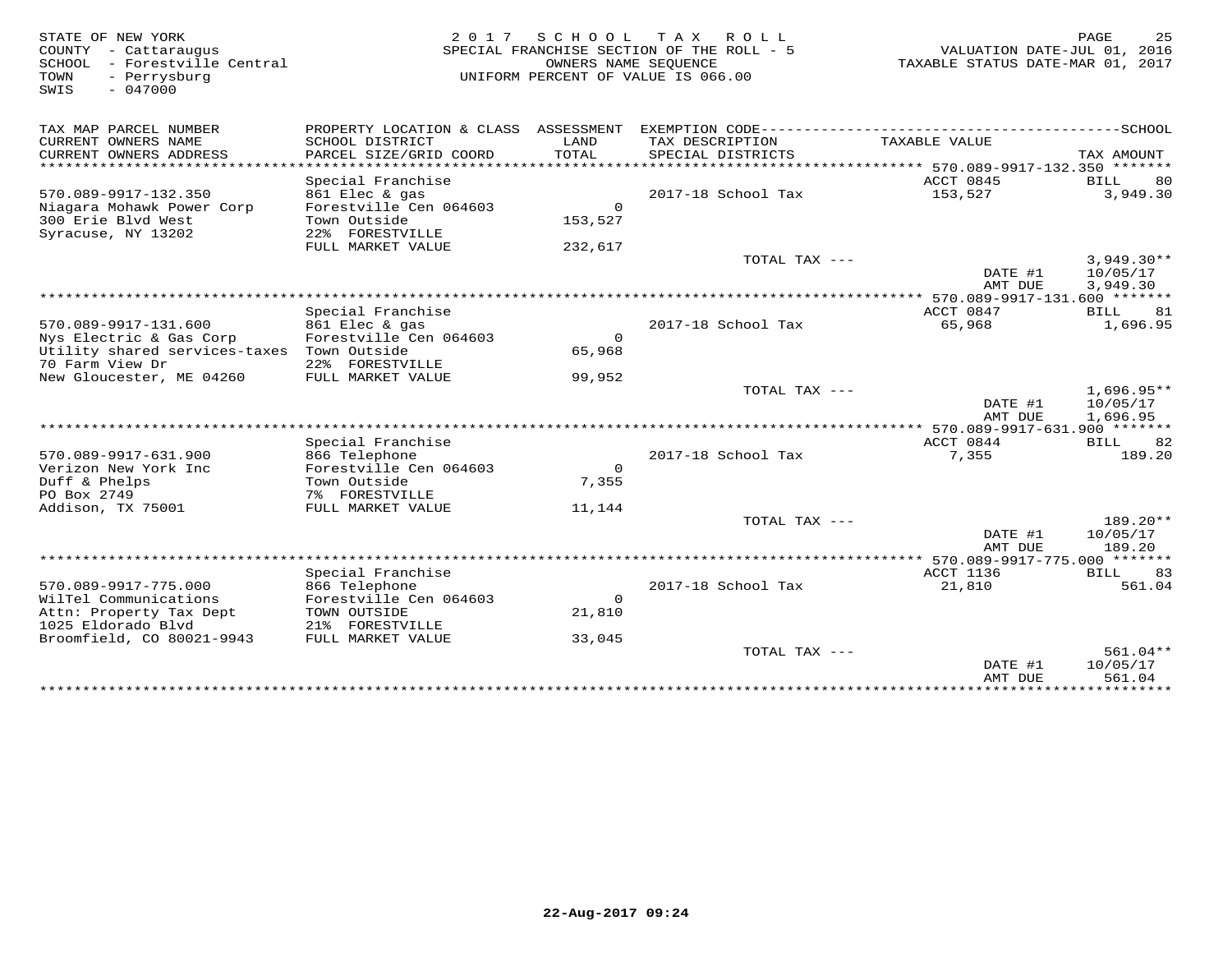|      | STATE OF NEW YORK            | 2017 SCHOOL TAX ROLL                      | -26<br>PAGE                      |
|------|------------------------------|-------------------------------------------|----------------------------------|
|      | COUNTY - Cattaraugus         | SPECIAL FRANCHISE SECTION OF THE ROLL - 5 | VALUATION DATE-JUL 01, 2016      |
|      | SCHOOL - Forestville Central |                                           | TAXABLE STATUS DATE-MAR 01, 2017 |
| TOWN | - Perrysburg                 |                                           | RPS155/V04/L015                  |
| SWIS | - 047000                     |                                           | CURRENT DATE 8/22/2017           |
|      |                              |                                           |                                  |

#### ROLL SUB SECTION - - TOTALS

#### \*\*\* S P E C I A L D I S T R I C T S U M M A R Y \*\*\*

|      |             | ----<br>$\cdots$ | ת A דפות אידא<br>. OP | <b>ENSION</b> | AL    | YEMPT! |                   | $m \wedge m \wedge n$ |
|------|-------------|------------------|-----------------------|---------------|-------|--------|-------------------|-----------------------|
| CODE | <b>JAME</b> | ᄭᇚᅎᄧᅚ<br>$H$ K   | TVDF                  | ALUE          | 'ALUE | AMOUNT | $T$ $TT$<br>שטשמי | TAX                   |

#### NO SPECIAL DISTRICTS AT THIS LEVEL

\*\*\* S C H O O L D I S T R I C T S U M M A R Y \*\*\*

| CODE   | DISTRICT NAME                    | TOTAL<br>PARCELS | ASSESSED<br>LAND | ASSESSED<br>TOTAL | EXEMPT<br>AMOUNT | TOTAL<br>TAXABLE |           |
|--------|----------------------------------|------------------|------------------|-------------------|------------------|------------------|-----------|
|        |                                  |                  |                  |                   | STAR AMOUNT      | STAR TAXABLE     | TOTAL TAX |
|        | Forestville Central              | 9                |                  | 418,790           |                  | 418,790          |           |
| 064603 |                                  |                  |                  |                   |                  | 418,790          | 10,772.88 |
|        | SUB-TOTAL                        | 9                |                  | 418,790           |                  | 418,790          |           |
|        | $S \cup B - T \cup T A L (CONT)$ |                  |                  |                   |                  | 418,790          | 10,772.88 |
|        | TOTAL                            | 9                |                  | 418,790           |                  | 418,790          |           |
|        | T O T A L (CONT)                 |                  |                  |                   |                  | 418,790          | 10,772.88 |

\*\*\* S Y S T E M C O D E S S U M M A R Y \*\*\*

NO SYSTEM EXEMPTIONS AT THIS LEVEL

\*\*\* E X E M P T I O N S U M M A R Y \*\*\*

NO EXEMPTIONS AT THIS LEVEL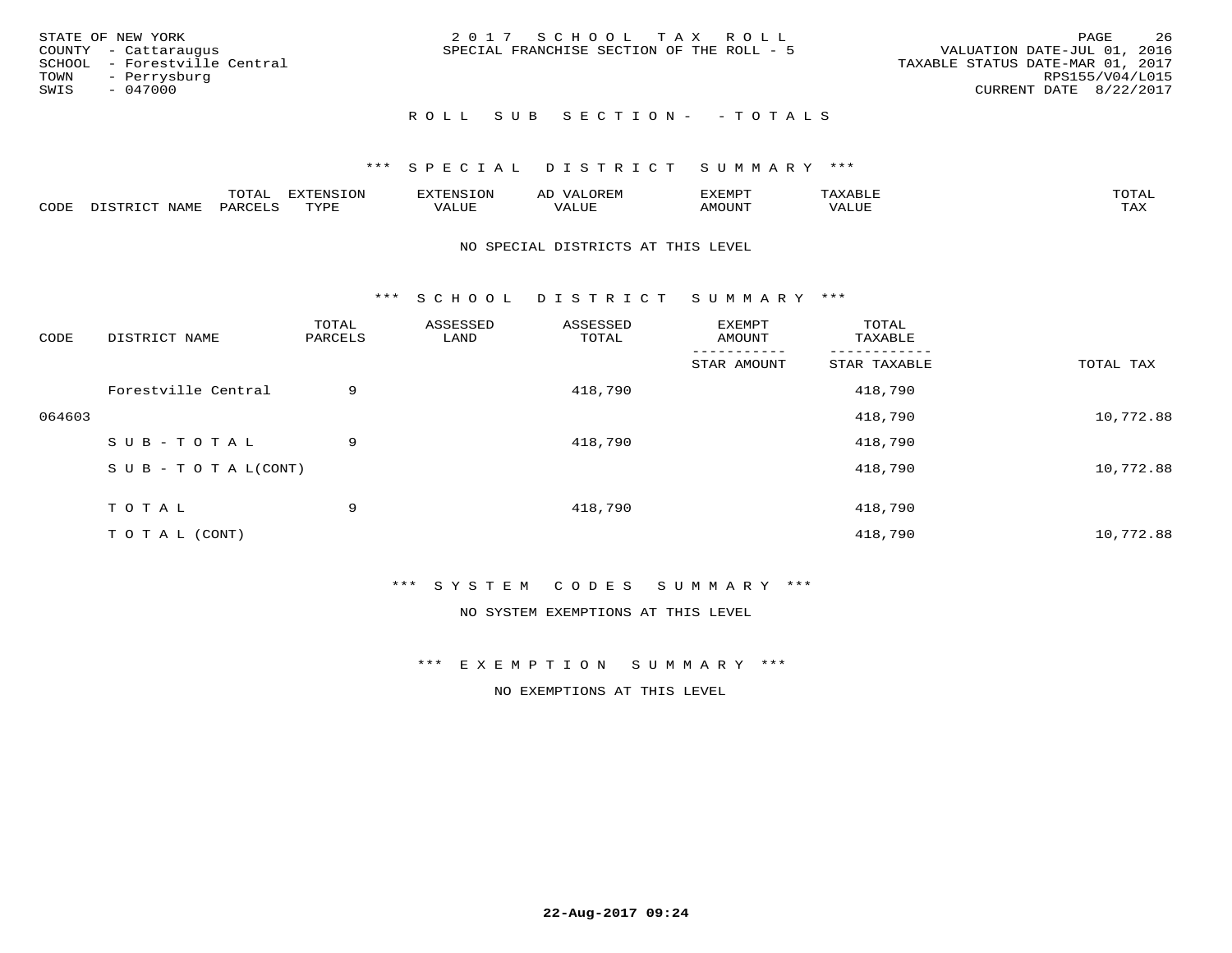| STATE OF NEW YORK            | 2017 SCHOOL TAX ROLL                      | 27<br>PAGE                       |
|------------------------------|-------------------------------------------|----------------------------------|
| COUNTY - Cattaraugus         | SPECIAL FRANCHISE SECTION OF THE ROLL - 5 | VALUATION DATE-JUL 01, 2016      |
| SCHOOL - Forestville Central |                                           | TAXABLE STATUS DATE-MAR 01, 2017 |
| TOWN<br>- Perrysburg         |                                           | RPS155/V04/L015                  |
| $-047000$<br>SWIS            |                                           | CURRENT DATE 8/22/2017           |
|                              |                                           |                                  |

| ROLL<br>SEC | DESCRIPTION        | TOTAL<br>PARCELS | ASSESSED<br>LAND | ASSESSED<br>TOTAL | <b>EXEMPT</b><br>AMOUNT | TOTAL<br>TAXABLE | TOTAL<br>TAX |
|-------------|--------------------|------------------|------------------|-------------------|-------------------------|------------------|--------------|
|             |                    |                  |                  |                   | STAR AMOUNT             | STAR TAXABLE     |              |
|             | 2017-18 School Tax |                  |                  | 418,790           |                         | 418,790          |              |
|             | SPEC DIST TAXES    |                  |                  |                   |                         | 418,790          | 10,772.88    |
|             | SPECIAL FRANCHISE  |                  |                  |                   |                         |                  | 10,772.88    |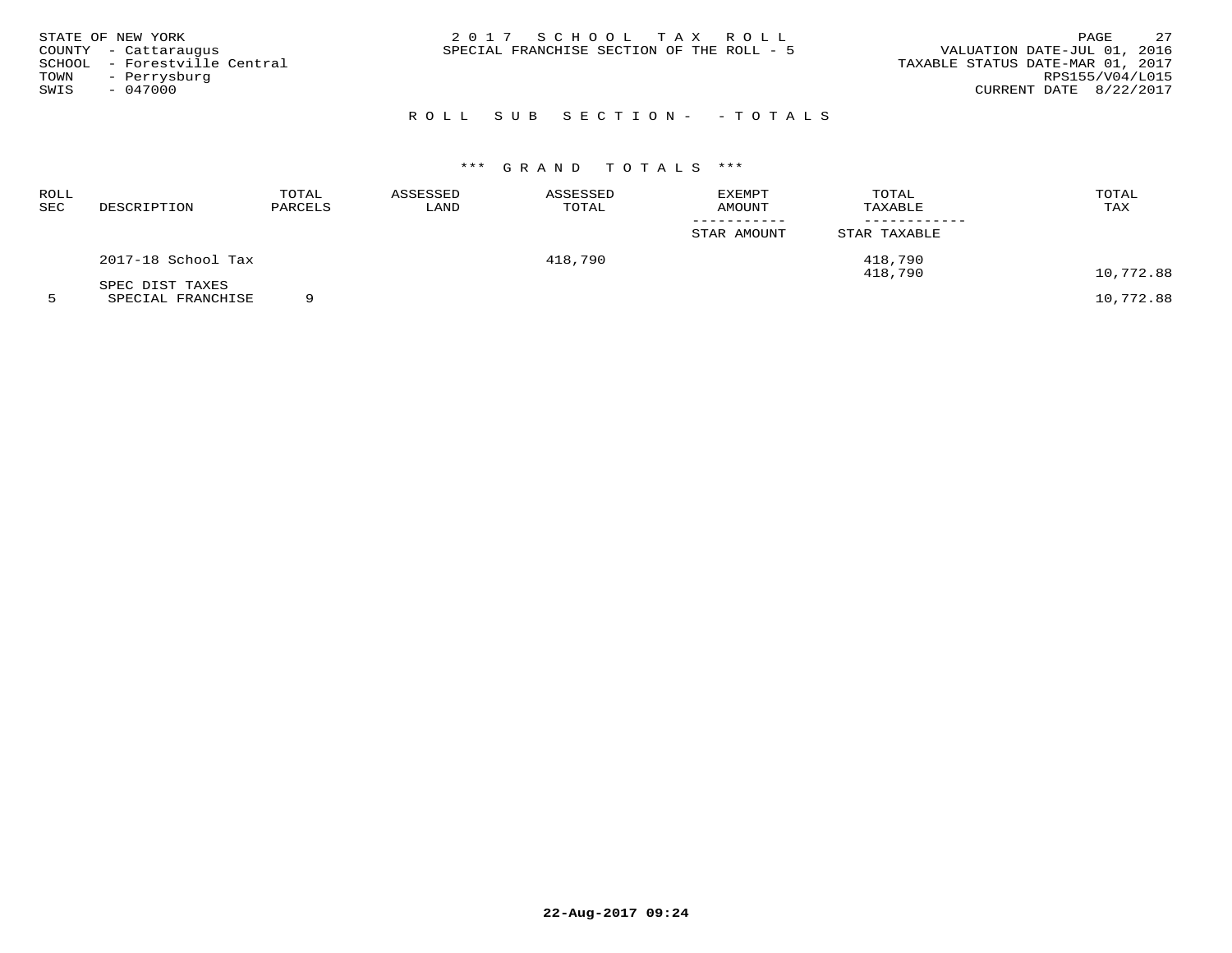| STATE OF NEW YORK            | 2017 SCHOOL TAX ROLL                      | -28<br><b>PAGE</b>               |
|------------------------------|-------------------------------------------|----------------------------------|
| COUNTY - Cattaraugus         | SPECIAL FRANCHISE SECTION OF THE ROLL - 5 | VALUATION DATE-JUL 01, 2016      |
| SCHOOL - Forestville Central |                                           | TAXABLE STATUS DATE-MAR 01, 2017 |
| TOWN<br>- Perrysburg         |                                           | RPS155/V04/L015                  |
| SWIS<br>$-047000$            |                                           | CURRENT DATE 8/22/2017           |
|                              |                                           |                                  |

#### \*\*\* S P E C I A L D I S T R I C T S U M M A R Y \*\*\*

|      |                                              | mom n<br>L∪IAL   | <b>DIZPOIATO TOMT</b><br>LUN | -----------<br>י ו יו   | AD<br>URLIV  | $\ldots$<br>″ –<br>. ۱٬۱۳۰٬۰۰۰ | max                  | $m \wedge m \wedge n$ |
|------|----------------------------------------------|------------------|------------------------------|-------------------------|--------------|--------------------------------|----------------------|-----------------------|
| CODE | $ -$<br><b>NAM<sup>T</sup></b><br>- 12 - 14⊔ | PAR <sub>U</sub> | TVDF                         | $- - - -$<br>$A \cup P$ | ----<br>ALUF | IMOUNT                         | $   -$<br>$\sqrt{A}$ | $m \times r$<br>- −-  |

#### NO SPECIAL DISTRICTS AT THIS LEVEL

\*\*\* S C H O O L D I S T R I C T S U M M A R Y \*\*\*

| CODE   | DISTRICT NAME                    | TOTAL<br>PARCELS | ASSESSED<br>LAND | ASSESSED<br>TOTAL | EXEMPT<br>AMOUNT | TOTAL<br>TAXABLE |           |
|--------|----------------------------------|------------------|------------------|-------------------|------------------|------------------|-----------|
|        |                                  |                  |                  |                   | STAR AMOUNT      | STAR TAXABLE     | TOTAL TAX |
|        | Forestville Central              | 9                |                  | 418,790           |                  | 418,790          |           |
| 064603 |                                  |                  |                  |                   |                  | 418,790          | 10,772.88 |
|        | SUB-TOTAL                        | 9                |                  | 418,790           |                  | 418,790          |           |
|        | $S \cup B - T \cup T A L (CONT)$ |                  |                  |                   |                  | 418,790          | 10,772.88 |
|        | TOTAL                            | 9                |                  | 418,790           |                  | 418,790          |           |
|        | T O T A L (CONT)                 |                  |                  |                   |                  | 418,790          | 10,772.88 |

#### \*\*\* S Y S T E M C O D E S S U M M A R Y \*\*\*

NO SYSTEM EXEMPTIONS AT THIS LEVEL

#### \*\*\* E X E M P T I O N S U M M A R Y \*\*\*

NO EXEMPTIONS AT THIS LEVEL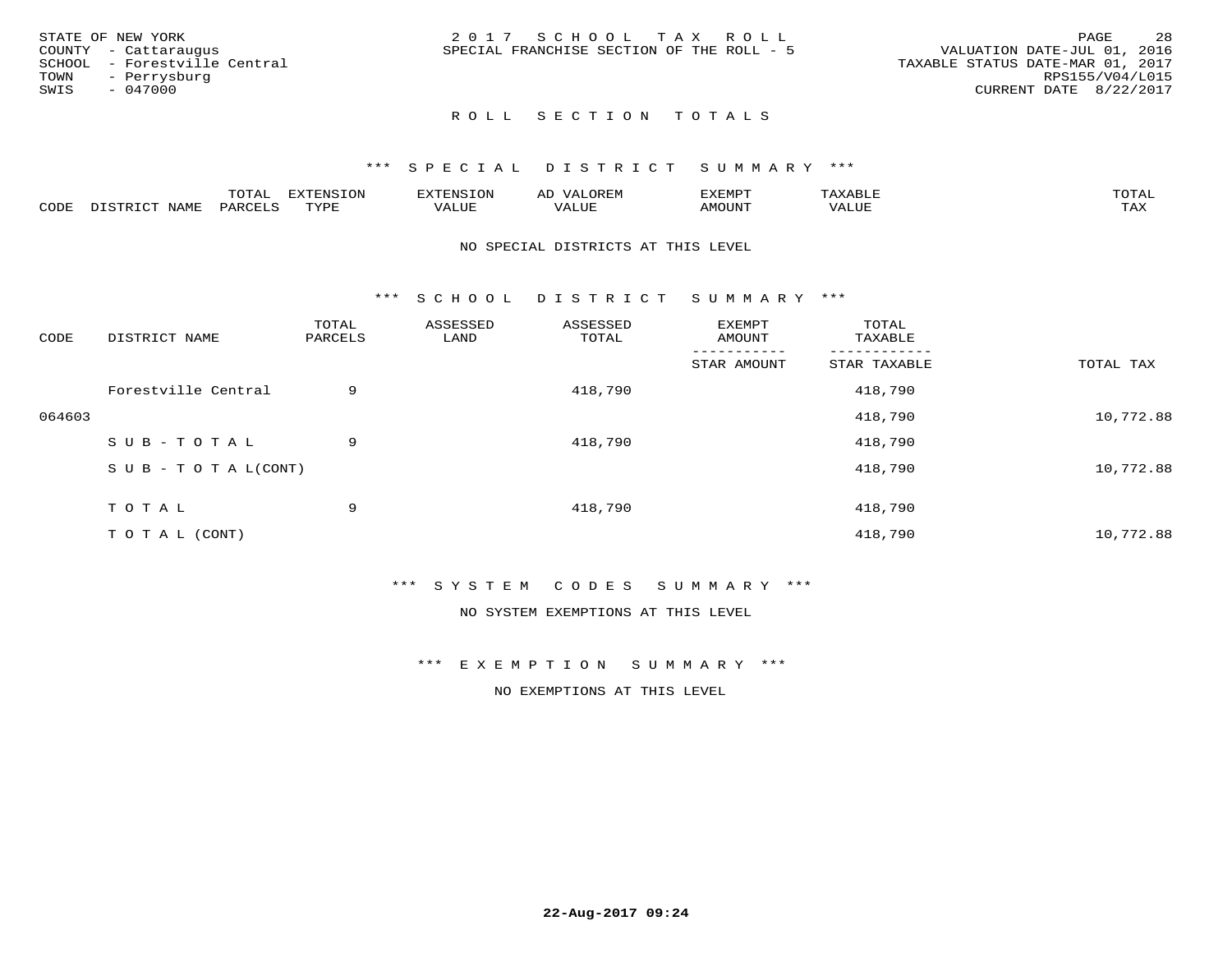| STATE OF NEW YORK<br>COUNTY - Cattaraugus<br>SCHOOL - Forestville Central<br>TOWN<br>- Perrysburg<br>SWIS<br>$-047000$ | 2017 SCHOOL TAX ROLL<br>SPECIAL FRANCHISE SECTION OF THE ROLL - 5 | 29<br>PAGE<br>VALUATION DATE-JUL 01, 2016<br>TAXABLE STATUS DATE-MAR 01, 2017<br>RPS155/V04/L015<br>CURRENT DATE 8/22/2017 |
|------------------------------------------------------------------------------------------------------------------------|-------------------------------------------------------------------|----------------------------------------------------------------------------------------------------------------------------|
|                                                                                                                        |                                                                   |                                                                                                                            |

# \*\*\* G R A N D T O T A L S \*\*\*

| ROLL<br>SEC | DESCRIPTION                           | TOTAL<br>PARCELS | ASSESSED<br>LAND | ASSESSED<br>TOTAL | <b>EXEMPT</b><br>AMOUNT | TOTAL<br>TAXABLE | TOTAL<br>TAX                                                                                                                                        |
|-------------|---------------------------------------|------------------|------------------|-------------------|-------------------------|------------------|-----------------------------------------------------------------------------------------------------------------------------------------------------|
|             |                                       |                  |                  |                   | STAR AMOUNT             | STAR TAXABLE     |                                                                                                                                                     |
|             | 2017-18 School Tax                    |                  |                  | 418,790           |                         | 418,790          |                                                                                                                                                     |
|             | SPEC DIST TAXES<br>------------------ | $\sim$           |                  |                   |                         | 418,790          | 10,772.88<br>$\overline{a}$ $\overline{a}$ $\overline{a}$ $\overline{a}$ $\overline{a}$ $\overline{a}$ $\overline{a}$ $\overline{a}$ $\overline{a}$ |

5 SPECIAL FRANCHISE 9 10,772.88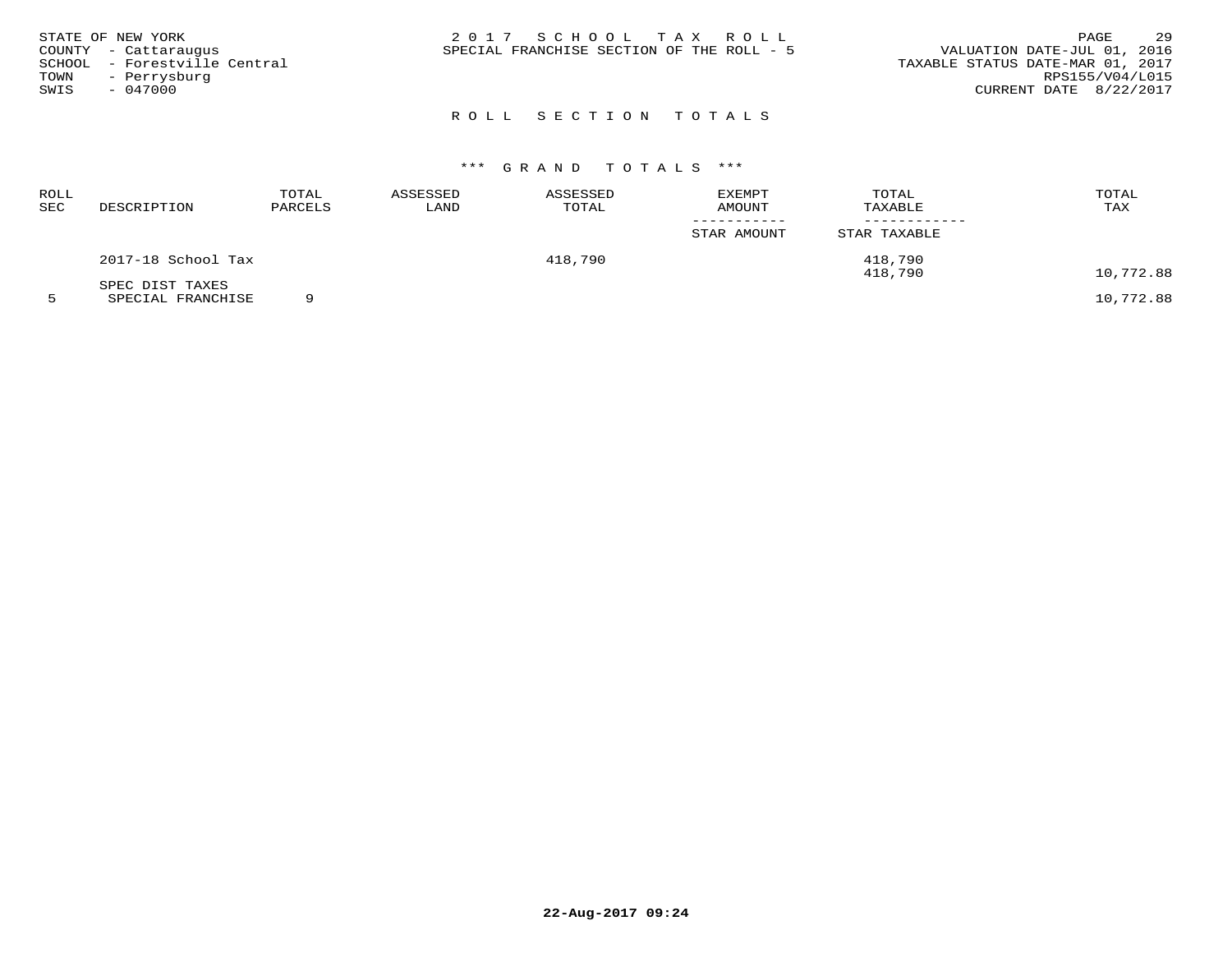| STATE OF NEW YORK<br>COUNTY - Cattaraugus<br>SCHOOL - Forestville Central<br>- Perrysburg<br>TOWN<br>$-047000$<br>SWIS        |                                                                          | OWNERS NAME SEOUENCE                  | 2017 SCHOOL TAX ROLL<br>UTILITY & R.R. SECTION OF THE ROLL - 6<br>UNIFORM PERCENT OF VALUE IS 066.00 | VALUATION DATE-JUL 01, 2016<br>TAXABLE STATUS DATE-MAR 01, 2017 | PAGE<br>30                             |
|-------------------------------------------------------------------------------------------------------------------------------|--------------------------------------------------------------------------|---------------------------------------|------------------------------------------------------------------------------------------------------|-----------------------------------------------------------------|----------------------------------------|
| TAX MAP PARCEL NUMBER                                                                                                         |                                                                          |                                       |                                                                                                      |                                                                 |                                        |
| CURRENT OWNERS NAME<br>CURRENT OWNERS ADDRESS<br>* * * * * * * * * * * * * * * * * *                                          | SCHOOL DISTRICT<br>PARCEL SIZE/GRID COORD<br>*************************   | LAND<br><b>TOTAL</b><br>************* | TAX DESCRIPTION<br>SPECIAL DISTRICTS                                                                 | TAXABLE VALUE                                                   | TAX AMOUNT                             |
|                                                                                                                               | Outside Plant                                                            |                                       |                                                                                                      | ********** 670.089-9915-123.700/288 ***<br>ACCT 0853            | <b>BILL</b><br>84                      |
| 670.089-9915-123.700/288<br>National Fuel Gas Dist<br>Attn: Real Property Tax Servic 888888 & 160703 & 160716<br>6363 Main St | 885 Gas Outside Pla<br>Forestville Cen 064603<br>0.3220 - Forestville    | $\circ$<br>262,600                    | 2017-18 School Tax                                                                                   | 262,600                                                         | 6,755.07                               |
| Williamsville, NY 14221                                                                                                       | Op & Reg Sta & Equip<br>FULL MARKET VALUE                                | 397,879                               |                                                                                                      |                                                                 |                                        |
|                                                                                                                               |                                                                          |                                       | TOTAL TAX ---                                                                                        | DATE #1<br>AMT DUE                                              | $6,755.07**$<br>10/05/17<br>6,755.07   |
|                                                                                                                               |                                                                          |                                       |                                                                                                      | *********** 670.089-9915-123.710/288 ***                        |                                        |
|                                                                                                                               | Gas Distribution                                                         |                                       |                                                                                                      | ACCT 0854                                                       | 85<br>BILL                             |
| 670.089-9915-123.710/288<br>National Fuel Gas Supply<br>Attn: Real Property Tax Servic 160754<br>6363 Main St                 | 871 Elec-Gas Facil<br>Forestville Cen 064603<br>0.3920 - Forestville     | $\circ$<br>954,200                    | 2017-18 School Tax                                                                                   | 954,200                                                         | 24,545.64                              |
| Williamsville, NY 14221                                                                                                       | 34 Storage Wells                                                         |                                       |                                                                                                      |                                                                 |                                        |
|                                                                                                                               | FULL MARKET VALUE                                                        | 1445,758                              | TOTAL TAX ---                                                                                        | DATE #1<br>AMT DUE                                              | $24,545.64**$<br>10/05/17<br>24,545.64 |
|                                                                                                                               |                                                                          |                                       |                                                                                                      | **** 670.089-9915-123.710/2881***                               |                                        |
| 670.089-9915-123.710/2881                                                                                                     | Outside Plant<br>885 Gas Outside Pla                                     |                                       | 2017-18 School Tax                                                                                   | ACCT 1072<br>390,700                                            | 86<br>BILL<br>10,050.29                |
| National Fuel Gas Supply<br>Attn: Real Property Tax Servic 888888 & 160703<br>6363 Main St Rm 1000<br>Williamsville, NY 14221 | Forestville Cen 064603<br>$0.3920 - Forestville$<br>Op & Reg Sta & Equip | $\mathsf{O}$<br>390,700               |                                                                                                      |                                                                 |                                        |
|                                                                                                                               | FULL MARKET VALUE                                                        | 591,970                               |                                                                                                      |                                                                 |                                        |
|                                                                                                                               |                                                                          |                                       | TOTAL TAX ---                                                                                        | DATE #1<br>AMT DUE                                              | $10,050.29**$<br>10/05/17<br>10,050.29 |
|                                                                                                                               |                                                                          |                                       |                                                                                                      | ** 670.089-9915-132.350/188 ***                                 |                                        |
| 670.089-9915-132.350/188                                                                                                      | Outside Plant<br>884 Elec Dist Out                                       |                                       | 2017-18 School Tax                                                                                   | ACCT 0857<br>29,895                                             | 87<br>BILL<br>769.01                   |
| Niagara Mohawk Power Corp<br>300 Erie Blvd West<br>Syracuse, NY 13202                                                         | Forestville Cen 064603<br>888888<br>0.0630 - Forestville                 | $\Omega$<br>29,895                    |                                                                                                      |                                                                 |                                        |
|                                                                                                                               | Total Elec Dist                                                          |                                       |                                                                                                      |                                                                 |                                        |
|                                                                                                                               | FULL MARKET VALUE                                                        | 45,295                                | TOTAL TAX ---                                                                                        | DATE #1                                                         | 769.01**<br>10/05/17                   |
|                                                                                                                               |                                                                          |                                       |                                                                                                      | AMT DUE<br>* * * * * * * * * * * * *                            | 769.01<br>* * * * * * * * * *          |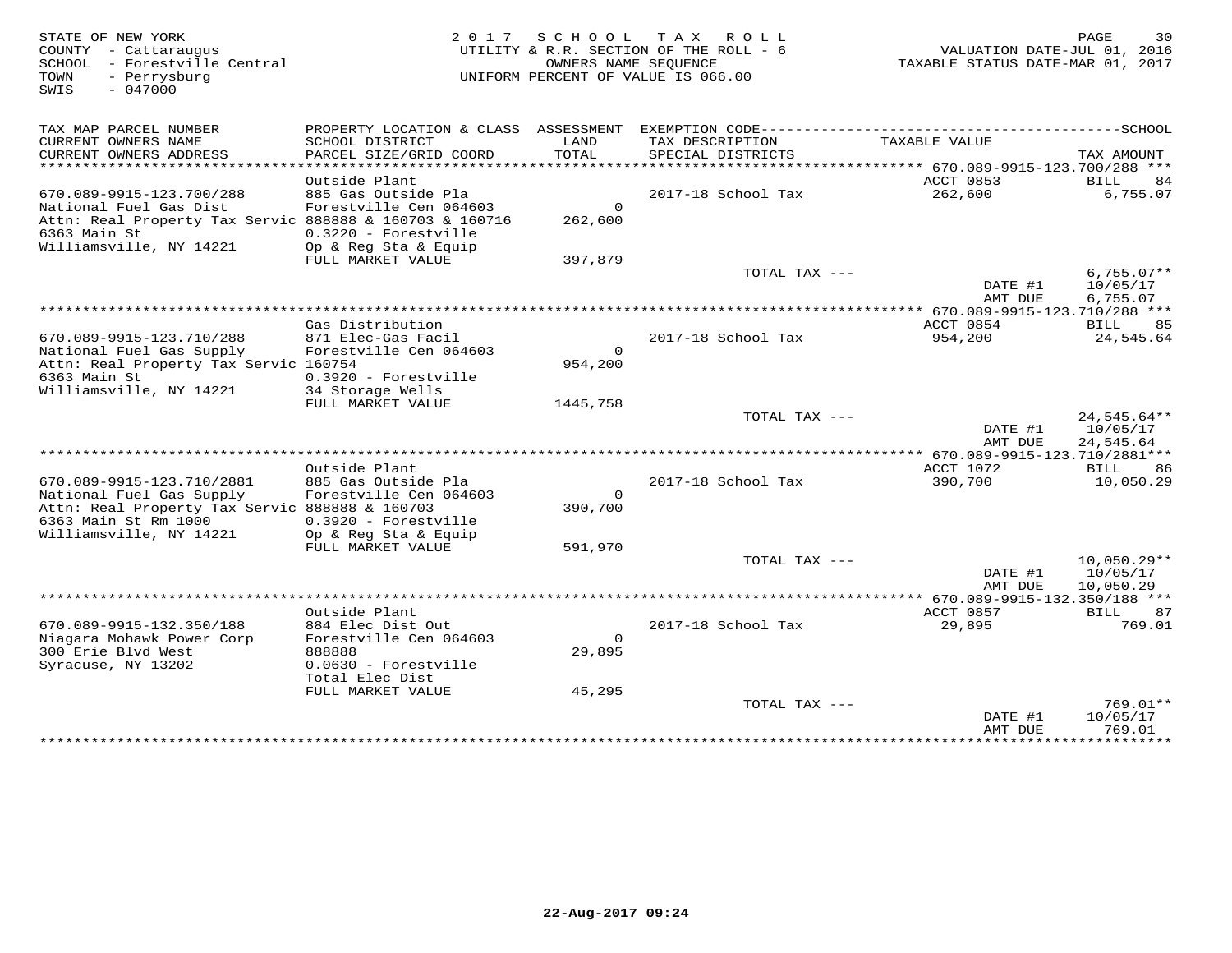| STATE OF NEW YORK<br>COUNTY<br>- Cattaraugus<br>- Forestville Central<br>SCHOOL<br>- Perrysburg<br>TOWN<br>$-047000$<br>SWIS | 2 0 1 7                              | OWNERS NAME SEOUENCE | SCHOOL TAX ROLL<br>UTILITY & R.R. SECTION OF THE ROLL - 6<br>UNIFORM PERCENT OF VALUE IS 066.00 | VALUATION DATE-JUL 01, 2016<br>TAXABLE STATUS DATE-MAR 01, 2017 | 31<br>PAGE        |
|------------------------------------------------------------------------------------------------------------------------------|--------------------------------------|----------------------|-------------------------------------------------------------------------------------------------|-----------------------------------------------------------------|-------------------|
| TAX MAP PARCEL NUMBER                                                                                                        | PROPERTY LOCATION & CLASS ASSESSMENT |                      | EXEMPTION CODE-------------------------                                                         |                                                                 | $---SCHOOL$       |
| CURRENT OWNERS NAME                                                                                                          | SCHOOL DISTRICT                      | LAND                 | TAX DESCRIPTION                                                                                 | TAXABLE VALUE                                                   |                   |
| CURRENT OWNERS ADDRESS<br>*************************                                                                          | PARCEL SIZE/GRID COORD               | TOTAL                | SPECIAL DISTRICTS                                                                               |                                                                 | TAX AMOUNT        |
|                                                                                                                              |                                      |                      |                                                                                                 |                                                                 |                   |
| 670.089-9915-131.600/188                                                                                                     | Outside Plant<br>884 Elec Dist Out   |                      | 2017-18 School Tax                                                                              | ACCT 0858<br>17,100                                             | BILL 88<br>439.88 |
| Nys Electric & Gas Corp                                                                                                      | Forestville Cen 064603               | $\Omega$             |                                                                                                 |                                                                 |                   |
| 70 Farm View Dr                                                                                                              | 888888                               | 17,100               |                                                                                                 |                                                                 |                   |
| New Gloucester, ME 04260                                                                                                     | $0.1200$ - Forestville               |                      |                                                                                                 |                                                                 |                   |
|                                                                                                                              | Total Elec Dist                      |                      |                                                                                                 |                                                                 |                   |
|                                                                                                                              | FULL MARKET VALUE                    | 25,909               |                                                                                                 |                                                                 |                   |
|                                                                                                                              |                                      |                      | TOTAL TAX ---                                                                                   |                                                                 | 439.88**          |
|                                                                                                                              |                                      |                      |                                                                                                 | DATE #1                                                         | 10/05/17          |
|                                                                                                                              |                                      |                      |                                                                                                 | AMT DUE                                                         | 439.88            |
|                                                                                                                              | Outside Plant                        |                      |                                                                                                 | <b>ACCT 0856</b>                                                | BILL<br>89        |
| 670.000-0000-631.900/1882                                                                                                    | 836 Telecom. eg.                     |                      | 2017-18 School Tax                                                                              | 18,369                                                          | 472.52            |
| Verizon New York Inc                                                                                                         | Forestville Cen 064603               | $\circ$              |                                                                                                 |                                                                 |                   |
| Duff & Phelps                                                                                                                | 888888                               | 18,369               |                                                                                                 |                                                                 |                   |
| PO Box 2749                                                                                                                  | 0.1800 - Forestville                 |                      |                                                                                                 |                                                                 |                   |
| Addison, TX 75001                                                                                                            | Poles, Wires, Cable, Etc             |                      |                                                                                                 |                                                                 |                   |
|                                                                                                                              | FULL MARKET VALUE                    | 27,832               | TOTAL TAX $---$                                                                                 |                                                                 | $472.52**$        |
|                                                                                                                              |                                      |                      |                                                                                                 | DATE #1                                                         | 10/05/17          |
|                                                                                                                              |                                      |                      |                                                                                                 | AMT DUE                                                         | 472.52            |
|                                                                                                                              |                                      |                      |                                                                                                 | ******************************                                  |                   |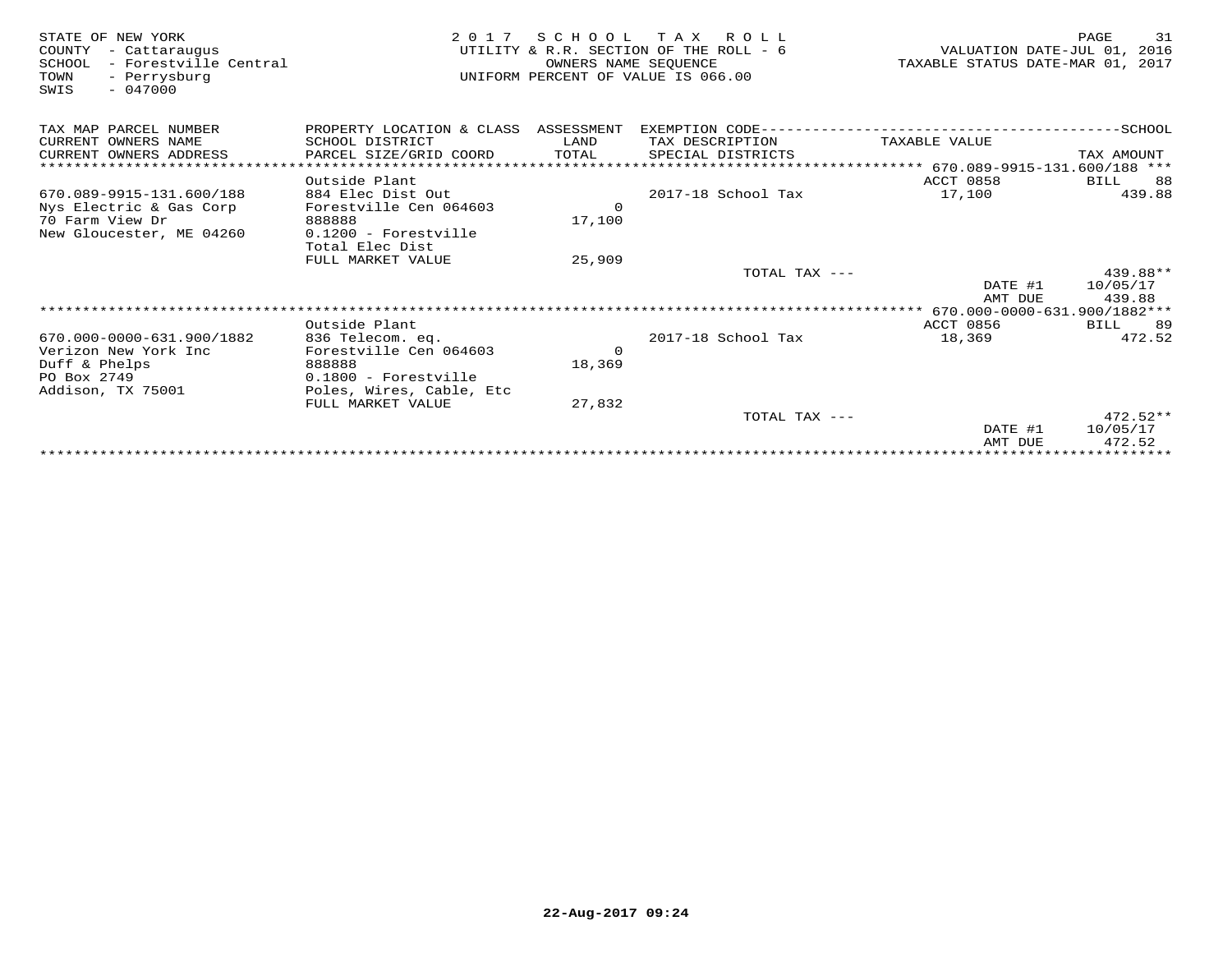|      | STATE OF NEW YORK            | 2017 SCHOOL TAX ROLL                   |  |                                  |                        | PAGE | 32 |
|------|------------------------------|----------------------------------------|--|----------------------------------|------------------------|------|----|
|      | COUNTY - Cattaraugus         | UTILITY & R.R. SECTION OF THE ROLL - 6 |  | VALUATION DATE-JUL 01, 2016      |                        |      |    |
|      | SCHOOL - Forestville Central |                                        |  | TAXABLE STATUS DATE-MAR 01, 2017 |                        |      |    |
|      | TOWN - Perrysburg            |                                        |  |                                  | RPS155/V04/L015        |      |    |
| SWIS | - 047000                     |                                        |  |                                  | CURRENT DATE 8/22/2017 |      |    |
|      |                              |                                        |  |                                  |                        |      |    |

#### \*\*\* S P E C I A L D I S T R I C T S U M M A R Y \*\*\*

|      |                                 | ™∩m⊼<br>----                    | EXTENSION | . ENSION         | ΑL<br>$\cdots$ | דפוא:TXF<br>ـالمىتىدە |                | TOTAL |
|------|---------------------------------|---------------------------------|-----------|------------------|----------------|-----------------------|----------------|-------|
| CODE | TTATAT<br>$mm + \alpha$<br>NAME | $\lambda$ DORT $\alpha$<br>'ARL | TVDF      | ** * ***<br>ALUE | 'ALUL          | <b>MOUNT</b>          | 77T<br>1 U J F | TAX   |

#### NO SPECIAL DISTRICTS AT THIS LEVEL

\*\*\* S C H O O L D I S T R I C T S U M M A R Y \*\*\*

| CODE   | DISTRICT NAME                    | TOTAL<br>PARCELS | ASSESSED<br>LAND | ASSESSED<br>TOTAL | EXEMPT<br>AMOUNT | TOTAL<br>TAXABLE |           |
|--------|----------------------------------|------------------|------------------|-------------------|------------------|------------------|-----------|
|        |                                  |                  |                  |                   | STAR AMOUNT      | STAR TAXABLE     | TOTAL TAX |
|        | Forestville Central              | 6                |                  | 1672,864          |                  | 1,672,864        |           |
| 064603 |                                  |                  |                  |                   |                  | 1,672,864        | 43,032.41 |
|        | SUB-TOTAL                        | 6                |                  | 1672,864          |                  | 1,672,864        |           |
|        | $S \cup B - T \cup T A L (CONT)$ |                  |                  |                   |                  | 1,672,864        | 43,032.41 |
|        | TOTAL                            | 6                |                  | 1672,864          |                  | 1,672,864        |           |
|        | T O T A L (CONT)                 |                  |                  |                   |                  | 1,672,864        | 43,032.41 |

#### \*\*\* S Y S T E M C O D E S S U M M A R Y \*\*\*

NO SYSTEM EXEMPTIONS AT THIS LEVEL

#### \*\*\* E X E M P T I O N S U M M A R Y \*\*\*

NO EXEMPTIONS AT THIS LEVEL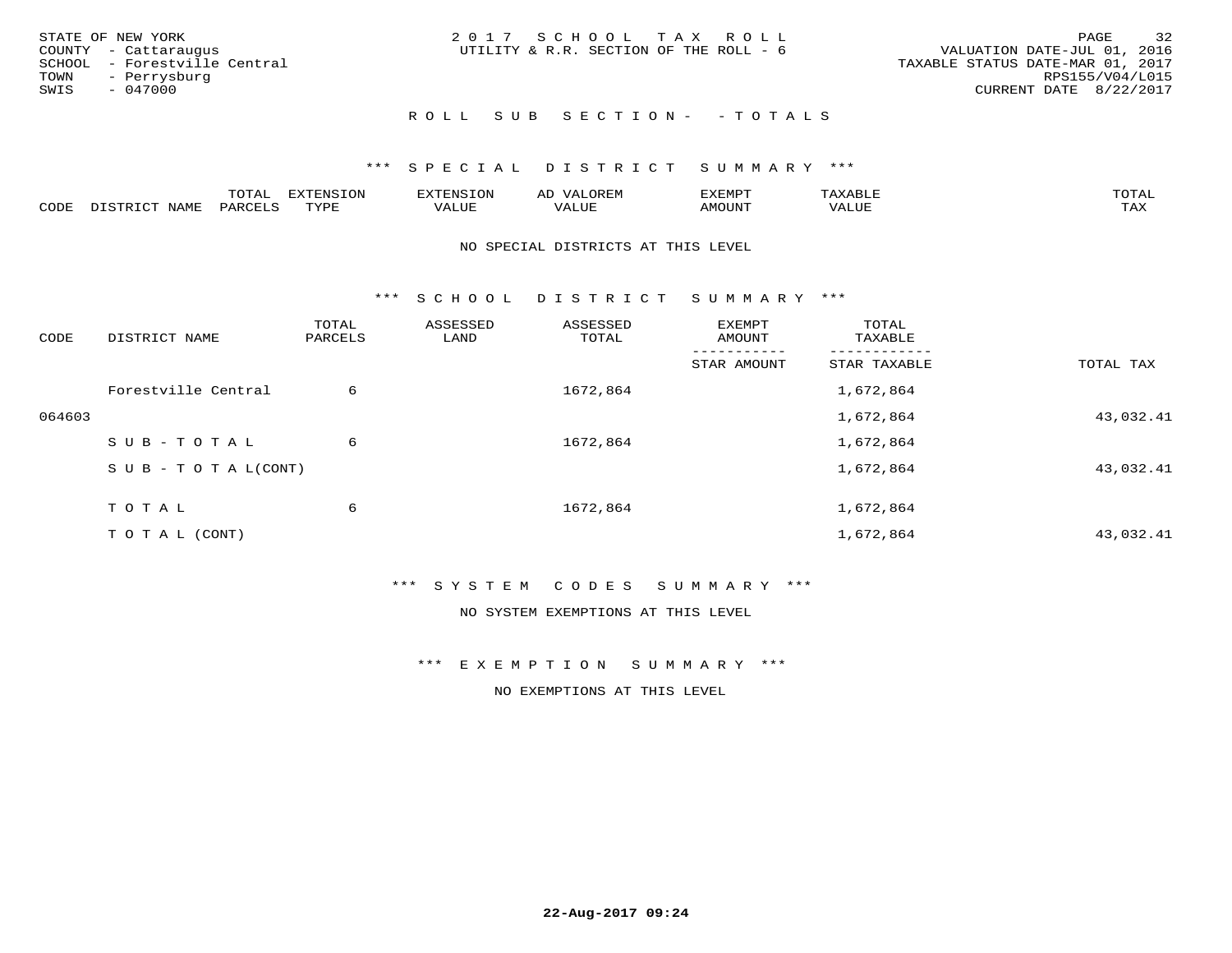| STATE OF NEW YORK            | 2017 SCHOOL TAX ROLL                   | 33<br>PAGE                       |
|------------------------------|----------------------------------------|----------------------------------|
| COUNTY - Cattaraugus         | UTILITY & R.R. SECTION OF THE ROLL - 6 | VALUATION DATE-JUL 01, 2016      |
| SCHOOL - Forestville Central |                                        | TAXABLE STATUS DATE-MAR 01, 2017 |
| TOWN<br>- Perrysburg         |                                        | RPS155/V04/L015                  |
| SWIS<br>$-047000$            |                                        | CURRENT DATE 8/22/2017           |
|                              |                                        |                                  |

| ROLL<br>SEC | DESCRIPTION                         | TOTAL<br>PARCELS | ASSESSED<br>LAND | ASSESSED<br>TOTAL | <b>EXEMPT</b><br>AMOUNT | TOTAL<br>TAXABLE       | TOTAL<br>TAX |
|-------------|-------------------------------------|------------------|------------------|-------------------|-------------------------|------------------------|--------------|
|             |                                     |                  |                  |                   | STAR AMOUNT             | STAR TAXABLE           |              |
|             | 2017-18 School Tax                  |                  |                  | 1672,864          |                         | 1,672,864<br>1,672,864 | 43,032.41    |
|             | SPEC DIST TAXES<br>UTILITIES & N.C. |                  |                  |                   |                         |                        | 43,032.41    |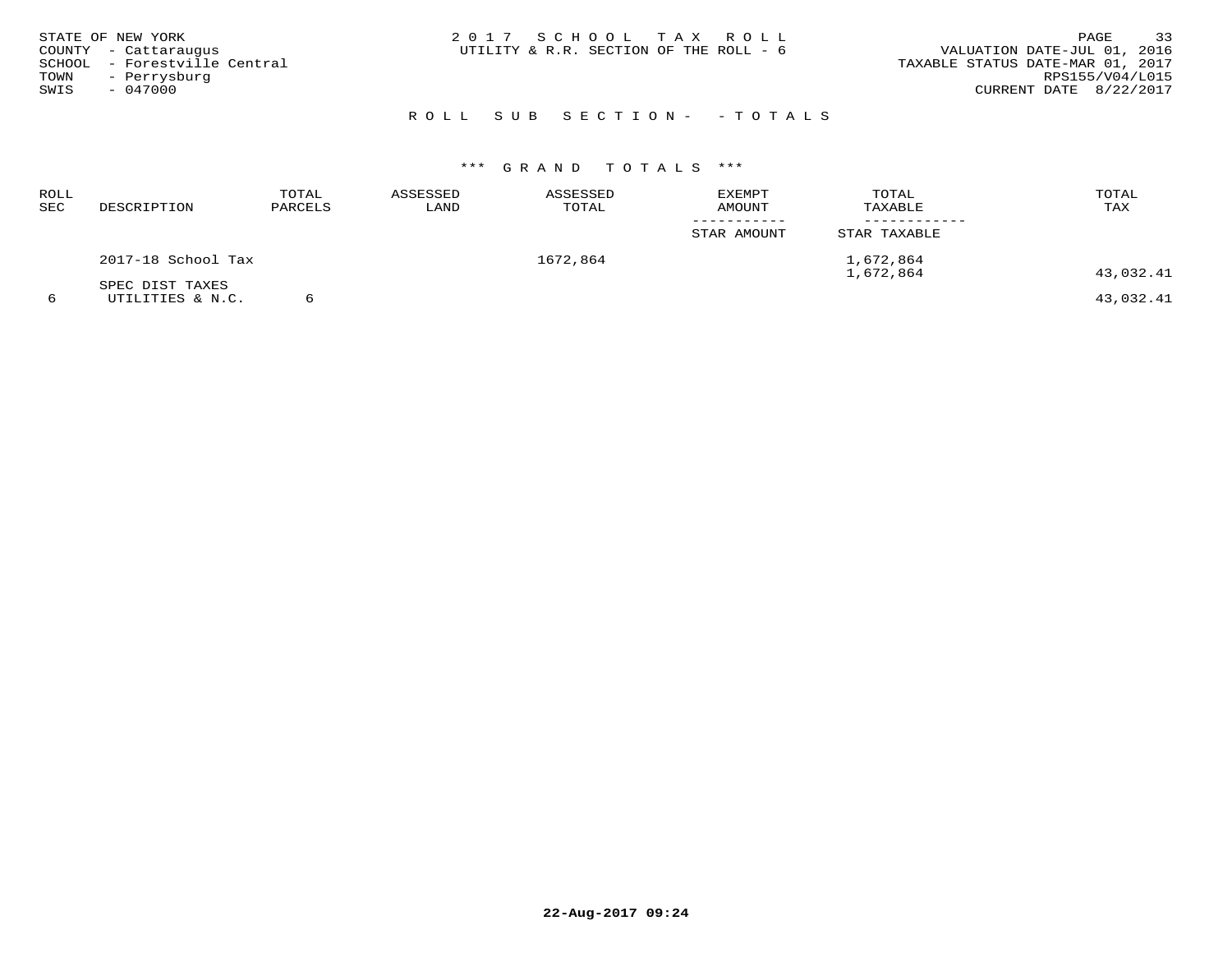| STATE OF NEW YORK    |                              | 2017 SCHOOL TAX ROLL                   |  |                                  |                        | PAGE | 34 |
|----------------------|------------------------------|----------------------------------------|--|----------------------------------|------------------------|------|----|
| COUNTY - Cattaraugus |                              | UTILITY & R.R. SECTION OF THE ROLL - 6 |  | VALUATION DATE-JUL 01, 2016      |                        |      |    |
|                      | SCHOOL - Forestville Central |                                        |  | TAXABLE STATUS DATE-MAR 01, 2017 |                        |      |    |
| TOWN - Perrysburg    |                              |                                        |  |                                  | RPS155/V04/L015        |      |    |
| SWIS                 | - 047000                     |                                        |  |                                  | CURRENT DATE 8/22/2017 |      |    |
|                      |                              |                                        |  |                                  |                        |      |    |

#### \*\*\* S P E C I A L D I S T R I C T S U M M A R Y \*\*\*

|      |                     | m∧m*<br>.       | <b>EVERICION</b><br>∸ | TENSION              | $\sim$ $\sim$ $\sim$ $\sim$<br>ΑD<br>JREIY | EXEMPT       | ABLIP                          | $m \wedge m \wedge r$<br>$\Delta$ |
|------|---------------------|-----------------|-----------------------|----------------------|--------------------------------------------|--------------|--------------------------------|-----------------------------------|
| CODE | $- - - - -$<br>NAMF | $\mathsf{PARL}$ | TVDF                  | $- - - -$<br>براللطح | $- - - - -$<br>ALUE                        | <b>MOUNT</b> | $\sqrt{2}$ $\sqrt{1}$<br>'ALUE | $m \times r$<br>∸∽∸               |

#### NO SPECIAL DISTRICTS AT THIS LEVEL

\*\*\* S C H O O L D I S T R I C T S U M M A R Y \*\*\*

| CODE   | DISTRICT NAME                    | TOTAL<br>PARCELS | ASSESSED<br>LAND | ASSESSED<br>TOTAL | EXEMPT<br>AMOUNT | TOTAL<br>TAXABLE |           |
|--------|----------------------------------|------------------|------------------|-------------------|------------------|------------------|-----------|
|        |                                  |                  |                  |                   | STAR AMOUNT      | STAR TAXABLE     | TOTAL TAX |
|        | Forestville Central              | 6                |                  | 1672,864          |                  | 1,672,864        |           |
| 064603 |                                  |                  |                  |                   |                  | 1,672,864        | 43,032.41 |
|        | SUB-TOTAL                        | 6                |                  | 1672,864          |                  | 1,672,864        |           |
|        | $S \cup B - T \cup T A L (CONT)$ |                  |                  |                   |                  | 1,672,864        | 43,032.41 |
|        | T O T A L                        | 6                |                  | 1672,864          |                  | 1,672,864        |           |
|        | T O T A L (CONT)                 |                  |                  |                   |                  | 1,672,864        | 43,032.41 |

#### \*\*\* S Y S T E M C O D E S S U M M A R Y \*\*\*

NO SYSTEM EXEMPTIONS AT THIS LEVEL

#### \*\*\* E X E M P T I O N S U M M A R Y \*\*\*

NO EXEMPTIONS AT THIS LEVEL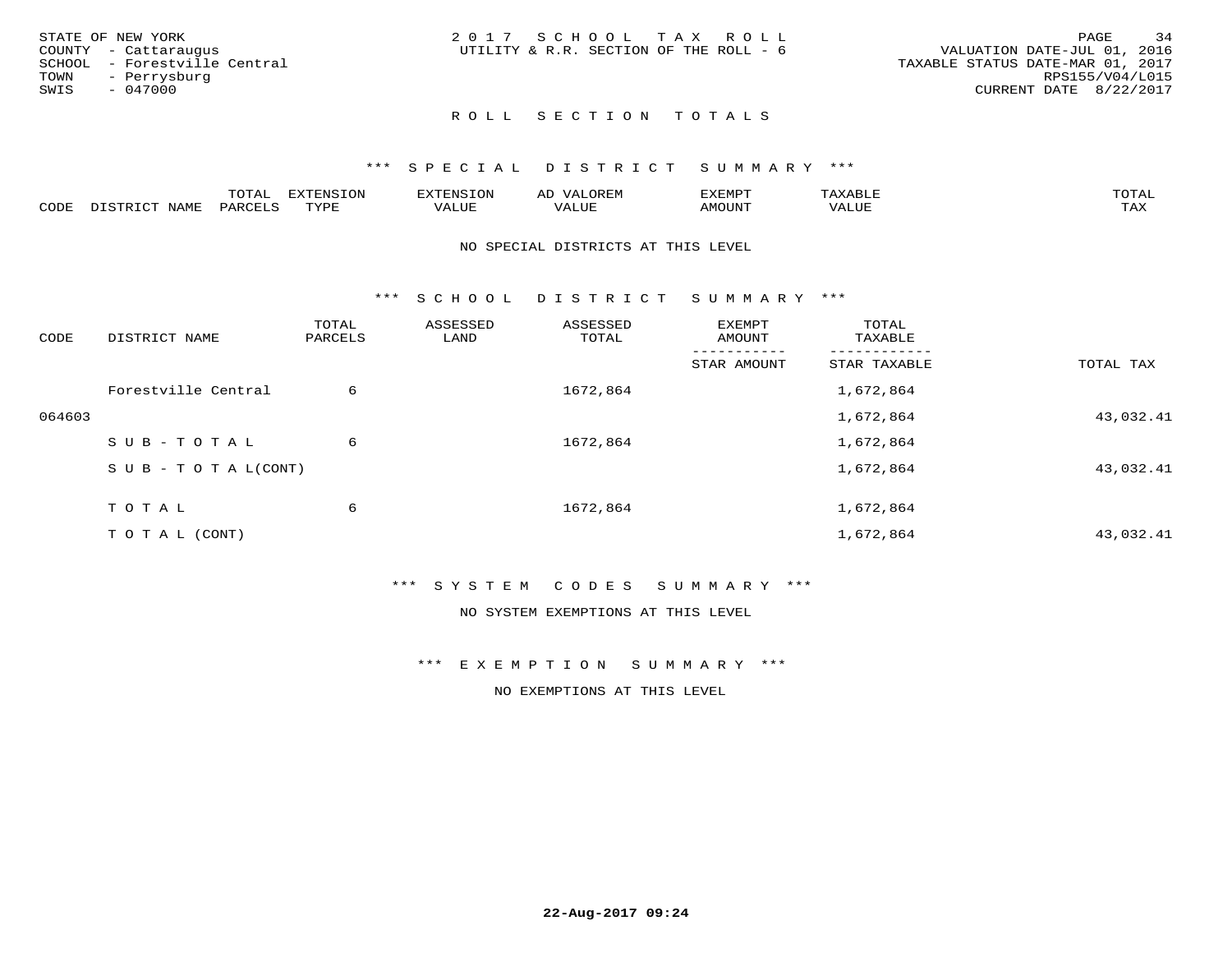| STATE OF NEW YORK<br>COUNTY - Cattaraugus<br>SCHOOL - Forestville Central<br>TOWN - Perrysburg<br>SWIS<br>- 047000 | 2017 SCHOOL TAX ROLL<br>UTILITY & R.R. SECTION OF THE ROLL - 6 | 35<br>PAGE<br>VALUATION DATE-JUL 01, 2016<br>TAXABLE STATUS DATE-MAR 01, 2017<br>RPS155/V04/L015<br>CURRENT DATE 8/22/2017 |
|--------------------------------------------------------------------------------------------------------------------|----------------------------------------------------------------|----------------------------------------------------------------------------------------------------------------------------|
|                                                                                                                    | ROLL SECTION TOTALS                                            |                                                                                                                            |

| <b>ROLL</b><br>$_{\rm{SEC}}$ | DESCRIPTION                         | TOTAL<br>PARCELS | ASSESSED<br>LAND | ASSESSED<br>TOTAL | <b>EXEMPT</b><br>AMOUNT | TOTAL<br>TAXABLE       | TOTAL<br>TAX |
|------------------------------|-------------------------------------|------------------|------------------|-------------------|-------------------------|------------------------|--------------|
|                              |                                     |                  |                  |                   | STAR AMOUNT             | STAR TAXABLE           |              |
|                              | 2017-18 School Tax                  |                  |                  | 1672,864          |                         | 1,672,864<br>1,672,864 | 43,032.41    |
| 6                            | SPEC DIST TAXES<br>UTILITIES & N.C. |                  |                  |                   |                         |                        | 43,032.41    |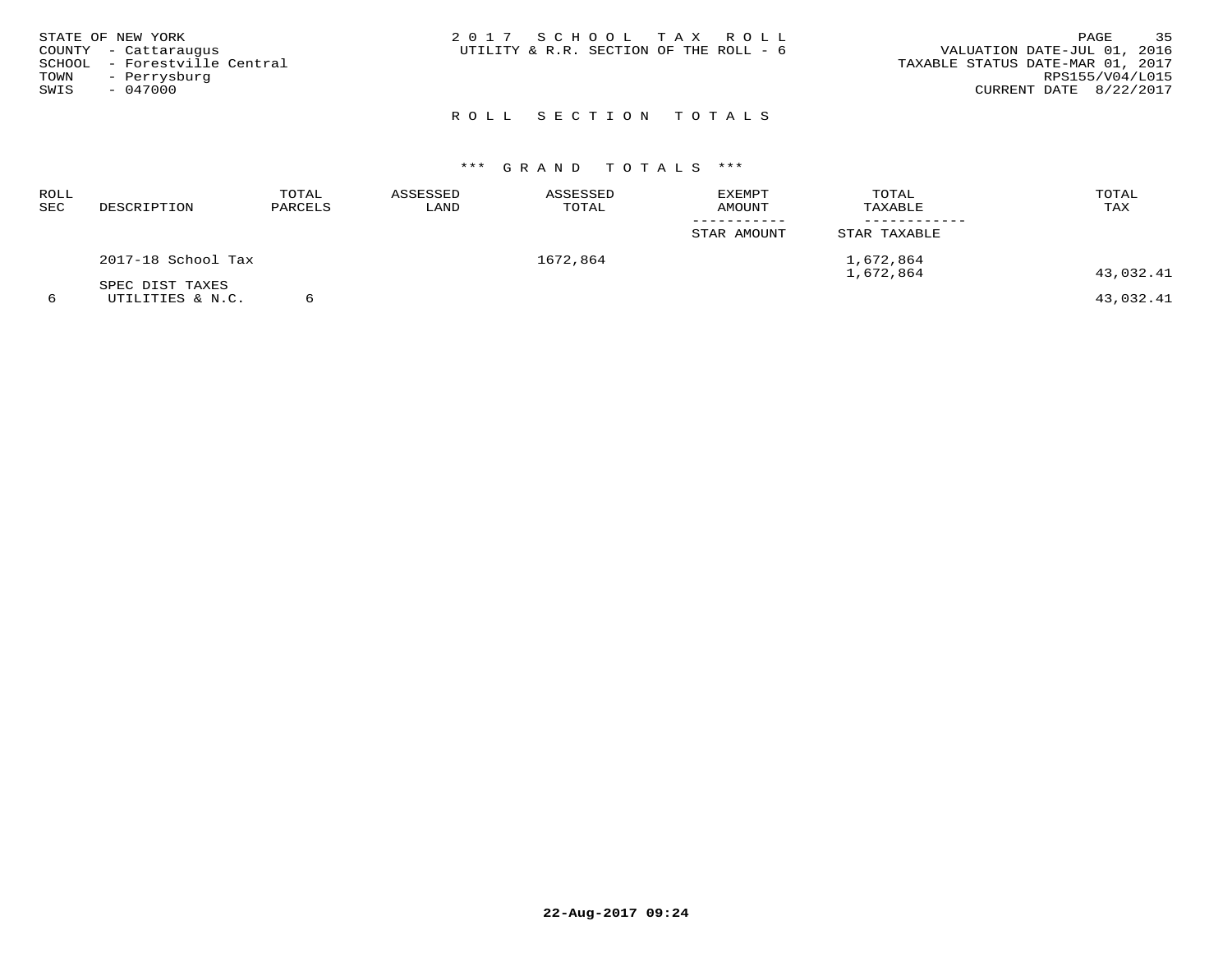TOWN - Perrysburg<br>SWIS - 047000

# STATE OF NEW YORK 2 0 1 7 S C H O O L T A X R O L L PAGE 36 COUNTY - Cattaraugus WHOLLY EXEMPT SECTION OF THE ROLL - 8 VALUATION DATE-JUL 01, 2016 SCHOOL - Forestville Central OWNERS NAME SEQUENCE TAXABLE STATUS DATE-MAR 01, 2017UNIFORM PERCENT OF VALUE IS 066.00

| <b>ACCT 5025</b><br>Route 39<br>$15.002 - 1 - 3$<br>695 Cemetery<br>CEMETERY<br>27350<br>4,100<br>2017-18 School Tax<br>0.00<br>Perrysburg Cemetery Assoc<br>Forestville Cen 064603<br>4,100<br>0.00<br>43 06<br>Attn: Mayrlin Sanders<br>09<br>4,100<br>Route 39<br>2.70<br>ACRES<br>Perrysburg, NY 14129<br>EAST-1021412 NRTH-0895555<br>DEED BOOK 722<br>PG-00072<br>FULL MARKET VALUE<br>6,212<br>$0.00**$<br>TOTAL TAX ---<br>********** 7.004-1-39 ******************<br>ACCT 0289<br>12826 Route 39<br>$7.004 - 1 - 39$<br>86,600<br>614 Spec. school<br>NYS OWNED 12100<br>Forestville Cen 064603<br>13,000<br>2017-18 School Tax<br>0.00<br>0.00<br>State of New York<br>Attn: Off/mental Retardation & 44 06<br>09<br>86,600<br>Development Disabilities<br>7.20<br>ACRES<br>44 Holland Ave<br>EAST-1021805 NRTH-0896120<br>Albany, NY 12208<br>DEED BOOK 00933 PG-00740<br>FULL MARKET VALUE<br>131,212<br>$0.00**$<br>TOTAL TAX $---$<br>Mosher Rd<br>ACCT 5011<br>$15.002 - 1 - 7.2$<br>TOWN-PROP 13500<br>35,800<br>822 Water supply<br>Forestville Cen 064603<br>7,000 2017-18 School Tax<br>Town of Perrysburg<br>0.00<br>0.00<br>PO Box 250<br>43 06<br>09<br>35,800<br>Perrysburg, NY 14129<br>replotted per survey deed<br>2.34<br>ACRES<br>EAST-1023158 NRTH-0893439<br>DEED BOOK 6202 PG-4002<br>FULL MARKET VALUE<br>54,242<br>$0.00**$<br>TOTAL TAX $---$<br>*************** 15.002-1-7.3 ***************<br>12799 Route 39<br><b>ACCT 1235</b><br>$15.002 - 1 - 7.3$<br>314 Rural vac<10<br>TOWN-PROP 13500<br>2,100<br>Town of Perrysburg<br>2,100<br>2017-18 School Tax<br>0.00<br>Forestville Cen 064603<br>0.00<br>PO Box 250<br>$3/09$ -split from $1-7.1$<br>2,100<br>Perrysburg, NY<br>ACRES<br>4.25<br>EAST-1022727 NRTH-0895145<br>PG-984 | TAX MAP PARCEL NUMBER<br>CURRENT OWNERS NAME<br>CURRENT OWNERS ADDRESS<br>******************* | PROPERTY LOCATION & CLASS ASSESSMENT<br>SCHOOL DISTRICT<br>PARCEL SIZE/GRID COORD | LAND<br>TOTAL | TAX DESCRIPTION | SPECIAL DISTRICTS | EXEMPTION CODE----------------------<br>TAXABLE VALUE<br>******************* 15.002-1-3 ****************** | ----------------SCHOOL<br>TAX AMOUNT |
|----------------------------------------------------------------------------------------------------------------------------------------------------------------------------------------------------------------------------------------------------------------------------------------------------------------------------------------------------------------------------------------------------------------------------------------------------------------------------------------------------------------------------------------------------------------------------------------------------------------------------------------------------------------------------------------------------------------------------------------------------------------------------------------------------------------------------------------------------------------------------------------------------------------------------------------------------------------------------------------------------------------------------------------------------------------------------------------------------------------------------------------------------------------------------------------------------------------------------------------------------------------------------------------------------------------------------------------------------------------------------------------------------------------------------------------------------------------------------------------------------------------------------------------------------------------------------------------------------------------------------------------------------------------------------------------------------------------------------------------------------------------------------|-----------------------------------------------------------------------------------------------|-----------------------------------------------------------------------------------|---------------|-----------------|-------------------|------------------------------------------------------------------------------------------------------------|--------------------------------------|
|                                                                                                                                                                                                                                                                                                                                                                                                                                                                                                                                                                                                                                                                                                                                                                                                                                                                                                                                                                                                                                                                                                                                                                                                                                                                                                                                                                                                                                                                                                                                                                                                                                                                                                                                                                            |                                                                                               |                                                                                   |               |                 |                   |                                                                                                            |                                      |
|                                                                                                                                                                                                                                                                                                                                                                                                                                                                                                                                                                                                                                                                                                                                                                                                                                                                                                                                                                                                                                                                                                                                                                                                                                                                                                                                                                                                                                                                                                                                                                                                                                                                                                                                                                            |                                                                                               |                                                                                   |               |                 |                   |                                                                                                            |                                      |
|                                                                                                                                                                                                                                                                                                                                                                                                                                                                                                                                                                                                                                                                                                                                                                                                                                                                                                                                                                                                                                                                                                                                                                                                                                                                                                                                                                                                                                                                                                                                                                                                                                                                                                                                                                            |                                                                                               |                                                                                   |               |                 |                   |                                                                                                            |                                      |
|                                                                                                                                                                                                                                                                                                                                                                                                                                                                                                                                                                                                                                                                                                                                                                                                                                                                                                                                                                                                                                                                                                                                                                                                                                                                                                                                                                                                                                                                                                                                                                                                                                                                                                                                                                            |                                                                                               |                                                                                   |               |                 |                   |                                                                                                            |                                      |
|                                                                                                                                                                                                                                                                                                                                                                                                                                                                                                                                                                                                                                                                                                                                                                                                                                                                                                                                                                                                                                                                                                                                                                                                                                                                                                                                                                                                                                                                                                                                                                                                                                                                                                                                                                            |                                                                                               |                                                                                   |               |                 |                   |                                                                                                            |                                      |
|                                                                                                                                                                                                                                                                                                                                                                                                                                                                                                                                                                                                                                                                                                                                                                                                                                                                                                                                                                                                                                                                                                                                                                                                                                                                                                                                                                                                                                                                                                                                                                                                                                                                                                                                                                            |                                                                                               |                                                                                   |               |                 |                   |                                                                                                            |                                      |
|                                                                                                                                                                                                                                                                                                                                                                                                                                                                                                                                                                                                                                                                                                                                                                                                                                                                                                                                                                                                                                                                                                                                                                                                                                                                                                                                                                                                                                                                                                                                                                                                                                                                                                                                                                            |                                                                                               |                                                                                   |               |                 |                   |                                                                                                            |                                      |
|                                                                                                                                                                                                                                                                                                                                                                                                                                                                                                                                                                                                                                                                                                                                                                                                                                                                                                                                                                                                                                                                                                                                                                                                                                                                                                                                                                                                                                                                                                                                                                                                                                                                                                                                                                            |                                                                                               |                                                                                   |               |                 |                   |                                                                                                            |                                      |
|                                                                                                                                                                                                                                                                                                                                                                                                                                                                                                                                                                                                                                                                                                                                                                                                                                                                                                                                                                                                                                                                                                                                                                                                                                                                                                                                                                                                                                                                                                                                                                                                                                                                                                                                                                            |                                                                                               |                                                                                   |               |                 |                   |                                                                                                            |                                      |
|                                                                                                                                                                                                                                                                                                                                                                                                                                                                                                                                                                                                                                                                                                                                                                                                                                                                                                                                                                                                                                                                                                                                                                                                                                                                                                                                                                                                                                                                                                                                                                                                                                                                                                                                                                            |                                                                                               |                                                                                   |               |                 |                   |                                                                                                            |                                      |
|                                                                                                                                                                                                                                                                                                                                                                                                                                                                                                                                                                                                                                                                                                                                                                                                                                                                                                                                                                                                                                                                                                                                                                                                                                                                                                                                                                                                                                                                                                                                                                                                                                                                                                                                                                            |                                                                                               |                                                                                   |               |                 |                   |                                                                                                            |                                      |
|                                                                                                                                                                                                                                                                                                                                                                                                                                                                                                                                                                                                                                                                                                                                                                                                                                                                                                                                                                                                                                                                                                                                                                                                                                                                                                                                                                                                                                                                                                                                                                                                                                                                                                                                                                            |                                                                                               |                                                                                   |               |                 |                   |                                                                                                            |                                      |
|                                                                                                                                                                                                                                                                                                                                                                                                                                                                                                                                                                                                                                                                                                                                                                                                                                                                                                                                                                                                                                                                                                                                                                                                                                                                                                                                                                                                                                                                                                                                                                                                                                                                                                                                                                            |                                                                                               |                                                                                   |               |                 |                   |                                                                                                            |                                      |
|                                                                                                                                                                                                                                                                                                                                                                                                                                                                                                                                                                                                                                                                                                                                                                                                                                                                                                                                                                                                                                                                                                                                                                                                                                                                                                                                                                                                                                                                                                                                                                                                                                                                                                                                                                            |                                                                                               |                                                                                   |               |                 |                   |                                                                                                            |                                      |
|                                                                                                                                                                                                                                                                                                                                                                                                                                                                                                                                                                                                                                                                                                                                                                                                                                                                                                                                                                                                                                                                                                                                                                                                                                                                                                                                                                                                                                                                                                                                                                                                                                                                                                                                                                            |                                                                                               |                                                                                   |               |                 |                   |                                                                                                            |                                      |
|                                                                                                                                                                                                                                                                                                                                                                                                                                                                                                                                                                                                                                                                                                                                                                                                                                                                                                                                                                                                                                                                                                                                                                                                                                                                                                                                                                                                                                                                                                                                                                                                                                                                                                                                                                            |                                                                                               |                                                                                   |               |                 |                   |                                                                                                            |                                      |
|                                                                                                                                                                                                                                                                                                                                                                                                                                                                                                                                                                                                                                                                                                                                                                                                                                                                                                                                                                                                                                                                                                                                                                                                                                                                                                                                                                                                                                                                                                                                                                                                                                                                                                                                                                            |                                                                                               |                                                                                   |               |                 |                   |                                                                                                            |                                      |
|                                                                                                                                                                                                                                                                                                                                                                                                                                                                                                                                                                                                                                                                                                                                                                                                                                                                                                                                                                                                                                                                                                                                                                                                                                                                                                                                                                                                                                                                                                                                                                                                                                                                                                                                                                            |                                                                                               |                                                                                   |               |                 |                   |                                                                                                            |                                      |
|                                                                                                                                                                                                                                                                                                                                                                                                                                                                                                                                                                                                                                                                                                                                                                                                                                                                                                                                                                                                                                                                                                                                                                                                                                                                                                                                                                                                                                                                                                                                                                                                                                                                                                                                                                            |                                                                                               |                                                                                   |               |                 |                   |                                                                                                            |                                      |
|                                                                                                                                                                                                                                                                                                                                                                                                                                                                                                                                                                                                                                                                                                                                                                                                                                                                                                                                                                                                                                                                                                                                                                                                                                                                                                                                                                                                                                                                                                                                                                                                                                                                                                                                                                            |                                                                                               |                                                                                   |               |                 |                   |                                                                                                            |                                      |
|                                                                                                                                                                                                                                                                                                                                                                                                                                                                                                                                                                                                                                                                                                                                                                                                                                                                                                                                                                                                                                                                                                                                                                                                                                                                                                                                                                                                                                                                                                                                                                                                                                                                                                                                                                            |                                                                                               |                                                                                   |               |                 |                   |                                                                                                            |                                      |
|                                                                                                                                                                                                                                                                                                                                                                                                                                                                                                                                                                                                                                                                                                                                                                                                                                                                                                                                                                                                                                                                                                                                                                                                                                                                                                                                                                                                                                                                                                                                                                                                                                                                                                                                                                            |                                                                                               |                                                                                   |               |                 |                   |                                                                                                            |                                      |
|                                                                                                                                                                                                                                                                                                                                                                                                                                                                                                                                                                                                                                                                                                                                                                                                                                                                                                                                                                                                                                                                                                                                                                                                                                                                                                                                                                                                                                                                                                                                                                                                                                                                                                                                                                            |                                                                                               |                                                                                   |               |                 |                   |                                                                                                            |                                      |
|                                                                                                                                                                                                                                                                                                                                                                                                                                                                                                                                                                                                                                                                                                                                                                                                                                                                                                                                                                                                                                                                                                                                                                                                                                                                                                                                                                                                                                                                                                                                                                                                                                                                                                                                                                            |                                                                                               |                                                                                   |               |                 |                   |                                                                                                            |                                      |
|                                                                                                                                                                                                                                                                                                                                                                                                                                                                                                                                                                                                                                                                                                                                                                                                                                                                                                                                                                                                                                                                                                                                                                                                                                                                                                                                                                                                                                                                                                                                                                                                                                                                                                                                                                            |                                                                                               |                                                                                   |               |                 |                   |                                                                                                            |                                      |
|                                                                                                                                                                                                                                                                                                                                                                                                                                                                                                                                                                                                                                                                                                                                                                                                                                                                                                                                                                                                                                                                                                                                                                                                                                                                                                                                                                                                                                                                                                                                                                                                                                                                                                                                                                            |                                                                                               |                                                                                   |               |                 |                   |                                                                                                            |                                      |
|                                                                                                                                                                                                                                                                                                                                                                                                                                                                                                                                                                                                                                                                                                                                                                                                                                                                                                                                                                                                                                                                                                                                                                                                                                                                                                                                                                                                                                                                                                                                                                                                                                                                                                                                                                            |                                                                                               |                                                                                   |               |                 |                   |                                                                                                            |                                      |
|                                                                                                                                                                                                                                                                                                                                                                                                                                                                                                                                                                                                                                                                                                                                                                                                                                                                                                                                                                                                                                                                                                                                                                                                                                                                                                                                                                                                                                                                                                                                                                                                                                                                                                                                                                            |                                                                                               |                                                                                   |               |                 |                   |                                                                                                            |                                      |
|                                                                                                                                                                                                                                                                                                                                                                                                                                                                                                                                                                                                                                                                                                                                                                                                                                                                                                                                                                                                                                                                                                                                                                                                                                                                                                                                                                                                                                                                                                                                                                                                                                                                                                                                                                            |                                                                                               |                                                                                   |               |                 |                   |                                                                                                            |                                      |
|                                                                                                                                                                                                                                                                                                                                                                                                                                                                                                                                                                                                                                                                                                                                                                                                                                                                                                                                                                                                                                                                                                                                                                                                                                                                                                                                                                                                                                                                                                                                                                                                                                                                                                                                                                            |                                                                                               |                                                                                   |               |                 |                   |                                                                                                            |                                      |
|                                                                                                                                                                                                                                                                                                                                                                                                                                                                                                                                                                                                                                                                                                                                                                                                                                                                                                                                                                                                                                                                                                                                                                                                                                                                                                                                                                                                                                                                                                                                                                                                                                                                                                                                                                            |                                                                                               |                                                                                   |               |                 |                   |                                                                                                            |                                      |
|                                                                                                                                                                                                                                                                                                                                                                                                                                                                                                                                                                                                                                                                                                                                                                                                                                                                                                                                                                                                                                                                                                                                                                                                                                                                                                                                                                                                                                                                                                                                                                                                                                                                                                                                                                            |                                                                                               |                                                                                   |               |                 |                   |                                                                                                            |                                      |
|                                                                                                                                                                                                                                                                                                                                                                                                                                                                                                                                                                                                                                                                                                                                                                                                                                                                                                                                                                                                                                                                                                                                                                                                                                                                                                                                                                                                                                                                                                                                                                                                                                                                                                                                                                            |                                                                                               |                                                                                   |               |                 |                   |                                                                                                            |                                      |
|                                                                                                                                                                                                                                                                                                                                                                                                                                                                                                                                                                                                                                                                                                                                                                                                                                                                                                                                                                                                                                                                                                                                                                                                                                                                                                                                                                                                                                                                                                                                                                                                                                                                                                                                                                            |                                                                                               |                                                                                   |               |                 |                   |                                                                                                            |                                      |
|                                                                                                                                                                                                                                                                                                                                                                                                                                                                                                                                                                                                                                                                                                                                                                                                                                                                                                                                                                                                                                                                                                                                                                                                                                                                                                                                                                                                                                                                                                                                                                                                                                                                                                                                                                            |                                                                                               | DEED BOOK 971                                                                     |               |                 |                   |                                                                                                            |                                      |
| 3,182<br>FULL MARKET VALUE                                                                                                                                                                                                                                                                                                                                                                                                                                                                                                                                                                                                                                                                                                                                                                                                                                                                                                                                                                                                                                                                                                                                                                                                                                                                                                                                                                                                                                                                                                                                                                                                                                                                                                                                                 |                                                                                               |                                                                                   |               |                 |                   |                                                                                                            |                                      |
| $0.00**$<br>$TOTAL$ $TAX$ $---$                                                                                                                                                                                                                                                                                                                                                                                                                                                                                                                                                                                                                                                                                                                                                                                                                                                                                                                                                                                                                                                                                                                                                                                                                                                                                                                                                                                                                                                                                                                                                                                                                                                                                                                                            |                                                                                               |                                                                                   |               |                 |                   |                                                                                                            |                                      |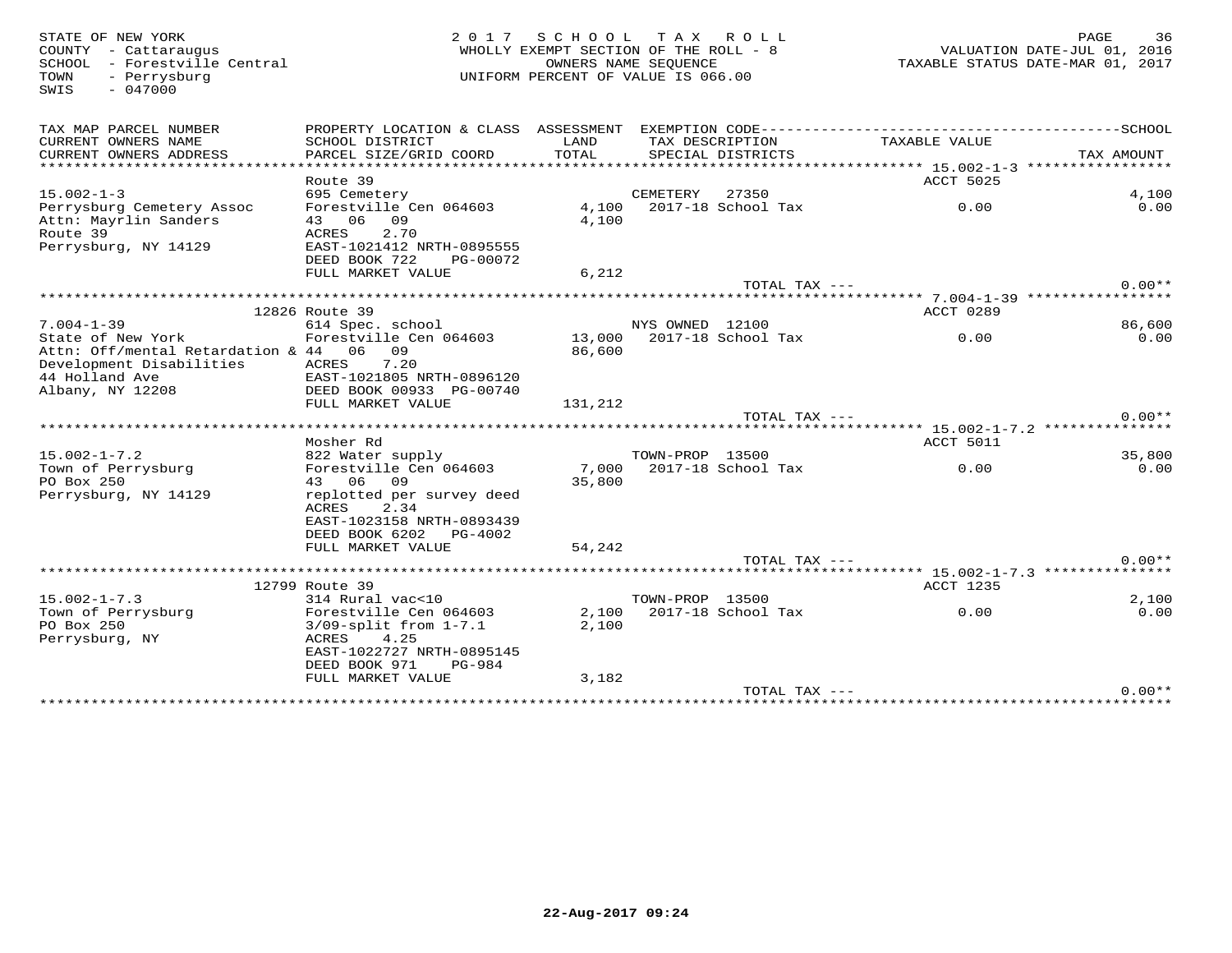| STATE OF NEW YORK<br>COUNTY<br>- Cattaraugus<br>- Forestville Central<br>SCHOOL<br>- Perrysburg<br>TOWN<br>$-047000$<br>SWIS | 2 0 1 7                                     | SCHOOL TAX ROLL<br>WHOLLY EXEMPT SECTION OF THE ROLL - 8<br>UNIFORM PERCENT OF VALUE IS 066.00 | OWNERS NAME SEOUENCE |                           | TAXABLE STATUS DATE-MAR 01, 2017                 | PAGE<br>VALUATION DATE-JUL 01, 2016 | 37       |
|------------------------------------------------------------------------------------------------------------------------------|---------------------------------------------|------------------------------------------------------------------------------------------------|----------------------|---------------------------|--------------------------------------------------|-------------------------------------|----------|
| TAX MAP PARCEL NUMBER                                                                                                        | PROPERTY LOCATION & CLASS                   | ASSESSMENT                                                                                     |                      |                           |                                                  |                                     |          |
| CURRENT OWNERS NAME                                                                                                          | SCHOOL DISTRICT                             | LAND                                                                                           |                      | TAX DESCRIPTION           | TAXABLE VALUE                                    |                                     |          |
| CURRENT OWNERS ADDRESS                                                                                                       | PARCEL SIZE/GRID COORD                      | TOTAL                                                                                          |                      | SPECIAL DISTRICTS         |                                                  | TAX AMOUNT                          |          |
| ******************************                                                                                               |                                             |                                                                                                |                      |                           |                                                  | ****************                    |          |
|                                                                                                                              | Edwards Corners Rd                          |                                                                                                |                      |                           | ACCT 5012                                        |                                     |          |
| $15.002 - 1 - 30$                                                                                                            | 822 Water supply                            |                                                                                                | TOWN-PROP 13500      |                           |                                                  |                                     | 15,100   |
| Town of Perrysburg                                                                                                           | Forestville Cen 064603                      |                                                                                                |                      | 15,000 2017-18 School Tax | 0.00                                             |                                     | 0.00     |
| PO Box 250                                                                                                                   | 35 06 09                                    | 15,100                                                                                         |                      |                           |                                                  |                                     |          |
| Perrysburg, NY 14129                                                                                                         | 12.91<br>ACRES                              |                                                                                                |                      |                           |                                                  |                                     |          |
|                                                                                                                              | EAST-1026867 NRTH-0892071<br>DEED BOOK 6202 |                                                                                                |                      |                           |                                                  |                                     |          |
|                                                                                                                              | PG-4002<br>FULL MARKET VALUE                |                                                                                                |                      |                           |                                                  |                                     |          |
|                                                                                                                              |                                             | 22,879                                                                                         |                      | TOTAL TAX $---$           |                                                  |                                     | $0.00**$ |
|                                                                                                                              |                                             |                                                                                                |                      |                           | ****************** 7.004-1-53 ****************** |                                     |          |
|                                                                                                                              | W Perrysburg Rd                             |                                                                                                |                      |                           | ACCT 5027                                        |                                     |          |
| $7.004 - 1 - 53$                                                                                                             | 695 Cemetery                                |                                                                                                | CEMETERY             | 27350                     |                                                  |                                     | 5,000    |
| West Perrysburg Cemetery                                                                                                     | Forestville Cen 064603                      | 5,000                                                                                          |                      | 2017-18 School Tax        | 0.00                                             |                                     | 0.00     |
| Perrysburg, NY 14129                                                                                                         | 45 06 09                                    | 5,000                                                                                          |                      |                           |                                                  |                                     |          |
|                                                                                                                              | FRNT 209.40 DPTH 170.00                     |                                                                                                |                      |                           |                                                  |                                     |          |
|                                                                                                                              | EAST-1023327 NRTH-0902597                   |                                                                                                |                      |                           |                                                  |                                     |          |
|                                                                                                                              | DEED BOOK 236<br>PG-00371                   |                                                                                                |                      |                           |                                                  |                                     |          |
|                                                                                                                              | FULL MARKET VALUE                           | 7,576                                                                                          |                      |                           |                                                  |                                     |          |
|                                                                                                                              |                                             |                                                                                                |                      | TOTAL TAX $---$           |                                                  |                                     | $0.00**$ |
|                                                                                                                              |                                             |                                                                                                |                      |                           |                                                  |                                     |          |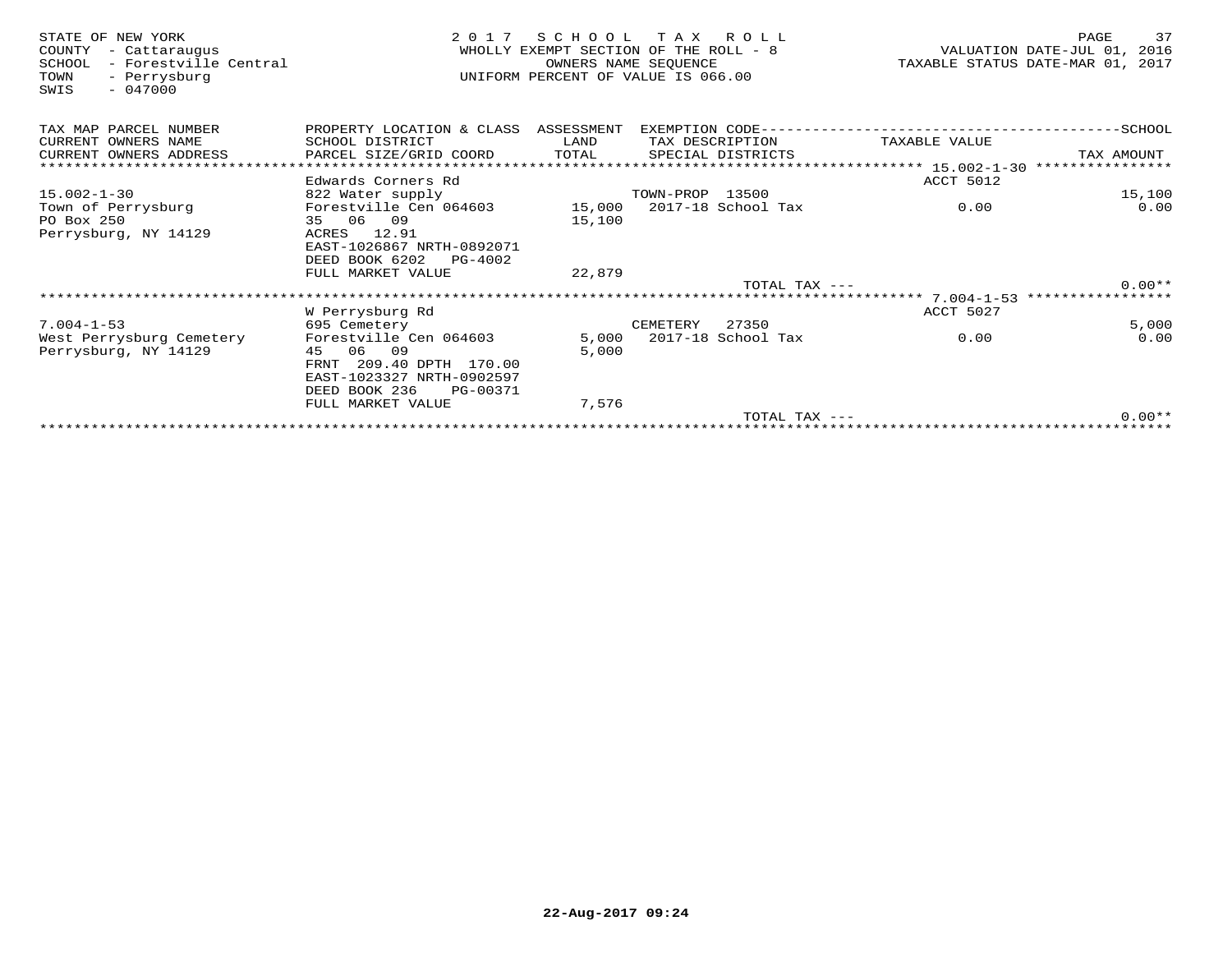|      | STATE OF NEW YORK            | 2017 SCHOOL TAX ROLL                  | PAGE                             | 38              |
|------|------------------------------|---------------------------------------|----------------------------------|-----------------|
|      | COUNTY - Cattaraugus         | WHOLLY EXEMPT SECTION OF THE ROLL - 8 | VALUATION DATE-JUL 01, 2016      |                 |
|      | SCHOOL - Forestville Central |                                       | TAXABLE STATUS DATE-MAR 01, 2017 |                 |
|      | TOWN - Perrysburg            |                                       |                                  | RPS155/V04/L015 |
| SWIS | - 047000                     |                                       | CURRENT DATE 8/22/2017           |                 |
|      |                              |                                       |                                  |                 |

# ROLL SUB SECTION - - TOTALS

#### \*\*\* S P E C I A L D I S T R I C T S U M M A R Y \*\*\*

|      |                  | $m \wedge m \wedge n$<br>LUIAL | H1<br>≀⊤∩™ | ENS           | OREM           | SXEMPT | $max$ and $max$<br>AXABLE | $m \wedge m \wedge n$ |
|------|------------------|--------------------------------|------------|---------------|----------------|--------|---------------------------|-----------------------|
| CODE | NAME<br>DISTRICT | PARCELS                        | TVDF       | <i>J</i> ALUE | 7377<br>. Aluf | AMOUNT | ''ALUL                    | TA Y<br>⊥⇔∆           |

#### NO SPECIAL DISTRICTS AT THIS LEVEL

\*\*\* S C H O O L D I S T R I C T S U M M A R Y \*\*\*

| CODE   | DISTRICT NAME                    | TOTAL<br>PARCELS | ASSESSED<br>LAND | ASSESSED<br>TOTAL | EXEMPT<br>AMOUNT | TOTAL<br>TAXABLE |           |
|--------|----------------------------------|------------------|------------------|-------------------|------------------|------------------|-----------|
|        |                                  |                  |                  |                   | STAR AMOUNT      | STAR TAXABLE     | TOTAL TAX |
|        | Forestville Central              | 6                | 46,200           | 148,700           | 148,700          |                  |           |
| 064603 |                                  |                  |                  |                   |                  |                  |           |
|        | SUB-TOTAL                        | 6                | 46,200           | 148,700           | 148,700          |                  |           |
|        | $S \cup B - T \cup T A L (CONT)$ |                  |                  |                   |                  |                  |           |
|        |                                  |                  |                  |                   |                  |                  |           |
|        | TOTAL                            | 6                | 46,200           | 148,700           | 148,700          |                  |           |
|        | T O T A L (CONT)                 |                  |                  |                   |                  |                  |           |

#### \*\*\* S Y S T E M C O D E S S U M M A R Y \*\*\*

#### NO SYSTEM EXEMPTIONS AT THIS LEVEL

| DESCRIPTION | PARCELS | SCHOOL  |
|-------------|---------|---------|
| NYS OWNED   | ᅩ       | 86,600  |
| TOWN-PROP   |         | 53,000  |
| CEMETERY    | 2       | 9,100   |
| TOTAL       | 6       | 148,700 |
|             |         | TOTAL   |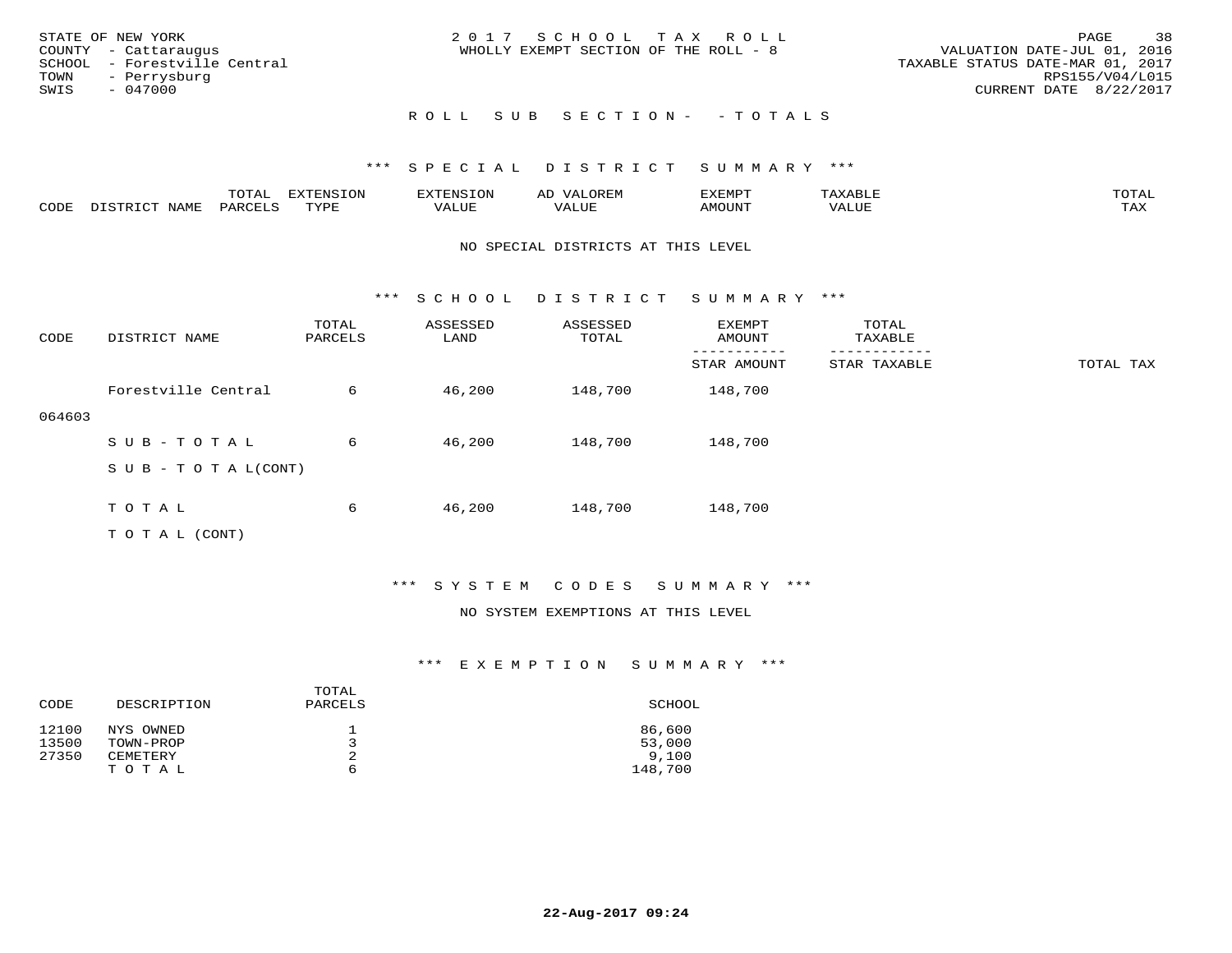| WHOLLY EXEMPT SECTION OF THE ROLL - 8<br>COUNTY - Cattaraugus<br>SCHOOL - Forestville Central<br>- Perrysburg<br>TOWN<br>$-047000$<br>SWIS | STATE OF NEW YORK | 2017 SCHOOL TAX ROLL | 39<br>PAGE<br>VALUATION DATE-JUL 01, 2016<br>TAXABLE STATUS DATE-MAR 01, 2017<br>RPS155/V04/L015<br>CURRENT DATE 8/22/2017 |
|--------------------------------------------------------------------------------------------------------------------------------------------|-------------------|----------------------|----------------------------------------------------------------------------------------------------------------------------|
|--------------------------------------------------------------------------------------------------------------------------------------------|-------------------|----------------------|----------------------------------------------------------------------------------------------------------------------------|

# \*\*\* G R A N D T O T A L S \*\*\*

| ROLL<br>SEC | DESCRIPTION                                           | TOTAL<br>PARCELS | ASSESSED<br>LAND | ASSESSED<br>TOTAL | EXEMPT<br>AMOUNT | TOTAL<br>TAXABLE | TOTAL<br>TAX |
|-------------|-------------------------------------------------------|------------------|------------------|-------------------|------------------|------------------|--------------|
|             |                                                       |                  |                  |                   | STAR AMOUNT      | STAR TAXABLE     |              |
|             | RS 8 TOTAL<br>SPEC DIST TAXES<br><b>WUOTIV EVEMBT</b> |                  | 46,200           | 148,700           | 148,700          |                  |              |

8 WHOLLY EXEMPT 6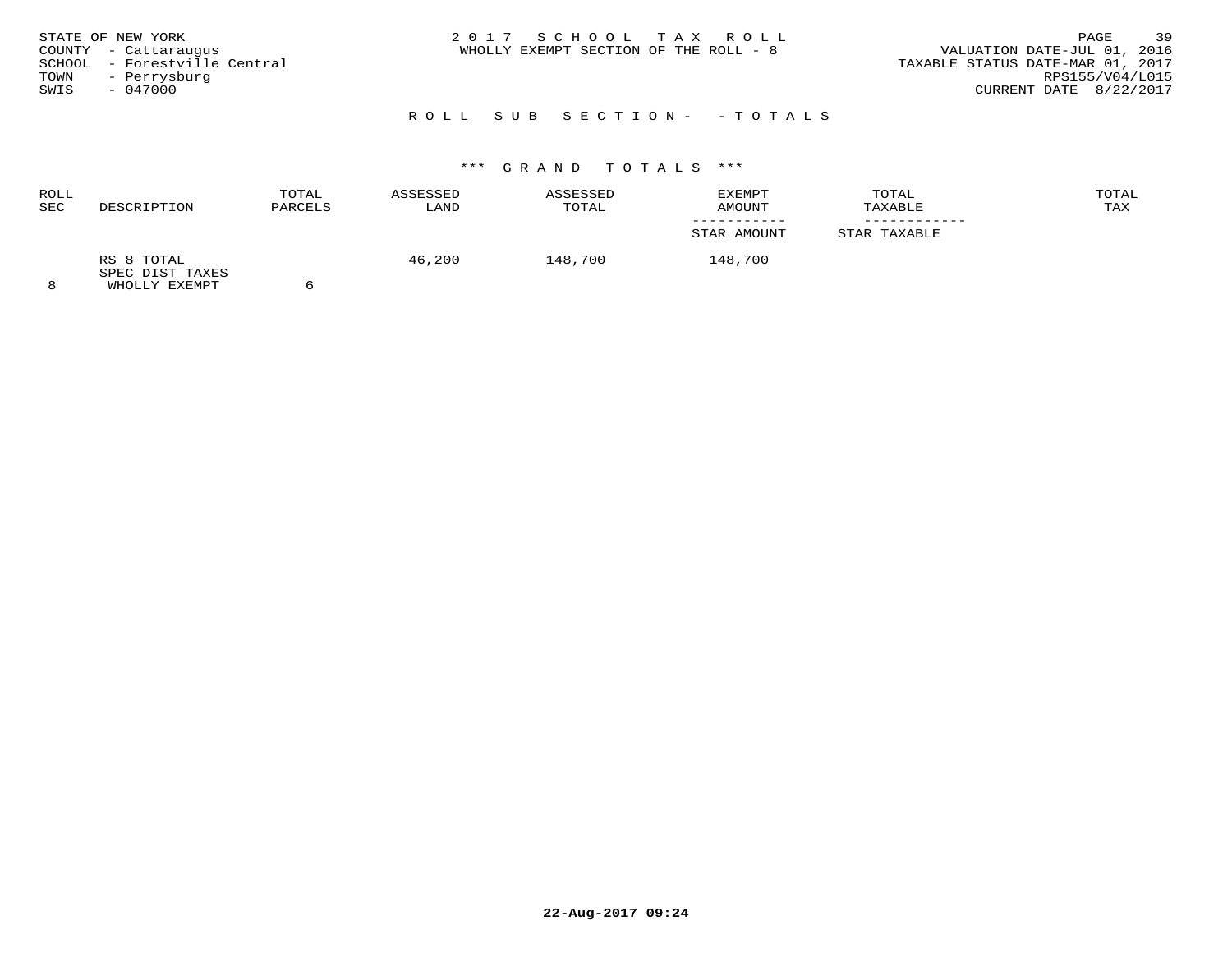|      | STATE OF NEW YORK            | 2017 SCHOOL TAX ROLL                  |  |                                  |                        | PAGE | 40 |
|------|------------------------------|---------------------------------------|--|----------------------------------|------------------------|------|----|
|      | COUNTY - Cattaraugus         | WHOLLY EXEMPT SECTION OF THE ROLL - 8 |  | VALUATION DATE-JUL 01, 2016      |                        |      |    |
|      | SCHOOL - Forestville Central |                                       |  | TAXABLE STATUS DATE-MAR 01, 2017 |                        |      |    |
| TOWN | - Perrysburg                 |                                       |  |                                  | RPS155/V04/L015        |      |    |
| SWIS | - 047000                     |                                       |  |                                  | CURRENT DATE 8/22/2017 |      |    |
|      |                              |                                       |  |                                  |                        |      |    |

#### \*\*\* S P E C I A L D I S T R I C T S U M M A R Y \*\*\*

|      |                  | $m \wedge m \wedge n$<br>LUIAL | H1<br>≀⊤∩™ | ENS           | OREM           | SXEMPT | $max$ is $max$ $n$<br>AXABLE | $m \wedge m \wedge n$ |
|------|------------------|--------------------------------|------------|---------------|----------------|--------|------------------------------|-----------------------|
| CODE | NAME<br>DISTRICT | PARCELS                        | TVDF       | <i>J</i> ALUE | 7377<br>. Aluf | AMOUNT | ''ALUL                       | TA Y<br>⊥⇔∆           |

#### NO SPECIAL DISTRICTS AT THIS LEVEL

\*\*\* S C H O O L D I S T R I C T S U M M A R Y \*\*\*

| CODE   | DISTRICT NAME             | TOTAL<br>PARCELS | ASSESSED<br>LAND | ASSESSED<br>TOTAL | EXEMPT<br>AMOUNT | TOTAL<br>TAXABLE |           |
|--------|---------------------------|------------------|------------------|-------------------|------------------|------------------|-----------|
|        |                           |                  |                  |                   | STAR AMOUNT      | STAR TAXABLE     | TOTAL TAX |
|        | Forestville Central       | 6                | 46,200           | 148,700           | 148,700          |                  |           |
| 064603 |                           |                  |                  |                   |                  |                  |           |
|        | SUB-TOTAL                 | 6                | 46,200           | 148,700           | 148,700          |                  |           |
|        | S U B - T O T A $L(CONT)$ |                  |                  |                   |                  |                  |           |
|        |                           |                  |                  |                   |                  |                  |           |
|        | T O T A L                 | 6                | 46,200           | 148,700           | 148,700          |                  |           |
|        | T O T A L (CONT)          |                  |                  |                   |                  |                  |           |

#### \*\*\* S Y S T E M C O D E S S U M M A R Y \*\*\*

#### NO SYSTEM EXEMPTIONS AT THIS LEVEL

|       |             | TOTAL   |         |
|-------|-------------|---------|---------|
| CODE  | DESCRIPTION | PARCELS | SCHOOL  |
| 12100 | NYS OWNED   | ᅩ       | 86,600  |
| 13500 | TOWN-PROP   |         | 53,000  |
| 27350 | CEMETERY    | 2       | 9,100   |
|       | T O T A L   | 6       | 148,700 |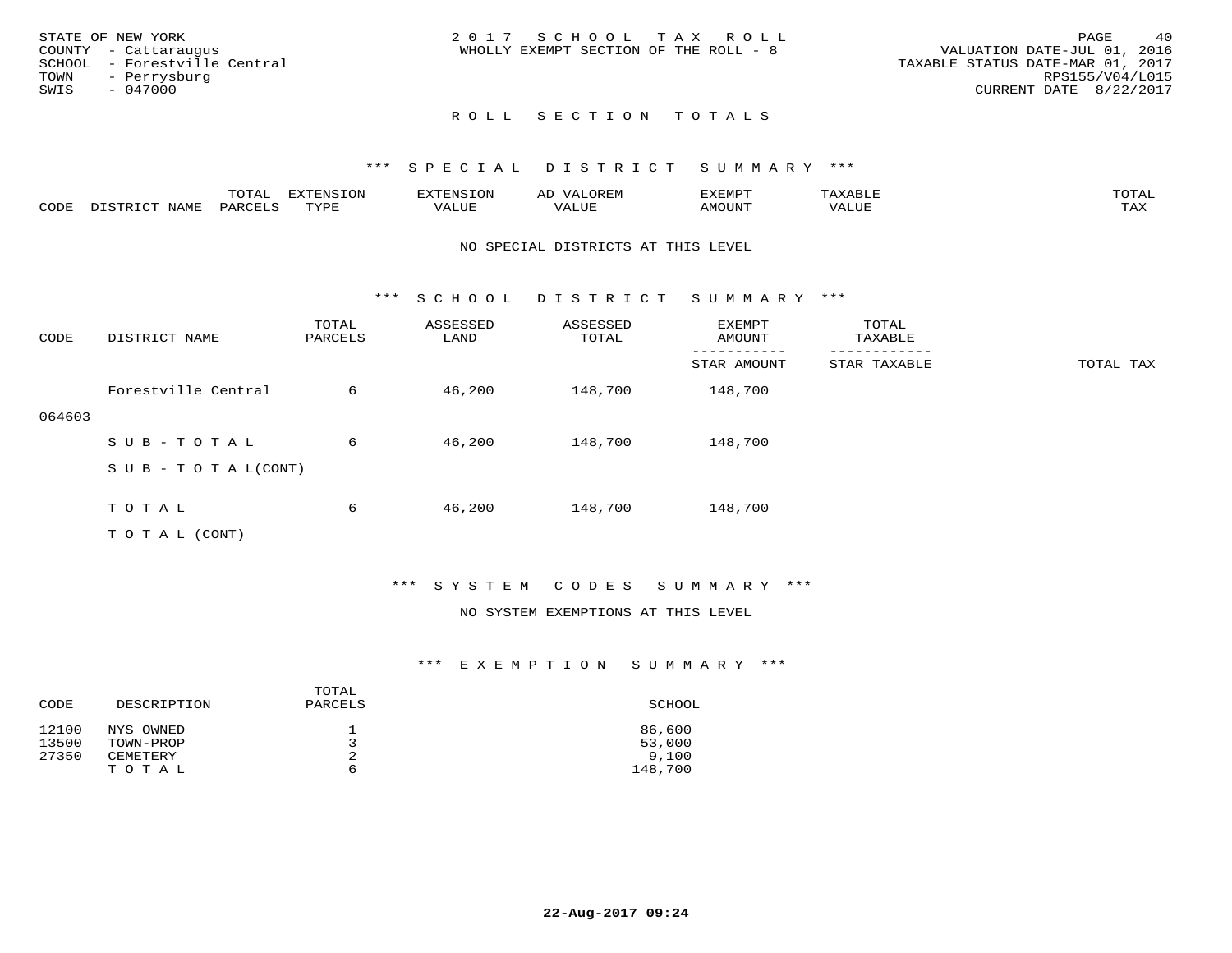# \*\*\* G R A N D T O T A L S \*\*\*

| ROLL    |                               | TOTAL   | ASSESSED | ASSESSED | EXEMPT      | TOTAL        | TOTAL |
|---------|-------------------------------|---------|----------|----------|-------------|--------------|-------|
| SEC     | DESCRIPTION                   | PARCELS | LAND     | TOTAL    | AMOUNT      | TAXABLE      | TAX   |
|         |                               |         |          |          |             |              |       |
|         |                               |         |          |          | STAR AMOUNT | STAR TAXABLE |       |
|         | RS 8 TOTAL<br>SPEC DIST TAXES |         | 46,200   | 148,700  | 148,700     |              |       |
| $\circ$ | <b>WUOTIV EVEMBT</b>          |         |          |          |             |              |       |

8 WHOLLY EXEMPT 6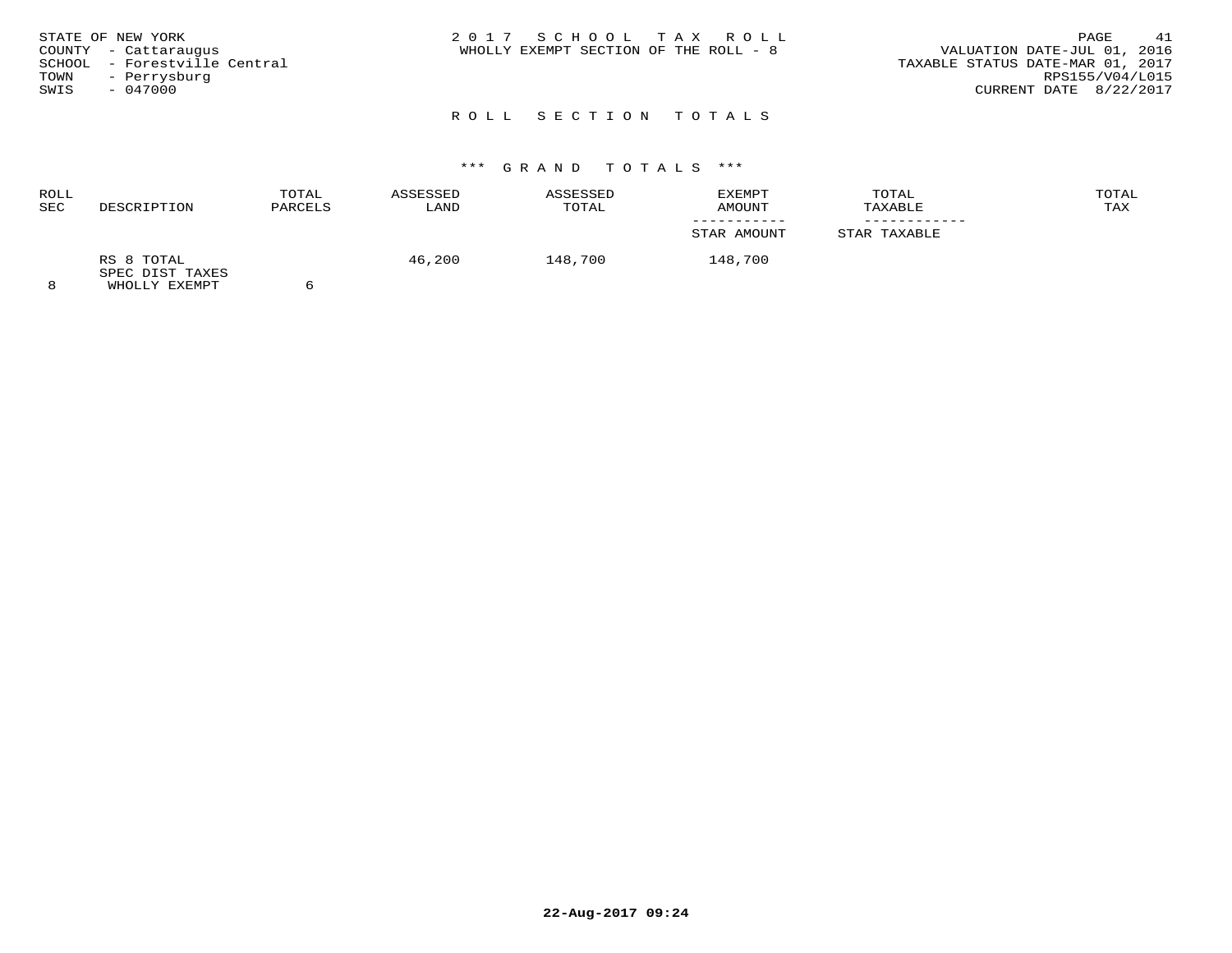| STATE OF NEW YORK            | 2017 SCHOOL TAX ROLL | 42<br>PAGE                       |
|------------------------------|----------------------|----------------------------------|
| COUNTY - Cattaraugus         |                      | VALUATION DATE-JUL 01, 2016      |
| SCHOOL - Forestville Central | SWIS TOTALS          | TAXABLE STATUS DATE-MAR 01, 2017 |
| TOWN<br>- Perrysburg         |                      | RPS155/V04/L015                  |
| SWIS<br>$-047000$            |                      | CURRENT DATE 8/22/2017           |

\*\*\* S P E C I A L D I S T R I C T S U M M A R Y \*\*\*

|      |                            | UIAI                | ד סוות של<br>LON | ∴N.S  | AL | XEMP.        |        | TAX                           |     |
|------|----------------------------|---------------------|------------------|-------|----|--------------|--------|-------------------------------|-----|
| CODE | <b>NAME</b><br>. פידס דמיי | PARCEL <sup>C</sup> | <b>TVDF</b>      | 1 U P |    | <b>MOUN'</b> | 7ALUL. | $1.7$ m <sup>-</sup><br>KA L. | TAX |

NO SPECIAL DISTRICTS AT THIS LEVEL

\*\*\* S C H O O L D I S T R I C T S U M M A R Y \*\*\*

| CODE   | DISTRICT NAME              | TOTAL<br>PARCELS | ASSESSED<br>LAND | ASSESSED<br>TOTAL | <b>EXEMPT</b><br>AMOUNT | TOTAL<br>TAXABLE         |           |            |
|--------|----------------------------|------------------|------------------|-------------------|-------------------------|--------------------------|-----------|------------|
|        |                            |                  |                  |                   | STAR AMOUNT             | --------<br>STAR TAXABLE | TAX RATE  | TOTAL TAX  |
|        | Forestville Central        | 95               | 1708,820         | 7044,244          | 307,235                 | 6,737,009                |           |            |
| 064603 |                            |                  |                  |                   | 1260,720                | 5,476,289                | 25.723792 | 140,870.89 |
|        | SUB-TOTAL                  | 95               | 1708,820         | 7044,244          | 307,235                 | 6,737,009                |           |            |
|        | S U B - T O T A $L$ (CONT) |                  |                  |                   | 1260,720                | 5,476,289                |           | 140,870.89 |
|        | TOTAL                      | 95               | 1708,820         | 7044,244          | 307,235                 | 6,737,009                |           |            |
|        |                            |                  |                  |                   |                         |                          |           |            |
|        | T O T A L (CONT)           |                  |                  |                   | 1260,720                | 5,476,289                |           | 140,870.89 |

\*\*\* S Y S T E M C O D E S S U M M A R Y \*\*\*

#### NO SYSTEM EXEMPTIONS AT THIS LEVEL

| DESCRIPTION<br>PARCELS<br>CODE | SCHOOL  |
|--------------------------------|---------|
| 12100<br>NYS OWNED<br>ᅩ        | 86,600  |
| 13500<br>TOWN-PROP             | 53,000  |
| 2<br>27350<br>CEMETERY         | 9,100   |
| 41720<br>5<br>AG DIST          | 107,216 |
| 41730<br>◠<br>AG DISTOUT       | 18,119  |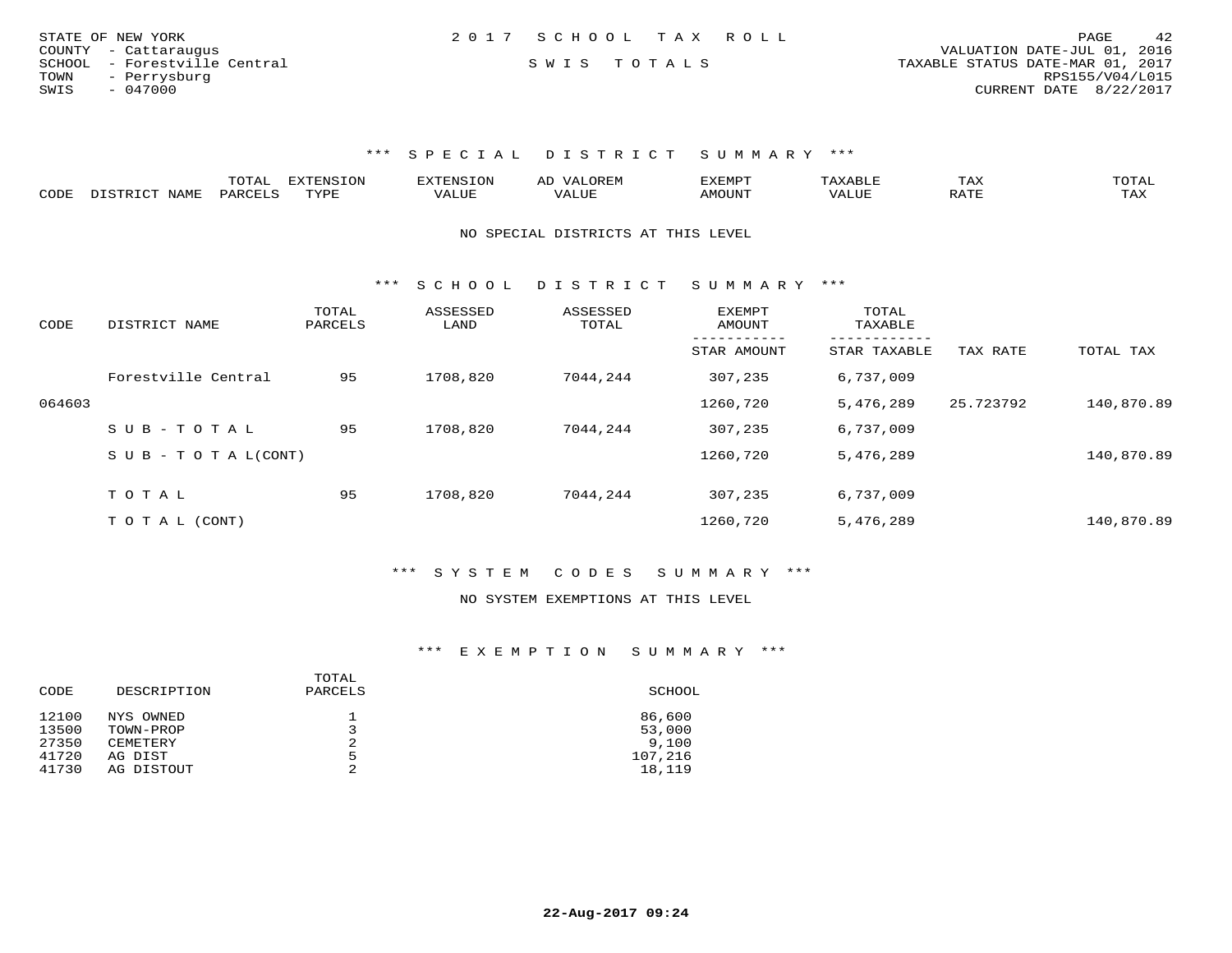| STATE OF NEW YORK            | 2017 SCHOOL TAX ROLL | 43<br><b>PAGE</b>                |
|------------------------------|----------------------|----------------------------------|
| COUNTY - Cattaraugus         |                      | VALUATION DATE-JUL 01, 2016      |
| SCHOOL - Forestville Central | SWIS TOTALS          | TAXABLE STATUS DATE-MAR 01, 2017 |
| TOWN<br>- Perrysburg         |                      | RPS155/V04/L015                  |
| $-047000$<br>SWIS            |                      | CURRENT DATE 8/22/2017           |
|                              |                      |                                  |
|                              |                      |                                  |

#### \*\*\* E X E M P T I O N S U M M A R Y \*\*\*

| CODE  | DESCRIPTION | TOTAL<br>PARCELS | SCHOOL   |
|-------|-------------|------------------|----------|
| 41800 | AGED C/T/S  |                  | 26,800   |
| 41834 | ENH STAR    | 16               | 706,920  |
| 41854 | BAS STAR    | 26               | 553,800  |
| 42100 | SILO T/C/S  |                  | 6.400    |
|       | TOTAL       | 57               | 1567,955 |

| ROLL<br>SEC  | DESCRIPTION                          | TOTAL<br>PARCELS | ASSESSED<br>LAND | ASSESSED<br>TOTAL | EXEMPT<br>AMOUNT    | TOTAL<br>TAXABLE       |             |            |
|--------------|--------------------------------------|------------------|------------------|-------------------|---------------------|------------------------|-------------|------------|
|              |                                      |                  |                  |                   | STAR AMOUNT         | STAR TAXABLE           | TAX<br>RATE |            |
|              | 2017-18 School Tax                   |                  | 1662,620         | 4803,890          | 158,535<br>1260,720 | 4,645,355<br>3,384,635 | 25.723792   | 87,065.60  |
| $\mathbf{1}$ | SPEC DIST TAXES<br>TAXABLE           | 74               |                  |                   |                     |                        |             | 87,065.60  |
|              | 2017-18 School Tax                   |                  |                  | 418,790           |                     | 418,790<br>418,790     | 25.723792   | 10,772.88  |
| 5            | SPEC DIST TAXES<br>SPECIAL FRANCHISE | 9                |                  |                   |                     |                        |             | 10,772.88  |
|              | 2017-18 School Tax                   |                  |                  | 1672,864          |                     | 1,672,864<br>1,672,864 | 25.723792   | 43,032.41  |
| 6            | SPEC DIST TAXES<br>UTILITIES & N.C.  | 6                |                  |                   |                     |                        |             | 43,032.41  |
| 8            | SPEC DIST TAXES<br>WHOLLY EXEMPT     | 6                |                  |                   | 148,700             |                        |             |            |
|              | 2017-18 School Tax                   |                  | 1708,820         | 7044,244          | 307,235<br>1260,720 | 6,737,009<br>5,476,289 | 25.723792   | 140,870.89 |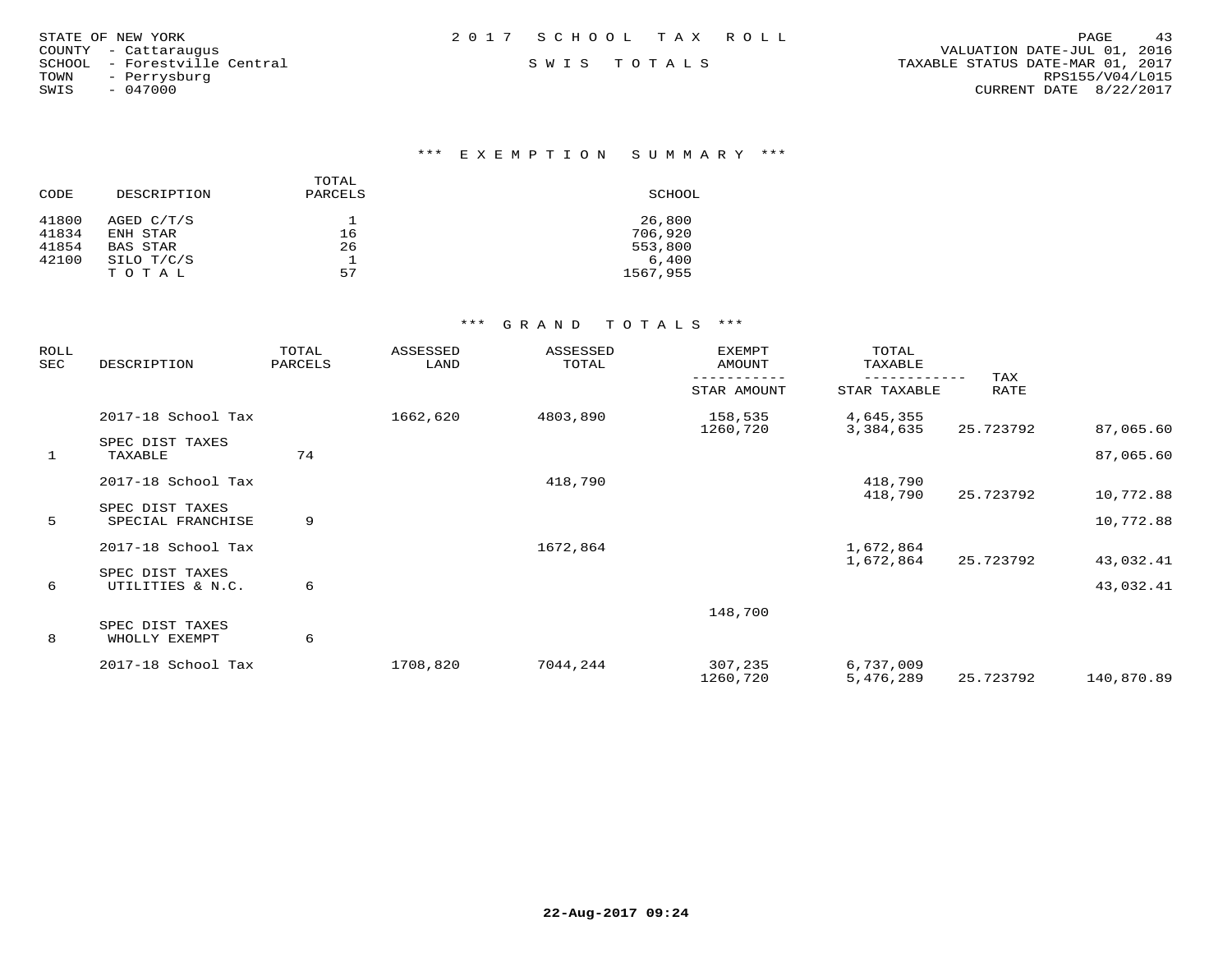| STATE OF NEW YORK            | 2017 SCHOOL TAX ROLL | 44<br>PAGE                       |
|------------------------------|----------------------|----------------------------------|
| COUNTY - Cattaraugus         |                      | VALUATION DATE-JUL 01, 2016      |
| SCHOOL - Forestville Central | SWIS TOTALS          | TAXABLE STATUS DATE-MAR 01, 2017 |
| - Perrysburg<br>TOWN         |                      | RPS155/V04/L015                  |
| SWIS<br>- 047000             |                      | CURRENT DATE 8/22/2017           |

| <b>ROLL</b><br>SEC | DESCRIPTION        | TOTAL<br>PARCELS | ASSESSED<br>LAND | ASSESSED<br>TOTAL | <b>EXEMPT</b><br>AMOUNT | TOTAL<br>TAXABLE           |             |            |
|--------------------|--------------------|------------------|------------------|-------------------|-------------------------|----------------------------|-------------|------------|
|                    |                    |                  |                  |                   | STAR AMOUNT             | ----------<br>STAR TAXABLE | TAX<br>RATE |            |
|                    | SPEC DIST TAXES    |                  |                  |                   |                         |                            |             |            |
| $\star$            | TOTAL<br>SUB       | 95               |                  |                   |                         |                            |             | 140,870.89 |
|                    | 2017-18 School Tax |                  | 1708,820         | 7044,244          | 307,235<br>1260,720     | 6,737,009<br>5,476,289     | 25.723792   | 140,870.89 |
|                    | SPEC DIST TAXES    |                  |                  |                   |                         |                            |             |            |
| $***$              | GRAND TOTAL        | 95               |                  |                   |                         |                            |             | 140,870.89 |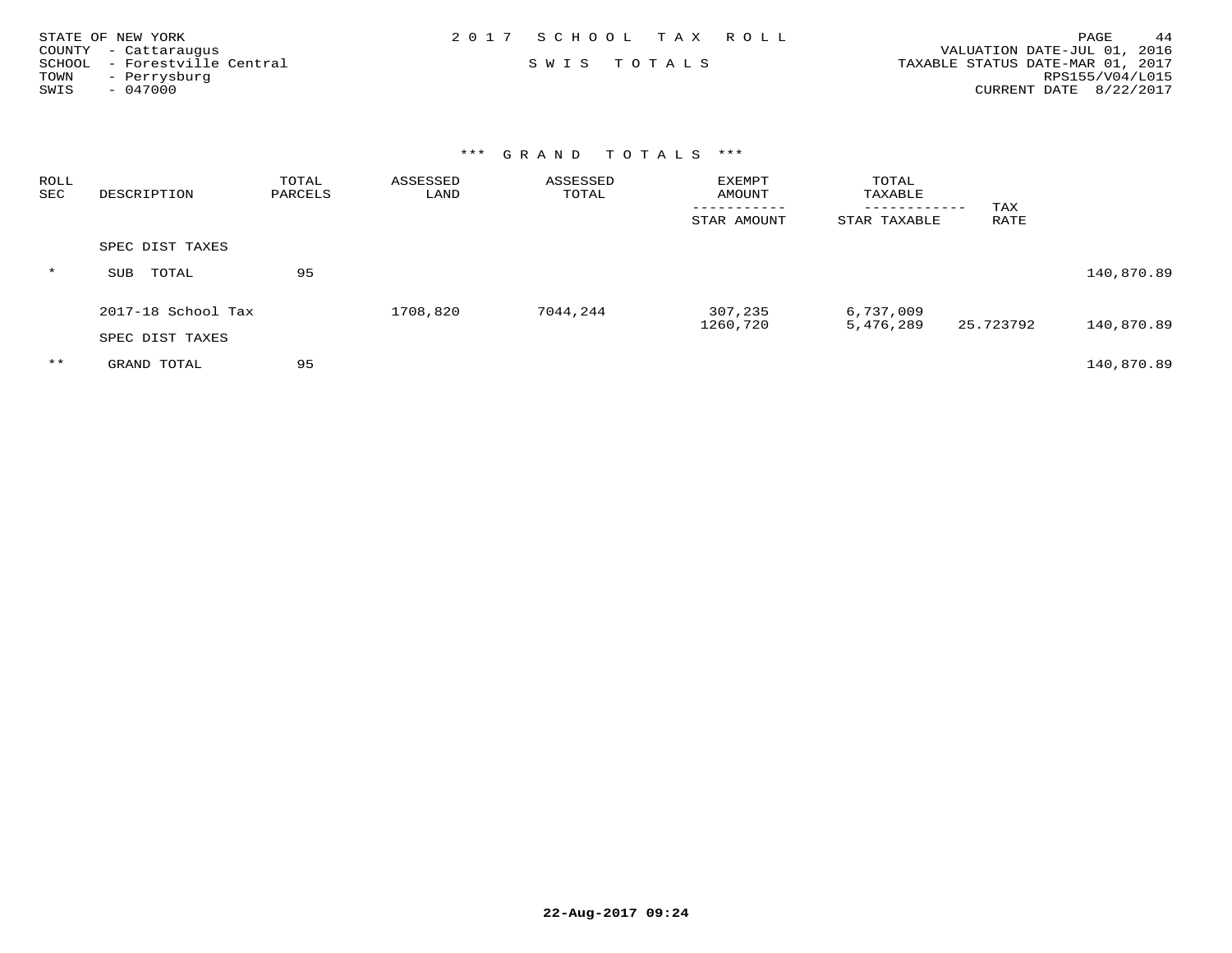#### \*\*\* S P E C I A L D I S T R I C T S U M M A R Y \*\*\*

|      |               | TOTAL   | <b>EXTENSION</b> | EXTENSION        | <b>OREM</b><br>$\mathbf{V}^{\mathbf{A}}$<br>AD | EXEMPT |       | . JTAL- |
|------|---------------|---------|------------------|------------------|------------------------------------------------|--------|-------|---------|
| CODE | DISTRICT NAME | PARCELS | TYPR.            | 7377<br>ا للطة ا | `'ALUL                                         | AMOUNT | VALU. | TAX     |

#### NO SPECIAL DISTRICTS AT THIS LEVEL

\*\*\* S C H O O L D I S T R I C T S U M M A R Y \*\*\*

| CODE   | DISTRICT NAME             | TOTAL<br>PARCELS | ASSESSED<br>LAND | ASSESSED<br>TOTAL | EXEMPT<br>AMOUNT | TOTAL<br>TAXABLE |          |            |
|--------|---------------------------|------------------|------------------|-------------------|------------------|------------------|----------|------------|
|        |                           |                  |                  |                   | STAR AMOUNT      | STAR TAXABLE     | TAX RATE | TOTAL TAX  |
|        | Forestville Central       | 95               | 1708,820         | 7044,244          | 307,235          | 6,737,009        |          |            |
| 064603 |                           |                  |                  |                   | 1260,720         | 5,476,289        |          | 140,870.89 |
|        | SUB-TOTAL                 | 95               | 1708,820         | 7044,244          | 307,235          | 6,737,009        |          |            |
|        | S U B - T O T A $L(CONT)$ |                  |                  |                   | 1260,720         | 5,476,289        |          | 140,870.89 |
|        |                           |                  |                  |                   |                  |                  |          |            |
|        | TOTAL                     | 95               | 1708,820         | 7044,244          | 307,235          | 6,737,009        |          |            |
|        | TO TAL (CONT)             |                  |                  |                   | 1260,720         | 5,476,289        |          | 140,870.89 |

#### \*\*\* S Y S T E M C O D E S S U M M A R Y \*\*\*

#### NO SYSTEM EXEMPTIONS AT THIS LEVEL

| DESCRIPTION | TOTAL<br>PARCELS | SCHOOL  |
|-------------|------------------|---------|
| NYS OWNED   | ᅩ                | 86,600  |
| TOWN-PROP   | - 7              | 53,000  |
| CEMETERY    | 2                | 9,100   |
| AG DIST     | 5                | 107,216 |
| AG DISTOUT  | ◠                | 18,119  |
|             |                  |         |